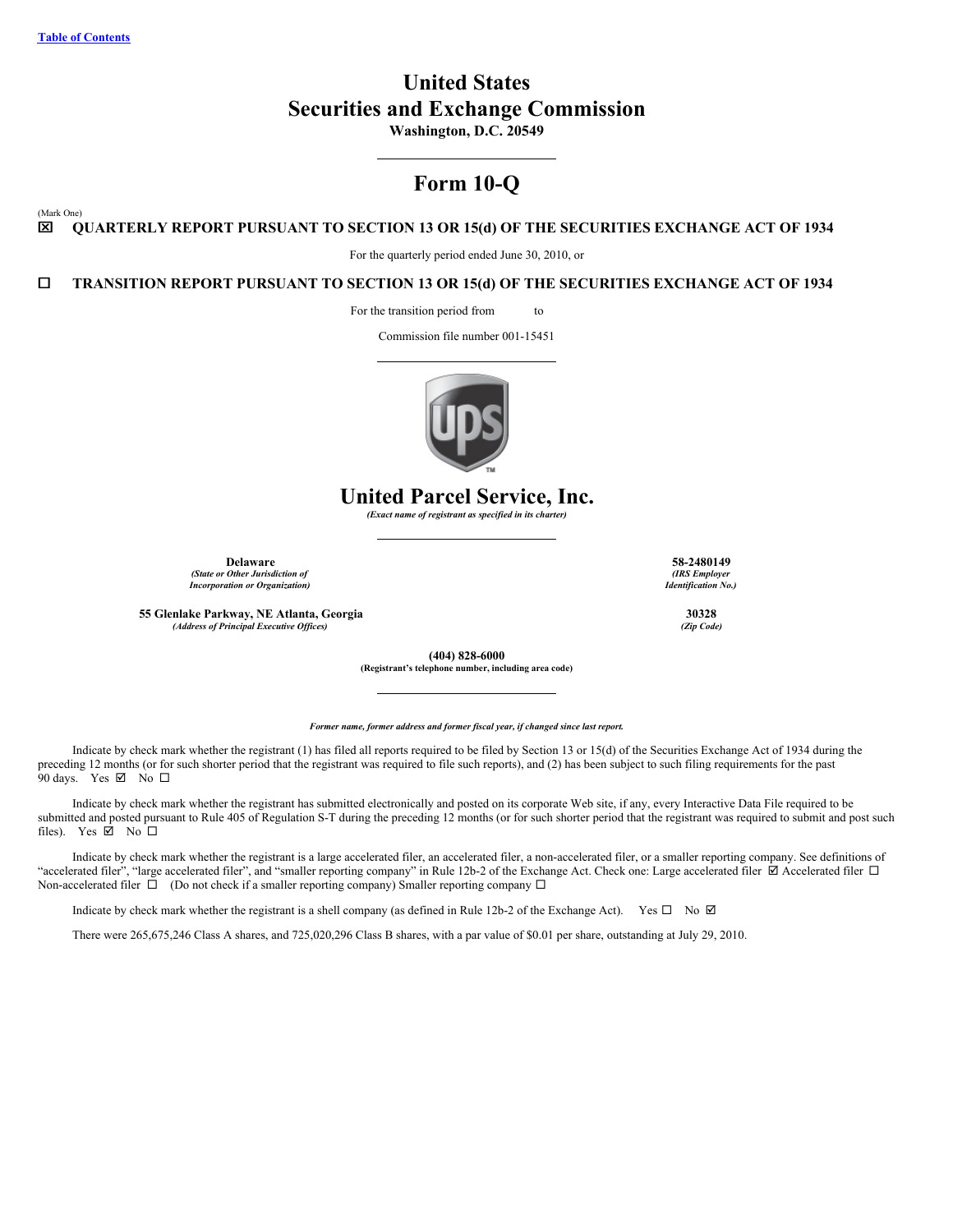# <span id="page-1-0"></span>**UNITED PARCEL SERVICE, INC.**

### **QUARTERLY REPORT ON FORM 10-Q FOR THE QUARTER ENDED JUNE 30, 2010 TABLE OF CONTENTS**

## **PART I—FINANCIAL INFORMATION**

| Item 1.  | <b>Financial Statements</b>                                                                           | $\mathbf{1}$   |
|----------|-------------------------------------------------------------------------------------------------------|----------------|
|          | <b>Consolidated Balance Sheets</b>                                                                    | $\overline{1}$ |
|          | <b>Statements of Consolidated Income</b>                                                              | $\overline{2}$ |
|          | <b>Statements of Consolidated Comprehensive Income</b>                                                | $\overline{2}$ |
|          | Statements of Consolidated Cash Flows                                                                 | 3              |
|          | <b>Notes to Unaudited Consolidated Financial Statements</b>                                           | $\overline{4}$ |
|          | Note 1-Basis of Presentation                                                                          | $\overline{4}$ |
|          | Note 2—Recent Accounting Pronouncements                                                               | $\overline{4}$ |
|          | Note 3-Stock-Based Compensation                                                                       | $\overline{4}$ |
|          | Note 4-Cash and Investments                                                                           | 6              |
|          | Note 5—Property, Plant and Equipment                                                                  | 10             |
|          | Note 6—Employee Benefit Plans                                                                         | 11             |
|          | Note 7-Goodwill and Intangible Assets                                                                 | 12             |
|          | Note 8—Debt and Financing Arrangements                                                                | 13             |
|          | Note 9—Legal Proceedings and Contingencies                                                            | 14             |
|          | Note 10—Shareowners' Equity                                                                           | 16             |
|          | Note 11-Segment Information                                                                           | 19             |
|          | Note 12-Earnings Per Share                                                                            | 20             |
|          | Note 13—Derivative Instruments and Risk Management                                                    | 21             |
|          | Note 14—Restructuring Costs and Related Expenses                                                      | 26             |
|          | Note 15-Income Taxes                                                                                  | 26             |
| Item 2.  | Management's Discussion and Analysis of Financial Condition and Results of Operations                 | 28             |
|          | Overview                                                                                              | 28             |
|          | <b>Items Affecting Comparability</b>                                                                  | 29             |
|          | <b>U.S. Domestic Package Operations</b>                                                               | 31             |
|          | <b>International Package Operations</b>                                                               | 33             |
|          | Supply Chain & Freight Operations                                                                     | 35             |
|          | <b>Operating Expenses</b>                                                                             | 36             |
|          | <b>Investment Income and Interest Expense</b>                                                         | 38             |
|          | <b>Income Tax Expense</b>                                                                             | 39             |
|          | <b>Liquidity and Capital Resources</b>                                                                | 39             |
|          | <b>Net Cash from Operating Activities</b>                                                             | 39             |
|          | Net Cash used in Investing Activities                                                                 | 40             |
|          | Net Cash used in Financing Activities                                                                 | 41             |
|          | <b>Sources of Credit</b>                                                                              | 42             |
|          | Contingencies                                                                                         | 43             |
|          | <b>Recent Accounting Pronouncements</b>                                                               | 45             |
| Item 3.  | <b>Quantitative and Qualitative Disclosures About Market Risk</b>                                     | 46             |
| Item 4.  | <b>Controls and Procedures</b>                                                                        | 46             |
|          |                                                                                                       |                |
|          | <b>PART II-OTHER INFORMATION</b>                                                                      |                |
| Item 1.  | <b>Legal Proceedings</b>                                                                              | 47             |
| Item 1A. | <b>Risk Factors</b>                                                                                   | 47             |
| Item 2.  | Unregistered Sales of Equity Securities and Use of Proceeds<br><b>Defaults Upon Senior Securities</b> | 47             |
| Item 3.  |                                                                                                       | 47<br>47       |
| Item 5.  | <b>Other Information</b>                                                                              | 48             |
| Item 6.  | <b>Exhibits</b>                                                                                       |                |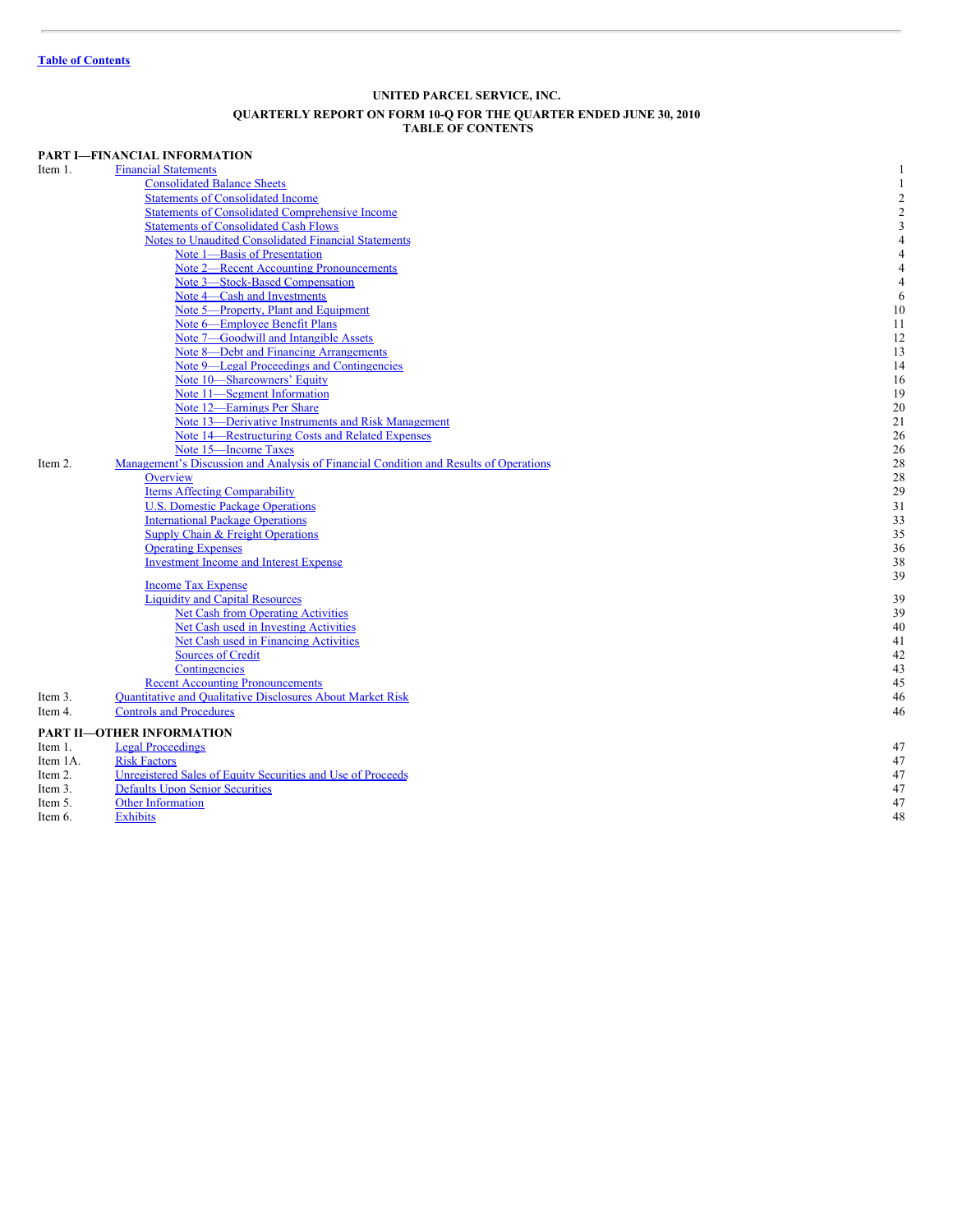# **PART I. FINANCIAL INFORMATION**

# <span id="page-2-0"></span>**Item 1.** *Financial Statements*

# <span id="page-2-1"></span>**UNITED PARCEL SERVICE, INC. AND SUBSIDIARIES CONSOLIDATED BALANCE SHEETS June 30, 2010 (unaudited) and December 31, 2009 (In millions)**

|                                                                   | <b>June 30,</b><br>2010 | December 31,<br>2009  |
|-------------------------------------------------------------------|-------------------------|-----------------------|
| <b>ASSETS</b>                                                     |                         |                       |
| <b>Current Assets:</b>                                            |                         |                       |
| Cash and cash equivalents                                         | \$3,252                 | $\mathbb{S}$<br>1,542 |
| Marketable securities                                             | 755                     | 558                   |
| Accounts receivable, net                                          | 5,110                   | 5,369                 |
| Finance receivables, net                                          | 266                     | 287                   |
| Deferred income tax assets                                        | 552                     | 585                   |
| Income tax receivable                                             | 284                     | 266                   |
| Other current assets                                              | 805                     | 668                   |
| <b>Total Current Assets</b>                                       | 11,024                  | 9,275                 |
| Property, Plant and Equipment, Net                                | 17,615                  | 17,979                |
| Goodwill                                                          | 2,050                   | 2,089                 |
| Intangible Assets, Net                                            | 628                     | 596                   |
| Non-Current Finance Receivables, Net                              | 312                     | 337                   |
| <b>Other Non-Current Assets</b>                                   | 1,640                   | 1,607                 |
| <b>Total Assets</b>                                               | \$33,269                | \$<br>31,883          |
| <b>LIABILITIES AND SHAREOWNERS' EQUITY</b>                        |                         |                       |
| Current Liabilities:                                              |                         |                       |
| Current maturities of long-term debt and commercial paper         | \$1.637                 | $\mathbb{S}$<br>853   |
| Accounts payable                                                  | 1,708                   | 1,766                 |
| Accrued wages and withholdings                                    | 1,909                   | 1,416                 |
| Self-insurance reserves                                           | 771                     | 757                   |
| Income taxes accrued                                              | 291                     | 258                   |
| Other current liabilities                                         | 1,371                   | 1,189                 |
| <b>Total Current Liabilities</b>                                  | 7,687                   | 6,239                 |
| Long-Term Debt                                                    | 8,614                   | 8,668                 |
| Pension and Postretirement Benefit Obligations                    | 4,947                   | 5,457                 |
| Deferred Income Tax Liabilities                                   | 1,429                   | 1,293                 |
| <b>Self-Insurance Reserves</b>                                    | 1,764                   | 1,732                 |
| Other Non-Current Liabilities                                     | 898                     | 798                   |
| Shareowners' Equity:                                              |                         |                       |
| Class A common stock (269 and 285 shares issued in 2010 and 2009) | 3                       | 3                     |
| Class B common stock (724 and 711 shares issued in 2010 and 2009) | $\overline{7}$          | $\overline{7}$        |
| Additional paid-in capital                                        | 5                       | 2                     |
| Retained earnings                                                 | 13,067                  | 12,745                |
| Accumulated other comprehensive loss                              | (5,217)                 | (5, 127)              |
| Deferred compensation obligations                                 | 101                     | 108                   |
| Less: Treasury stock (2 shares in 2010 and 2009)                  | (101)                   | (108)                 |
| <b>Total Equity for Controlling Interests</b>                     | 7,865                   | 7,630                 |
| Total Equity for Non-Controlling Interests                        | 65                      | 66                    |
| <b>Total Shareowners' Equity</b>                                  | 7,930                   | 7,696                 |
| Total Liabilities and Shareowners' Equity                         | \$33,269                | 31.883<br>\$          |

See notes to unaudited consolidated financial statements.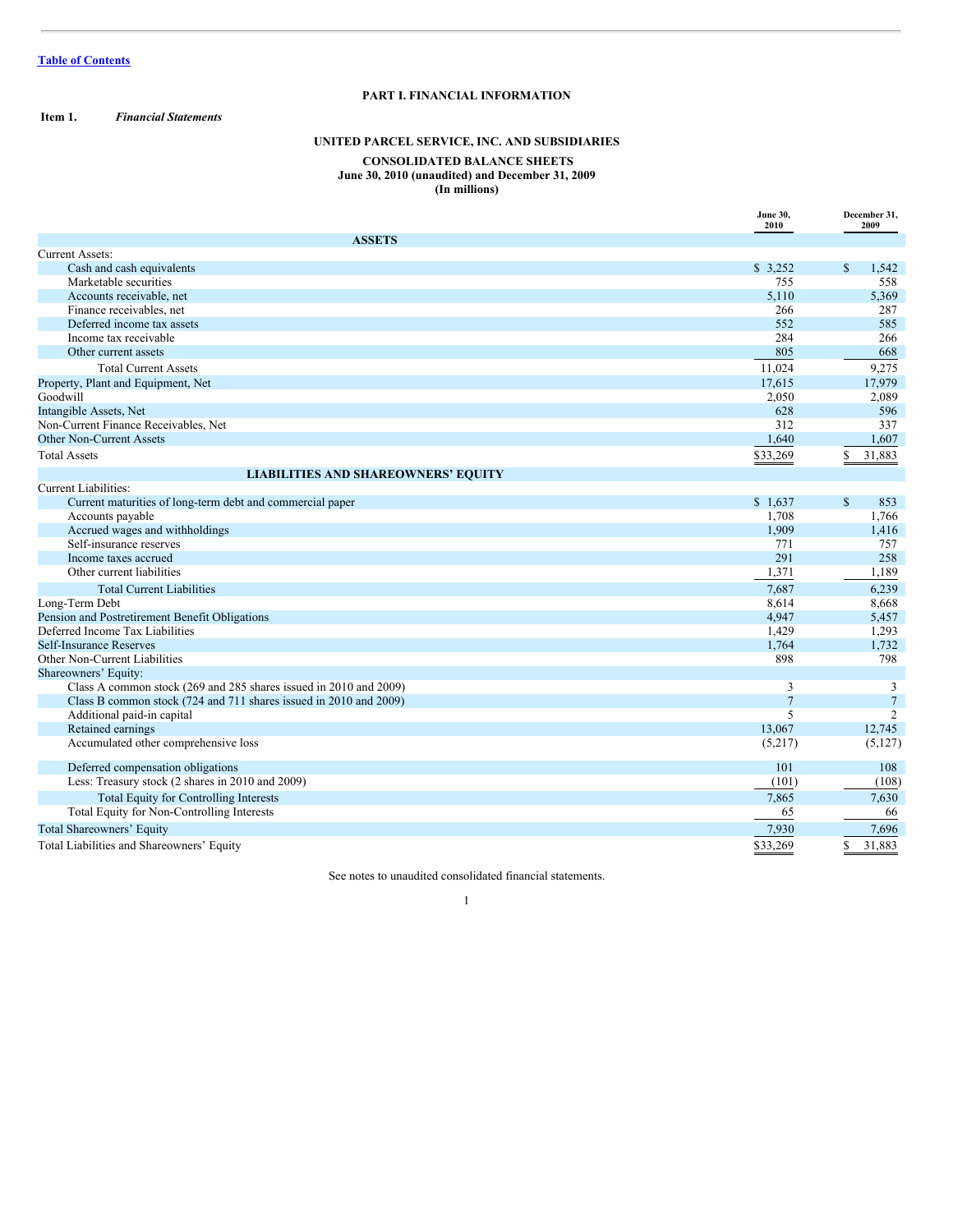### <span id="page-3-0"></span>**STATEMENTS OF CONSOLIDATED INCOME (In millions, except per share amounts) (unaudited)**

|                                  |            | <b>Three Months Ended</b> |                 | <b>Six Months Ended</b> |  |
|----------------------------------|------------|---------------------------|-----------------|-------------------------|--|
|                                  |            | June 30,                  | <b>June 30,</b> |                         |  |
|                                  | 2010       | 2009                      | 2010            | 2009                    |  |
| Revenue                          | \$12,204   | \$10,829                  | \$23,932        | \$21,767                |  |
| Operating Expenses:              |            |                           |                 |                         |  |
| Compensation and benefits        | 6,515      | 6,330                     | 13,054          | 12,662                  |  |
| Repairs and maintenance          | 281        | 273                       | 555             | 549                     |  |
| Depreciation and amortization    | 449        | 426                       | 900             | 856                     |  |
| Purchased transportation         | 1,613      | 1,188                     | 3,114           | 2,400                   |  |
| Fuel                             | 717        | 539                       | 1,395           | 1,035                   |  |
| Other occupancy                  | 216        | 225                       | 478             | 497                     |  |
| Other expenses                   | 1,011      | 953                       | 1,992           | 2,155                   |  |
| <b>Total Operating Expenses</b>  | 10,802     | 9,934                     | 21,488          | 20,154                  |  |
| <b>Operating Profit</b>          | 1,402      | 895                       | 2,444           | 1,613                   |  |
| Other Income and (Expense):      |            |                           |                 |                         |  |
| Investment income (loss)         | (18)       | (22)                      | (22)            | (9)                     |  |
| Interest expense                 | (84)       | (181)                     | (169)           | (263)                   |  |
| Total Other Income and (Expense) | (102)      | (203)                     | (191)           | (272)                   |  |
| Income Before Income Taxes       | 1,300      | 692                       | 2,253           | 1,341                   |  |
| <b>Income Tax Expense</b>        | 455        | 247                       | 875             | 495                     |  |
| Net Income                       | 845        | S<br>445                  | \$1,378         | 846<br>\$               |  |
| Basic Earnings Per Share         | 0.85       | 0.45                      | 1.39            | 0.85                    |  |
| Diluted Earnings Per Share       | \$<br>0.84 | S.<br>0.44                | \$<br>1.37      | \$<br>0.84              |  |

### <span id="page-3-1"></span>**STATEMENTS OF CONSOLIDATED COMPREHENSIVE INCOME (In millions) (unaudited)**

|                                                                             | <b>Three Months Ended</b> |      | <b>Six Months Ended</b> |       |  |
|-----------------------------------------------------------------------------|---------------------------|------|-------------------------|-------|--|
|                                                                             | <b>June 30.</b>           |      | <b>June 30,</b>         |       |  |
|                                                                             | 2010                      | 2009 | 2010                    | 2009  |  |
| Net income                                                                  | \$845                     | 445  | \$1,378                 | \$846 |  |
| Change in foreign currency translation adjustment                           | (92)                      | 38   | (220)                   | (37)  |  |
| Change in unrealized gain (loss) on marketable securities, net of tax       | 16                        | 24   | 35                      | 21    |  |
| Change in unrealized gain (loss) on cash flow hedges, net of tax            | (27)                      | (91) | 12                      | (49)  |  |
| Change in unrecognized pension and postretirement benefit costs, net of tax | 41                        | 40   | 83                      | 79    |  |
| Comprehensive income                                                        | \$783                     | 456  | \$1,288                 | \$860 |  |

See notes to unaudited consolidated financial statements.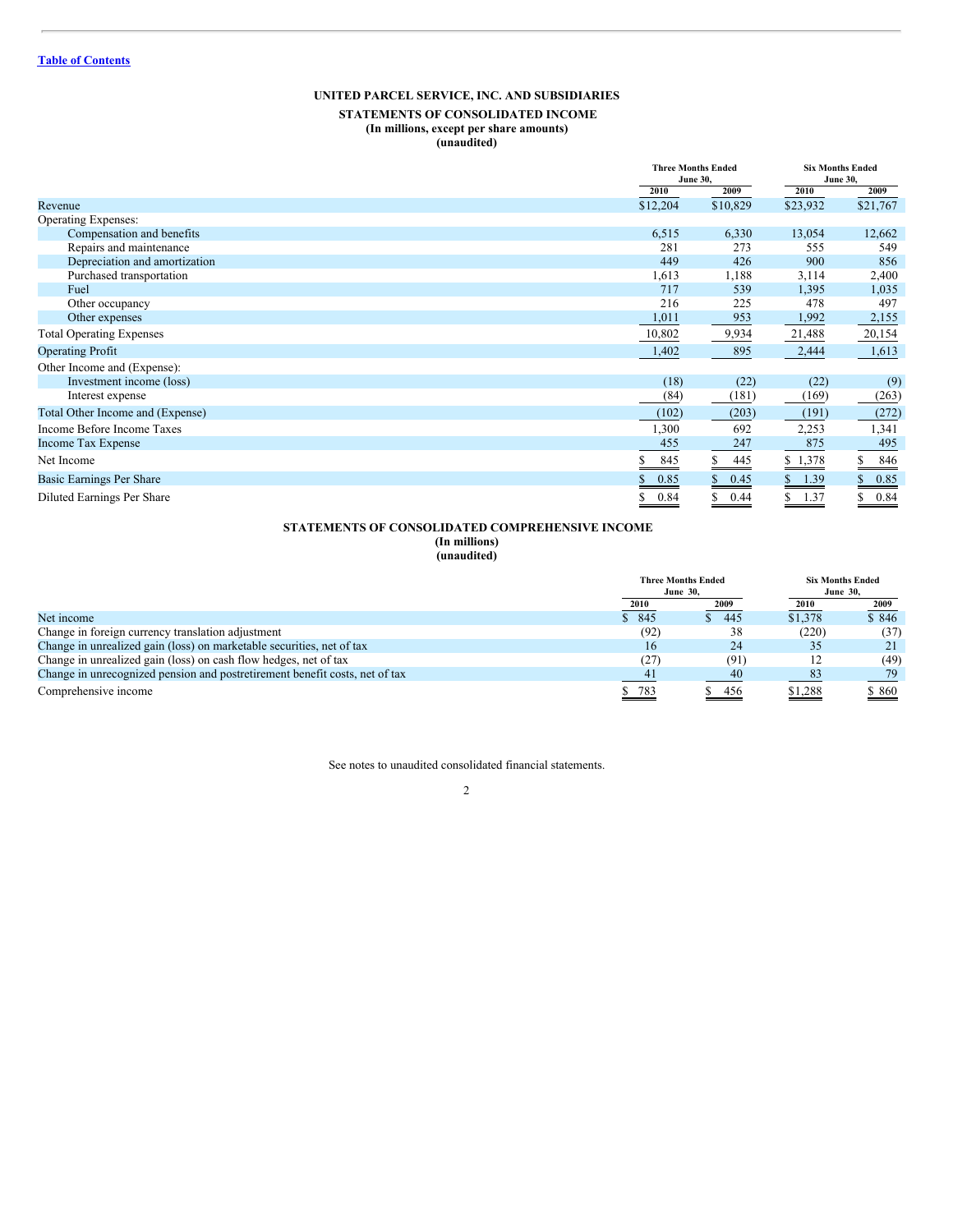# <span id="page-4-0"></span>**UNITED PARCEL SERVICE, INC. AND SUBSIDIARIES STATEMENTS OF CONSOLIDATED CASH FLOWS (In millions) (unaudited)**

|                                                                            |                          | <b>Six Months Ended</b><br><b>June 30,</b> |
|----------------------------------------------------------------------------|--------------------------|--------------------------------------------|
|                                                                            | 2010                     | 2009                                       |
| <b>Cash Flows From Operating Activities:</b>                               |                          |                                            |
| Net income                                                                 | \$1,378                  | \$<br>846                                  |
| Adjustments to reconcile net income to net cash from operating activities: |                          |                                            |
| Depreciation and amortization                                              | 900                      | 856                                        |
| Pension and postretirement benefit expense                                 | 448                      | 441                                        |
| Pension and postretirement benefit contributions                           | (812)                    | (180)                                      |
| Self-insurance reserves                                                    | 46                       | (81)                                       |
| Deferred taxes, credits and other                                          | 35                       | (39)                                       |
| Stock compensation expense                                                 | 238                      | 219                                        |
| Asset impairment charges                                                   | $\overline{\phantom{0}}$ | 181                                        |
| Other (gains) losses                                                       | 128                      | 2                                          |
| Changes in assets and liabilities, net of effect of acquisitions:          |                          |                                            |
| Accounts receivable                                                        | 42                       | 852                                        |
| Other current assets                                                       | (18)                     | 101                                        |
| Accounts payable                                                           | (1)                      | (293)                                      |
| Accrued wages and withholdings                                             | 512                      | 274                                        |
| Other current liabilities                                                  | 111                      | (96)                                       |
| Other operating activities                                                 | 5                        | 72                                         |
| Net cash from operating activities                                         | 3,012                    | 3,155                                      |
| <b>Cash Flows From Investing Activities:</b>                               |                          |                                            |
| Capital expenditures                                                       | (664)                    | (671)                                      |
| Proceeds from disposals of property, plant and equipment                   | 40                       | 17                                         |
| Purchases of marketable securities                                         | (1,024)                  | (1, 428)                                   |
| Sales and maturities of marketable securities                              | 898                      | 1,430                                      |
| Net (increase) decrease in finance receivables                             | 46                       | 155                                        |
| Other investing activities                                                 | 96                       | 82                                         |
| Net cash used in investing activities                                      | (608)                    | (415)                                      |
| <b>Cash Flows From Financing Activities:</b>                               |                          |                                            |
| Net change in short-term debt                                              | 826                      | (871)                                      |
| Proceeds from long-term borrowings                                         | 54                       | 3,134                                      |
| Repayments of long-term borrowings                                         | (219)                    | (1,360)                                    |
| Purchases of common stock                                                  | (443)                    | (247)                                      |
| Issuances of common stock                                                  | 106                      | 68                                         |
| <b>Dividends</b>                                                           | (911)                    | (876)                                      |
| Other financing activities                                                 | (59)                     | (283)                                      |
| Net cash used in financing activities                                      | (646)                    | (435)                                      |
| <b>Effect Of Exchange Rate Changes On Cash And Cash Equivalents</b>        | (48)                     | 6                                          |
| Net Increase (Decrease) In Cash And Cash Equivalents                       | 1,710                    | 2.311                                      |
| <b>Cash And Cash Equivalents:</b>                                          |                          |                                            |
| Beginning of period                                                        | 1,542                    | 507                                        |
| End of period                                                              | \$3.252                  | \$2.818                                    |
|                                                                            |                          |                                            |

See notes to unaudited consolidated financial statements.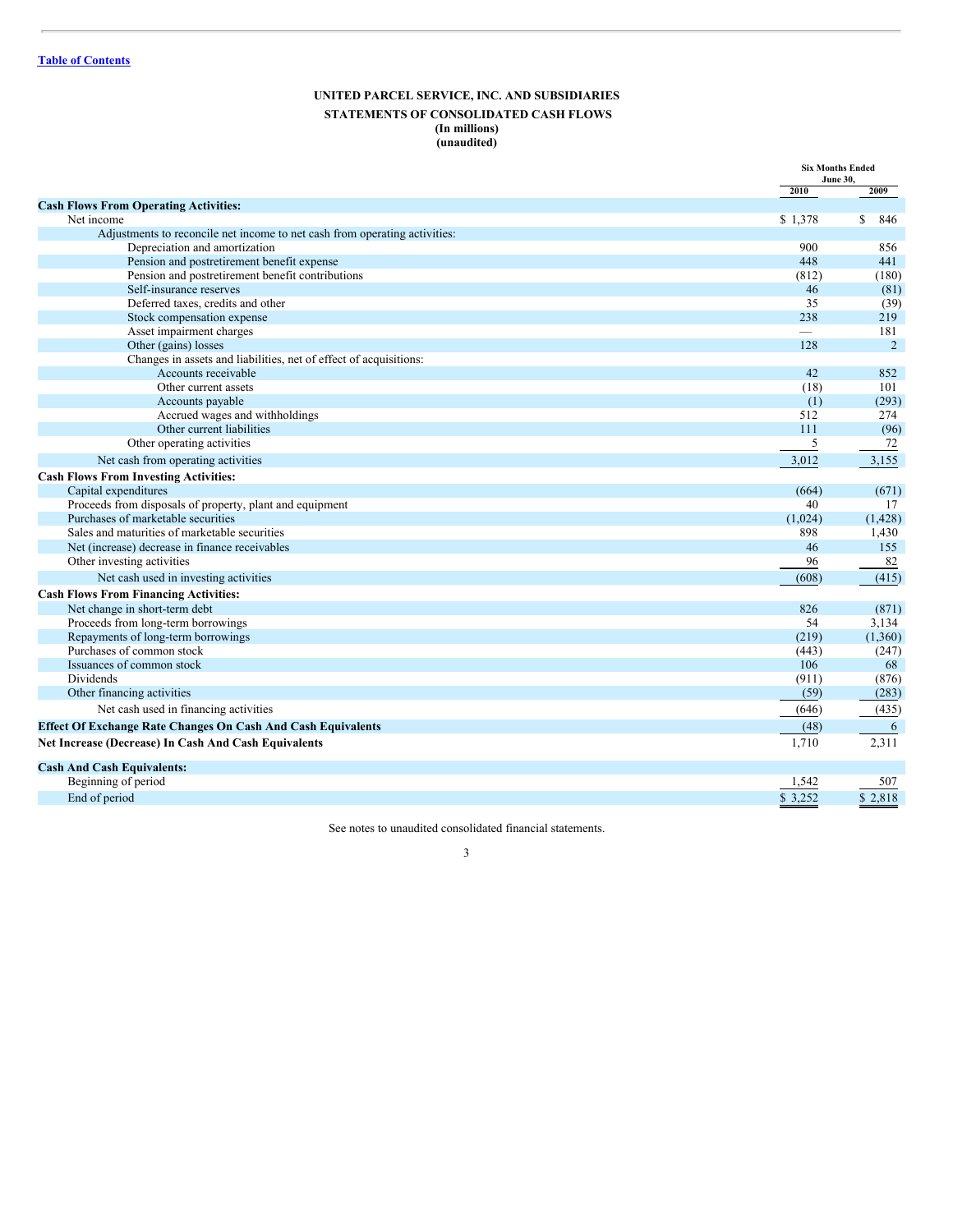## <span id="page-5-0"></span>**NOTES TO UNAUDITED CONSOLIDATED FINANCIAL STATEMENTS**

### <span id="page-5-1"></span>**NOTE 1. BASIS OF PRESENTATION**

#### *Principles of Consolidation*

In our opinion, the accompanying interim, unaudited, consolidated financial statements have been prepared in accordance with accounting principles generally accepted in the United States for interim financial information and with the instructions to Form 10-Q and Rule 10-01 of Regulation S-X. These consolidated financial statements contain all adjustments (consisting of normal recurring accruals) necessary to present fairly our financial position as of June 30, 2010, our results of operations for the three and six months ended June 30, 2010 and 2009, and cash flows for the six months ended June 30, 2010 and 2009. The results reported in these consolidated financial statements should not be regarded as necessarily indicative of results that may be expected for the entire year. The interim consolidated financial statements should be read in conjunction with the audited consolidated financial statements and notes thereto included in our Annual Report on Form 10-K for the year ended December 31, 2009.

For interim consolidated financial statement purposes, we provide for accruals under our various employee benefit plans and self-insurance reserves for each three month period based on one quarter of the estimated annual expense.

Certain prior period amounts have been reclassified to conform to the current period presentation.

#### *Fair Value of Financial Instruments*

The carrying amount of our cash and cash equivalents, accounts receivable, finance receivables, and accounts payable approximate fair value as of June 30, 2010. The fair value of our investment securities is disclosed in Note 4, our short and long-term debt in Note 8, and our derivative instruments in Note 13.

#### *Accounting Estimates*

The preparation of the accompanying interim, unaudited, consolidated financial statements requires management to make estimates and judgments that affect the reported amounts of assets and liabilities and the disclosure of contingencies at the date of the financial statements as well as the reported amounts of revenues and expenses during the reporting period. Estimates have been prepared on the basis of the most current and best information and actual results could differ materially from those estimates.

#### **NOTE 2. RECENT ACCOUNTING PRONOUNCEMENTS**

*Adoption of New Accounting Standards*

There were no accounting standards adopted during the three months ended June 30, 2010 that had a material impact on our consolidated financial statements.

#### *Standards Issued But Not Yet Ef ective*

Other new pronouncements issued but not effective until after June 30, 2010 are not expected to have a significant effect on our consolidated financial position or results of operations.

#### <span id="page-5-2"></span>**NOTE 3. STOCK-BASED COMPENSATION**

We issue employee share-based awards under the UPS Incentive Compensation Plan, which permits the grant of nonqualified stock options, incentive stock options, stock appreciation rights, restricted stock, performance shares, performance units, and management incentive awards to eligible employees. The primary

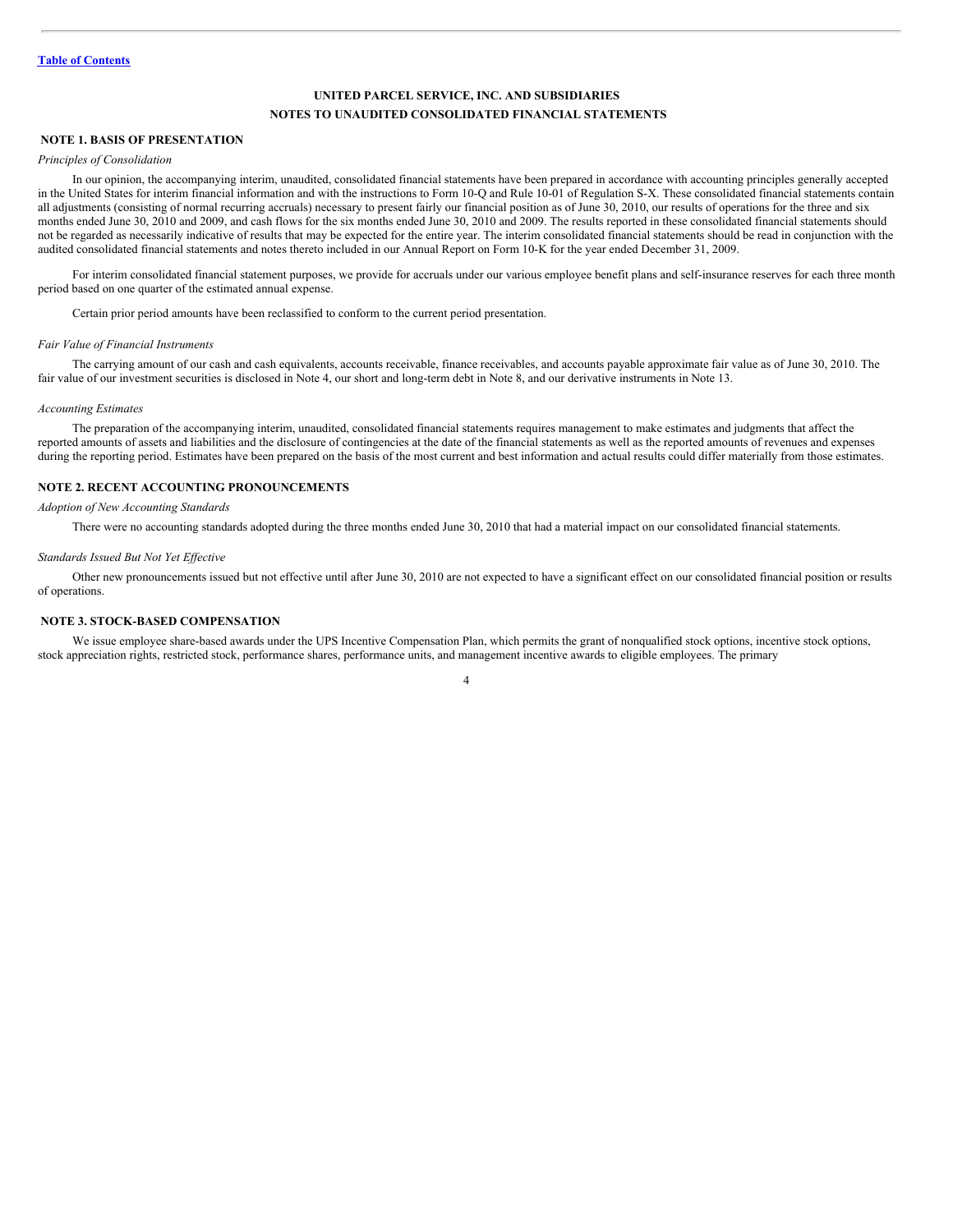compensation programs offered under the UPS Incentive Compensation Plan include the UPS Management Incentive Awards Program, the UPS Long-Term Incentive Program and the UPS Long-Term Incentive Performance Award program. We also maintain an employee stock purchase plan which allows eligible employees to purchase shares of UPS class A common stock at a discount.

During the first quarter of 2010, we granted target restricted stock units ("RSUs") under the UPS Long-Term Incentive Performance Award program to eligible management. Of the total 2010 target award, 90% of the target award will be divided into three substantially equal tranches, one for each calendar year in the three-year award cycle from 2010 to 2012, using performance criteria targets established each year. For 2010, those targets consist of consolidated operating return on invested capital and growth in consolidated revenue. The remaining 10% of the total 2010 target award will be based upon our achievement of adjusted earnings per share for the three-year award cycle compared to a target established at the beginning of the award cycle.

The number of RSUs earned each year will be the target number adjusted for the percentage achievement of performance criteria targets for the year. The percentage of achievement used to determine the RSUs earned may be a percentage less than or more than 100% of the target RSUs for each tranche. Based on the date that the eligible management population and performance targets were approved for the 2010 performance tranches, we determined the award measurement date to be March 18, 2010, and therefore the target RSU grant was valued for stock compensation expense purposes using the closing New York Stock Exchange price of \$64.42 on that date.

During the second quarter of 2010, we granted stock option and restricted performance unit ("RPU") awards to eligible management employees under the UPS Long-Term Incentive Program. Stock options are granted to a limited group of senior management, while the entire eligible population receives awards in the form of RPUs. Stock option and RPU awards will generally vest over a five year period with approximately 20% of the award vesting at each anniversary date of the grant (except in the case of death, disability, or retirement, whereby immediate vesting occurs). The options granted will expire ten years after the date of grant. In the second quarter of 2010, we granted 0.2 million stock options and 1.8 million RPUs at a grant price of \$67.18. In the second quarter of 2009, we granted 0.3 million stock options and 2.2 million RPUs at a grant price of \$55.83. The fair value of our employee stock options granted, as determined by the Black-Scholes valuation model, was \$14.83 and \$10.86 for 2010 and 2009, respectively, using the following assumptions:

|                          | 2010   |                    |
|--------------------------|--------|--------------------|
| Expected life (in years) | .      | $\frac{2009}{7.5}$ |
| Risk-free interest rate  | 3.30%  | $3.22\%$           |
| Expected volatility      | 23.59% | 23.16%             |
| Expected dividend yield  | 2.70%  | $3.25\%$           |

Awards granted under the Management Incentive Awards program are normally granted during the fourth quarter of each year. Compensation expense for share-based awards recognized in net income for the three months ended June 30, 2010 and 2009 was \$136 and \$113 million pre-tax, respectively. Compensation expense for share-based awards recognized in net income for the six months ended June 30, 2010 and 2009 was \$238 and \$219 million pre-tax, respectively.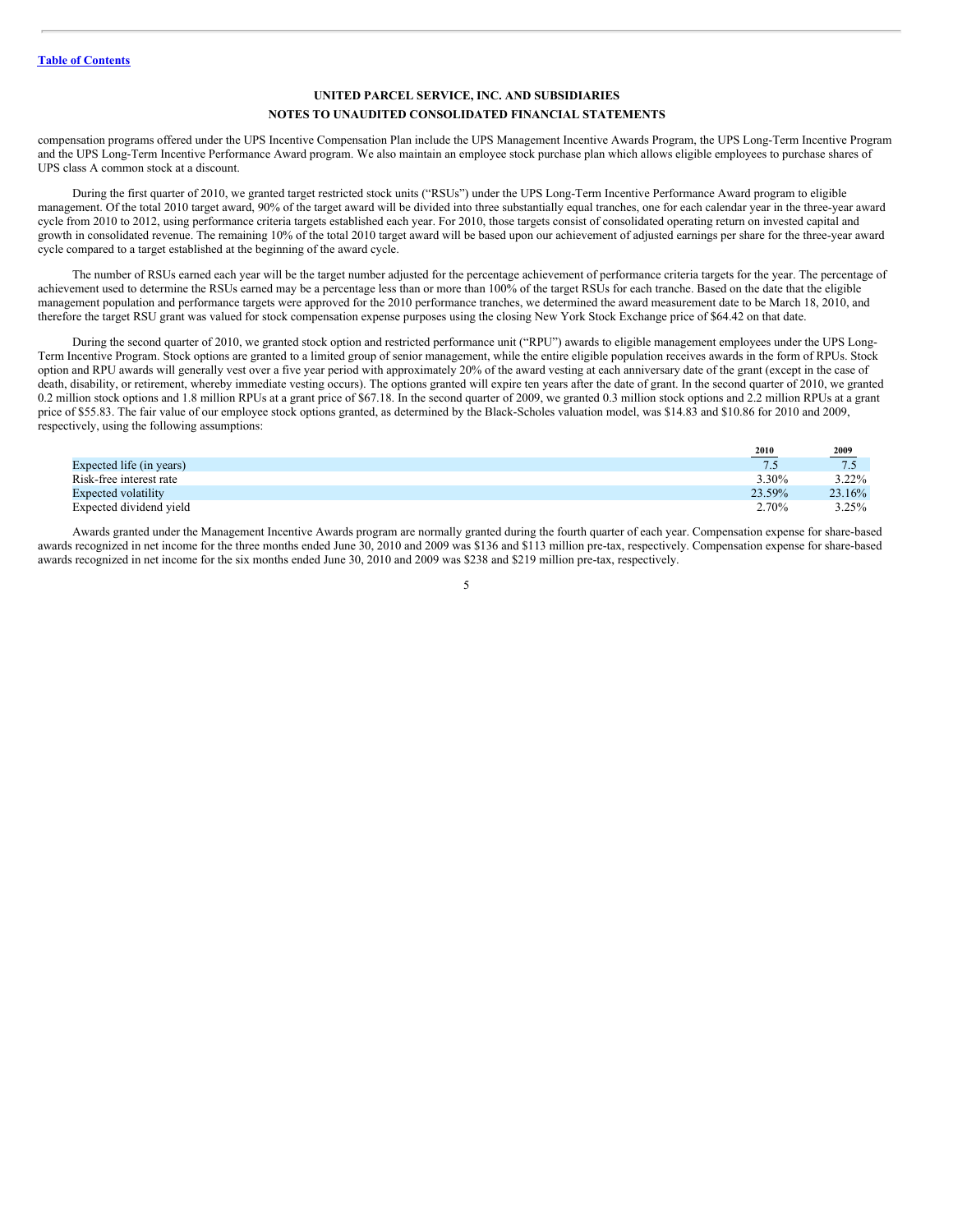# <span id="page-7-0"></span>**NOTE 4. CASH AND INVESTMENTS**

The following is a summary of marketable securities classified as available-for-sale as of June 30, 2010 and December 31, 2009 (in millions):

|                                                | Cost  | <b>Unrealized</b><br>Gains     | <b>Unrealized</b><br>Losses | <b>Estimated</b><br><b>Fair Value</b> |  |
|------------------------------------------------|-------|--------------------------------|-----------------------------|---------------------------------------|--|
| June 30, 2010                                  |       |                                |                             |                                       |  |
| Current marketable securities:                 |       |                                |                             |                                       |  |
| U.S. government and agency debt securities     | \$128 | $\mathbb{S}$<br>$\overline{4}$ | \$                          | $\mathbb{S}$<br>132                   |  |
| Mortgage and asset-backed debt securities      | 214   | 3                              |                             | 217                                   |  |
| Corporate debt securities                      | 295   | $\overline{7}$                 |                             | 302                                   |  |
| U.S. state and local municipal debt securities | 42    |                                |                             | 42                                    |  |
| Other debt and equity securities               | 58    | $\overline{4}$                 |                             | 62                                    |  |
| Current marketable securities                  | 737   | 18                             |                             | 755                                   |  |
| Non-current marketable securities:             |       |                                |                             |                                       |  |
| Asset-backed debt securities                   | 108   |                                | (4)                         | 104                                   |  |
| U.S. state and local municipal debt securities | 76    |                                | (11)                        | 65                                    |  |
| Common equity securities                       | 20    | 10                             | $\overline{\phantom{0}}$    | 30                                    |  |
| Preferred equity securities                    | 16    |                                | (2)                         | 15                                    |  |
| Non-current marketable securities              | 220   | 11                             | (17)                        | 214                                   |  |
| Total marketable securities                    | \$957 | 29                             | (17)                        | 969<br>\$                             |  |
|                                                |       |                                |                             |                                       |  |
|                                                | Cost  | Unrealized<br>Gains            | <b>Unrealized</b><br>Losses | <b>Estimated</b><br><b>Fair Value</b> |  |
| <b>December 31, 2009</b>                       |       |                                |                             |                                       |  |
| Current marketable securities:                 |       |                                |                             |                                       |  |
| U.S. government and agency debt securities     | \$126 | $\mathbb{S}$                   | $\mathsf{\$}$<br>(1)        | \$<br>125                             |  |
| Mortgage and asset-backed debt securities      | 158   | 2                              | (1)                         | 159                                   |  |
| Corporate debt securities                      | 213   | 6                              |                             | 219                                   |  |
| U.S. state and local municipal debt securities | 22    |                                |                             | 22                                    |  |
| Other debt and equity securities               | 28    | 5                              |                             | 33                                    |  |
| Current marketable securities                  | 547   | 13                             | (2)                         | 558                                   |  |
| Non-current marketable securities:             |       |                                |                             |                                       |  |
| Asset-backed debt securities                   | 150   |                                | (38)                        | 112                                   |  |
| U.S. state and local municipal debt securities | 115   | $\overline{\phantom{0}}$       | (26)                        | 89                                    |  |
| Common equity securities                       | 21    | 10                             |                             | 31                                    |  |
| Preferred equity securities                    | 16    | $\overline{\phantom{0}}$       | (1)                         | 15                                    |  |
| Non-current marketable securities              | 302   | 10                             | (65)                        | 247                                   |  |

#### *Auction Rate Securities*

At June 30, 2010, we held \$200 million in cost basis of investments in auction rate securities. Some of these investments take the form of debt securities, and are structured as direct obligations of local governments or agencies (classified as "U.S. state and local municipal securities"). Other auction rate security investments are structured as obligations of asset-backed trusts (classified as "Asset-backed debt securities"), generally all of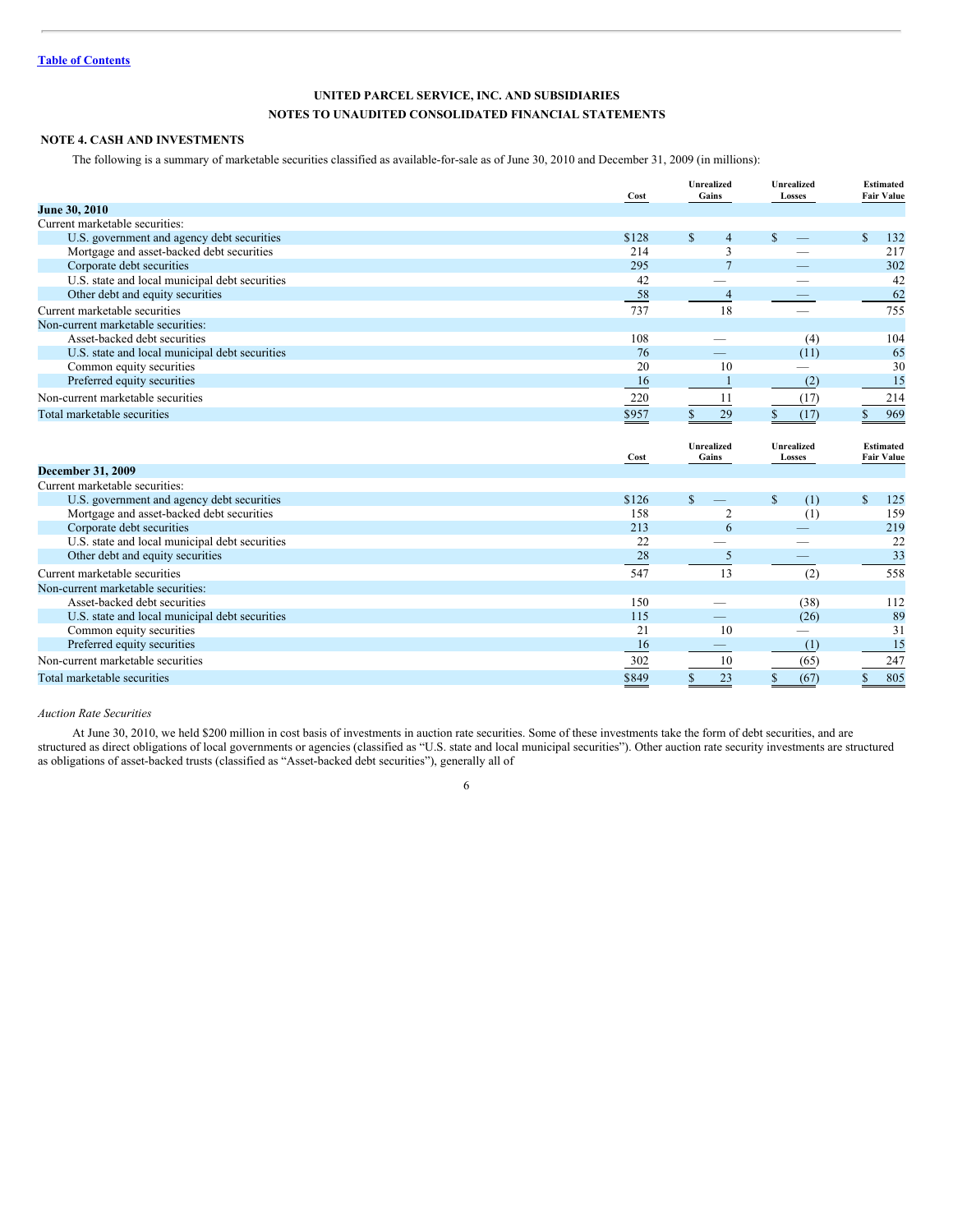which are collateralized by student loans and are guaranteed by the U.S. Government or through private insurance. The remaining auction rate securities take the form of preferred stock, and are collateralized by securities issued directly by large corporations or money market securities. Substantially all of our investments in auction rate securities maintain investment-grade ratings of BBB / Baa or higher by Standard & Poor's Rating Service ("Standard & Poor's") and Moody's Investors Service ("Moody's"), respectively.

During the first quarter of 2008, market auctions, including auctions for substantially all of our auction rate securities portfolio, began to fail due to insufficient buyers. As a result of the persistent failed auctions, and the uncertainty of when these investments could successfully be liquidated at par, we have continued to classify all of our investments in auction rate securities as non-current marketable securities (which are reported in "Other Non-Current Assets" on the consolidated balance sheet), as noted in the table above, as of June 30, 2010. The securities for which auctions have failed will continue to accrue interest and be auctioned at each respective reset date until the auction succeeds, the issuer redeems the securities, or the securities mature. In the first six months of 2010, auction rate securities with a par value of \$39 million were successfully auctioned, resulting in their liquidation with no realized gain or loss.

Historically, the par value of the auction rate securities approximated fair value due to the frequent resetting of the interest rate. While we will continue to earn interest on these investments in failed auction rate securities (often at the maximum contractual interest rate), the estimated fair value of the auction rate securities no longer approximates par value due to the lack of liquidity. We estimated the fair value of these securities after considering several factors, including the credit quality of the securities, the rate of interest received since the failed auctions began, the yields of securities similar to the underlying auction rate securities, and the input of broker-dealers in these securities. As a result, we recorded an after-tax unrealized loss of \$10 million on these securities as of June 30, 2010 in other comprehensive income (\$16 million pre-tax), reflecting the decline in the estimated fair value of these securities.

#### *Investment Other-Than-Temporary Impairments*

During the second quarter of 2010, we recorded impairment losses on certain asset-backed auction rate securities. The impairment charge results from the provisions that allow the issuers of the securities to subordinate our holdings to newly issued debt or to tender for the securities at less than their par value. These securities, which had a cost basis of \$128 million, were written down to their fair value of \$107 million as of June 30, 2010, as an other-than-temporary impairment. The \$21 million total impairment charge during the quarter was recorded in investment income (loss) on the income statement.

During the second quarter of 2009, we recorded impairment losses on certain perpetual preferred securities, and an auction rate security collateralized by preferred securities, issued by large financial institutions. The impairment charge results from conversion offers from the issuers of these securities at prices well below the stated redemption value of the preferred shares. These securities, which had a cost basis of \$42 million, were written down to their fair value of \$25 million as of June 30, 2009, as an other-than-temporary impairment. The \$17 million total impairment charge during the quarter was recorded in investment income (loss) on the income statement.

Other than as previously discussed, we have concluded that no other-than-temporary impairment losses existed as of June 30, 2010. In making this determination, we considered the financial condition and prospects of the issuers, the magnitude of the losses compared with the investments' cost, the length of time the investments have been in an unrealized loss position, the probability that we will be unable to collect all amounts due according to the contractual terms of the securities, the credit rating of the securities, and our ability and intent to hold these investments until the anticipated recovery in market value occurs.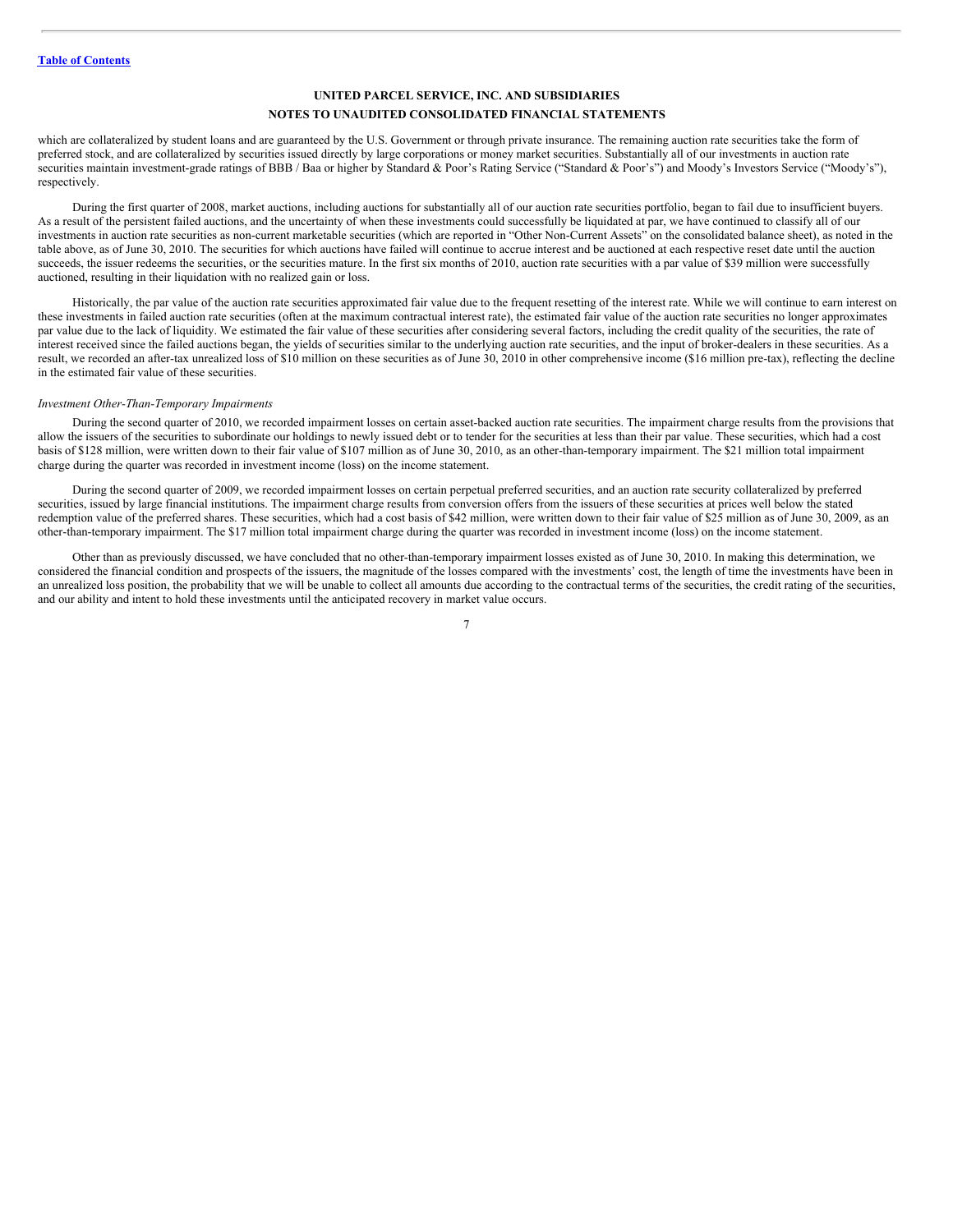### *Maturity Information*

The amortized cost and estimated fair value of marketable securities at June 30, 2010, by contractual maturity, are shown below (in millions). Actual maturities may differ from contractual maturities because the issuers of the securities may have the right to prepay obligations without prepayment penalties.

|                                          |                   | Estimated         |
|------------------------------------------|-------------------|-------------------|
|                                          | <b>Cost</b>       | <b>Fair Value</b> |
| Due in one year or less                  | $\overline{$105}$ | 105               |
| Due after one year through three years   | 269               | 273               |
| Due after three years through five years | 47                | 49                |
| Due after five years                     | $-461$            | 454               |
|                                          | 882               | 881               |
| Equity securities                        |                   | 88                |
|                                          | \$957             | 969               |
|                                          |                   |                   |

### *Restricted Cash*

We had \$286 million of restricted cash related to our self-insurance requirements, as of June 30, 2010 and December 31, 2009, which is reported in "Other Non-Current Assets" on the consolidated balance sheet.

#### *Fair Value Measurements*

Marketable securities utilizing Level 1 inputs include active exchange-traded equity securities and equity index funds, and most U.S. Government debt securities, as these securities all have quoted prices in active markets. Marketable securities utilizing Level 2 inputs include non-auction rate asset-backed securities, corporate bonds, and municipal bonds. These securities are valued using market corroborated pricing, matrix pricing, or other models that utilize observable inputs such as yield curves.

We have classified our auction rate securities portfolio as utilizing Level 3 inputs, as their valuation requires substantial judgment and estimation of factors that are not currently observable in the market due to the lack of trading in the securities. The valuation may be revised in future periods as market conditions evolve. These securities were valued as of June 30, 2010 considering several factors, including the credit quality of the securities, the rate of interest received since the failed auctions began, the yields of securities similar to the underlying auction rate securities, and the input of broker-dealers in these securities.

We maintain holdings in certain investment partnerships that are measured at fair value utilizing Level 3 inputs (classified as "other investments" in the tables below, and as "Other Non-Current Assets" in the consolidated balance sheet). These partnership holdings do not have any quoted prices, nor can they be valued using inputs based on observable market data. These investments are valued internally using a discounted cash flow model based on each partnership's financial statements and cash flow projections.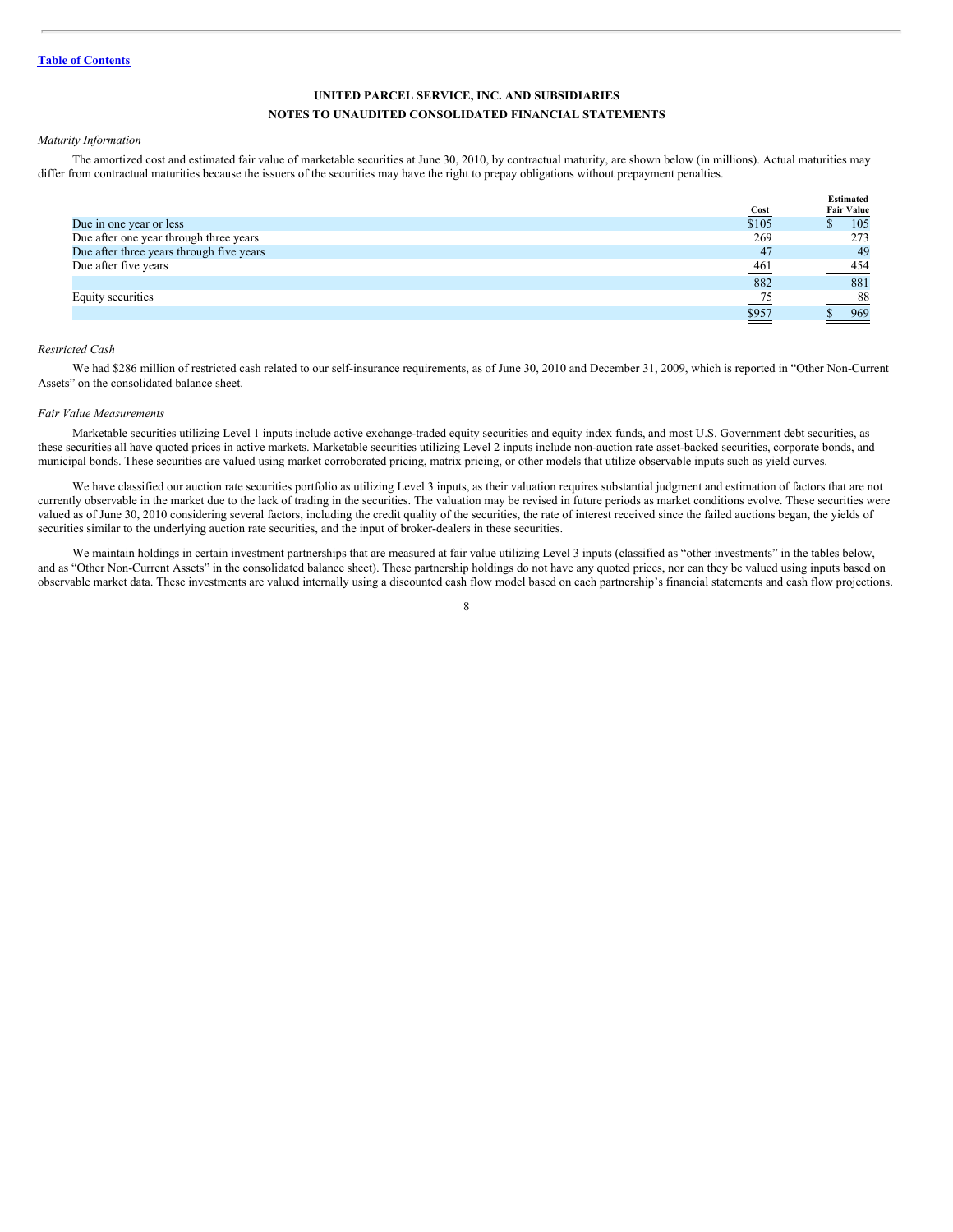The following table presents information about our investments measured at fair value on a recurring basis as of June 30, 2010 and December 31, 2009, and indicates the fair value hierarchy of the valuation techniques utilized to determine such fair value (in millions).

|                                                | <b>Quoted Prices</b><br>in Active<br><b>Markets</b> for<br><b>Identical</b><br><b>Assets</b><br>(Level 1) |              | <b>Significant Other</b><br><b>Observable</b><br><b>Inputs</b><br>(Level 2) | Significant<br>Unobservable<br><b>Inputs</b><br>(Level 3) | <b>Balance as of</b><br>June 30, 2010     |
|------------------------------------------------|-----------------------------------------------------------------------------------------------------------|--------------|-----------------------------------------------------------------------------|-----------------------------------------------------------|-------------------------------------------|
| June 30, 2010                                  |                                                                                                           |              |                                                                             |                                                           |                                           |
| Marketable Securities:                         |                                                                                                           |              |                                                                             |                                                           |                                           |
| U.S. Government and Agency Debt Securities     | $\mathbb{S}$<br>132                                                                                       | $\mathbf S$  |                                                                             | $\mathbf S$                                               | $\mathbb{S}$<br>132                       |
| Mortgage and Asset-Backed Debt Securities      | -                                                                                                         |              | 217                                                                         | 104                                                       | 321                                       |
| <b>Corporate Debt Securities</b>               |                                                                                                           |              | 302                                                                         |                                                           | 302                                       |
| U.S. State and Local Municipal Debt Securities | -                                                                                                         |              | 42                                                                          | 65                                                        | 107                                       |
| Other Debt and Equity Securities               | 52                                                                                                        |              | 40                                                                          | 15                                                        | 107                                       |
| Other investments                              |                                                                                                           |              |                                                                             | 278                                                       | 278                                       |
| Total                                          | 184                                                                                                       | S.           | 601                                                                         | 462                                                       | 1,247                                     |
|                                                | <b>Ouoted Prices</b><br>in Active<br><b>Markets</b> for<br>Identical<br><b>Assets</b><br>(Level 1)        |              | <b>Significant Other</b><br><b>Observable Inputs</b><br>(Level 2)           | Significant<br>Unobservable<br><b>Inputs</b><br>(Level 3) | <b>Balance as of</b><br>December 31, 2009 |
| <b>December 31, 2009</b>                       |                                                                                                           |              |                                                                             |                                                           |                                           |
| Marketable Securities:                         |                                                                                                           |              |                                                                             |                                                           |                                           |
| U.S. Government and Agency Debt Securities     | $\mathbb{S}$<br>125                                                                                       | $\mathbb{S}$ |                                                                             | $\mathbb{S}$                                              | $\mathsf{\$}$<br>125                      |
| Mortgage and Asset-Backed Debt Securities      |                                                                                                           |              | 159                                                                         | 112                                                       | 271                                       |
| <b>Corporate Debt Securities</b>               |                                                                                                           |              | 219                                                                         |                                                           | 219                                       |
| U.S. State and Local Municipal Debt Securities | -                                                                                                         |              | 22                                                                          | 89                                                        | 111                                       |
| Other Debt and Equity Securities               | 54                                                                                                        |              | 10                                                                          | 15                                                        | 79                                        |
| Other investments                              |                                                                                                           |              | _                                                                           | 301                                                       | 301                                       |
| Total                                          | 179<br>$\mathbb{S}$                                                                                       | $\mathbb{S}$ | 410                                                                         | \$<br>517                                                 | \$<br>1,106                               |

The following table presents the changes in the above Level 3 instruments measured on a recurring basis for the three months ended June 30, 2010 (in millions).

|                                                              | Marketable        | Other       |       |
|--------------------------------------------------------------|-------------------|-------------|-------|
|                                                              | <b>Securities</b> | Investments | Total |
| Balance on April 1, 2010                                     | 211               | 290         | \$501 |
| Transfers into (out of) Level 3                              |                   |             |       |
| Net realized and unrealized gains (losses):                  |                   |             |       |
| Included in earnings (in investment income)                  | (21)              | (12)        | (33)  |
| Included in accumulated other comprehensive income (pre-tax) | 22                |             | 22    |
| Purchases, issuances, and settlements                        | (28)              | $\sim$      | (28)  |
| Balance on June 30, 2010                                     | 184               | 278         | 6462  |
|                                                              |                   |             |       |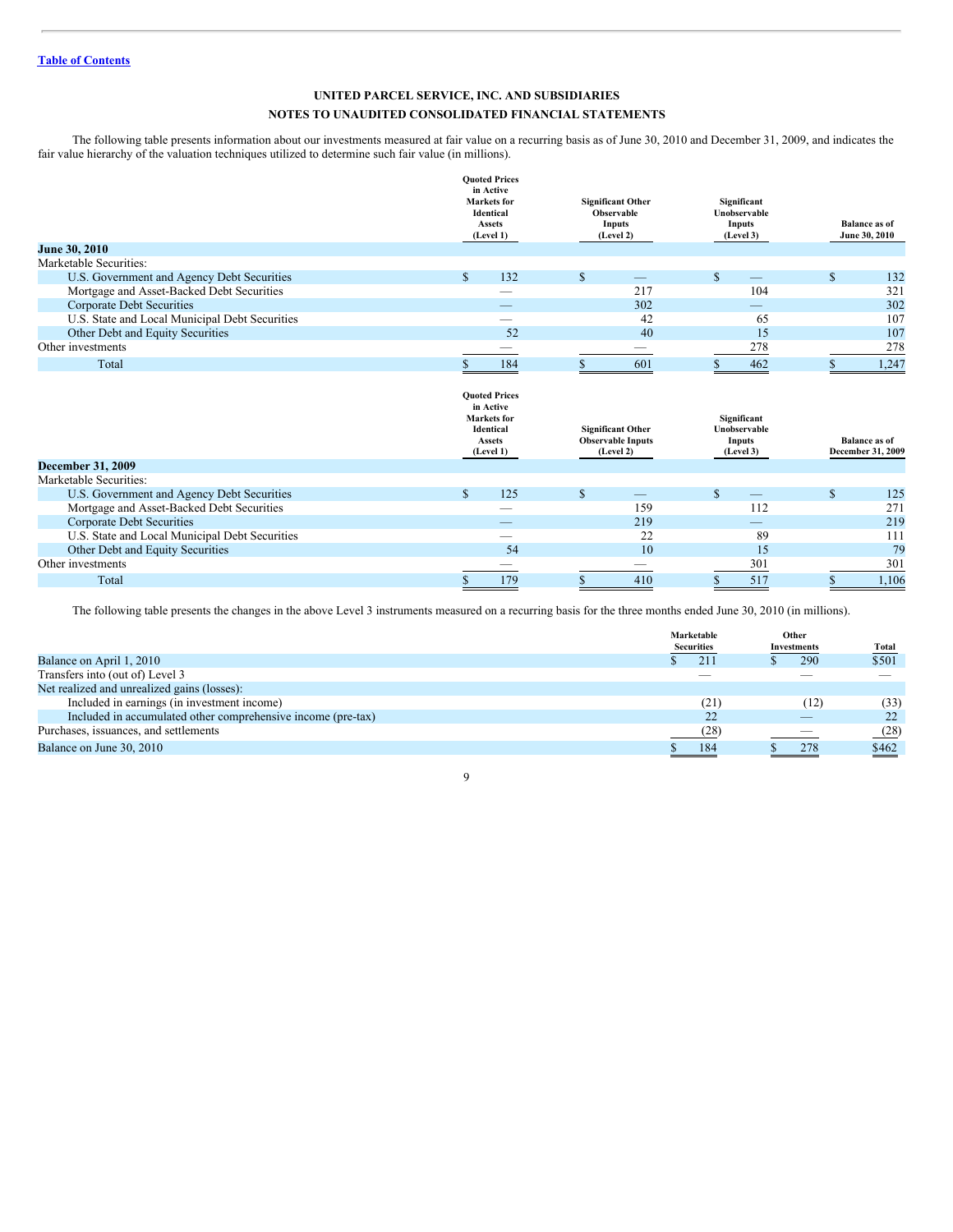The following table presents the changes in the above Level 3 instruments measured on a recurring basis for the six months ended June 30, 2010 (in millions).

|                                                              | Marketable<br><b>Securities</b> |                          | Other<br>Investments     | Total           |
|--------------------------------------------------------------|---------------------------------|--------------------------|--------------------------|-----------------|
| Balance on January 1, 2010                                   |                                 | 216                      | 301                      | \$517           |
| Transfers into (out of) Level 3                              |                                 | $\overline{\phantom{a}}$ | $\overline{\phantom{a}}$ |                 |
| Net realized and unrealized gains (losses):                  |                                 |                          |                          |                 |
| Included in earnings (in investment income)                  |                                 | (28)                     | (23)                     | (51)            |
| Included in accumulated other comprehensive income (pre-tax) |                                 | 48                       | $\overline{\phantom{a}}$ | 48              |
| Purchases, issuances, and settlements                        |                                 | (52)                     |                          | (52)            |
| Balance on June 30, 2010                                     |                                 | 184                      | 278                      | \$462<br>$\sim$ |
|                                                              |                                 |                          |                          |                 |

There were no transfers of investments between Level 1 and Level 2 during the three and six months ended June 30, 2010 and 2009.

### <span id="page-11-0"></span>**NOTE 5. PROPERTY, PLANT AND EQUIPMENT**

Property, plant and equipment as of June 30, 2010 and December 31, 2009 consist of the following (in millions):

|                                                        | 2010     | 2009     |
|--------------------------------------------------------|----------|----------|
| Vehicles                                               | \$5,426  | \$5,480  |
| Aircraft (including aircraft under capitalized leases) | 14.069   | 13,777   |
| Land                                                   | 1,068    | 1,079    |
| <b>Buildings</b>                                       | 3,075    | 3,076    |
| Building and leasehold improvements                    | 2,810    | 2,800    |
| Plant equipment                                        | 6,550    | 6,371    |
| Technology equipment                                   | 1,560    | 1,591    |
| Equipment under operating leases                       | 134      | 145      |
| Construction-in-progress                               | 189      | 488      |
|                                                        | 34.881   | 34,807   |
| Less: Accumulated depreciation and amortization        | (17,266) | (16,828) |
|                                                        | \$17,615 | \$17,979 |
|                                                        |          |          |

We continually monitor our aircraft fleet utilization in light of current and projected volume levels, aircraft fuel prices, and other factors. In 2008, we had announced that we were in negotiations with DHL to provide air transportation services for all of DHL's express, deferred and international package volume within the United States, as well as air transportation services between the United States, Canada and Mexico. In early April 2009, UPS and DHL mutually agreed to terminate further discussions on providing these services. Additionally, our U.S. Domestic Package air delivery volume had declined for several quarters as a result of persistent economic weakness and shifts in product mix from our premium air services to our lower cost ground services. As a result of these factors, the utilization of certain aircraft fleet types had declined and was expected to be lower in the future.

Based on the factors noted above, as well as FAA aging aircraft directives that would require significant future maintenance expenditures, we determined that a triggering event had occurred that required an impairment assessment of our McDonnell-Douglas DC-8-71 and DC-8-73 aircraft fleets. We conducted an impairment analysis as of March 31, 2009, and determined that the carrying amount of these fleets was not recoverable due to the accelerated expected retirement dates of the aircraft. Based on anticipated residual values for the airframes,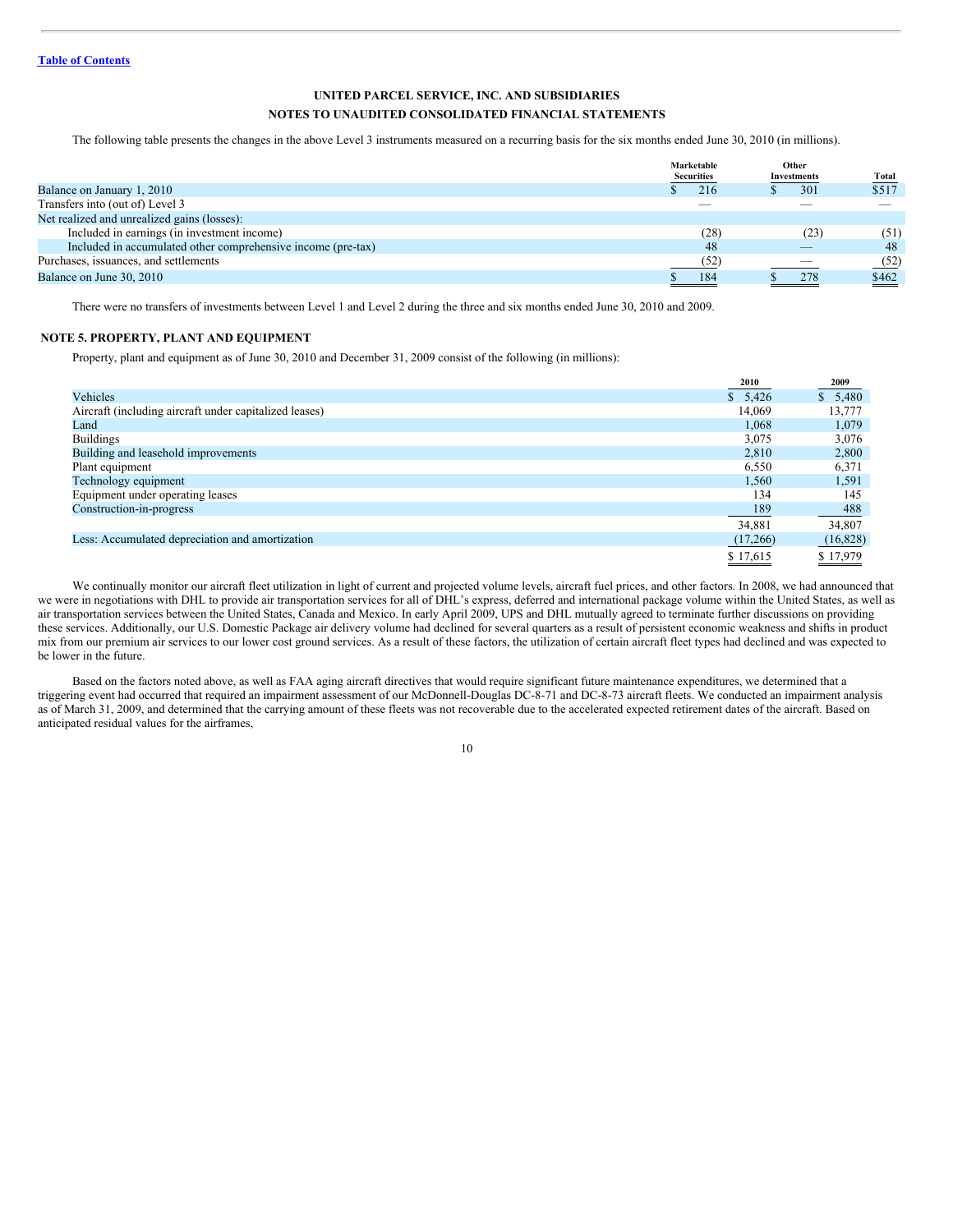### **NOTES TO UNAUDITED CONSOLIDATED FINANCIAL STATEMENTS**

engines, and parts, we recognized an impairment charge of \$181 million in the first quarter of 2009. This charge is included in the caption "Other expenses" in the Statement of Consolidated Income, and impacted our U.S. Domestic Package segment. The DC-8 fleets were subsequently retired from service. We currently continue to utilize and operate all of our other aircraft fleets.

The impaired airframes, engines, and parts had a net carrying value of \$192 million, and were written down to an aggregate fair value of \$11 million. The fair values for the impaired airframes, engines, and parts were determined using unobservable inputs (Level 3).

### **NOTE 6. EMPLOYEE BENEFIT PLANS**

Information about net periodic benefit cost for our pension and postretirement benefit plans is as follows for the three and six month period ended June 30, 2010 and 2009 (in millions):

|                             |       |                              | <b>U.S. Postretirement</b> |                         | <b>International</b>     |                    |
|-----------------------------|-------|------------------------------|----------------------------|-------------------------|--------------------------|--------------------|
| Three Months Ended June 30, |       | <b>U.S. Pension Benefits</b> |                            | <b>Medical Benefits</b> | <b>Pension Benefits</b>  |                    |
|                             | 2010  | 2009                         | 2010                       | 2009                    | 2010                     | 2009               |
| <b>Net Periodic Cost:</b>   |       |                              |                            |                         |                          |                    |
| Service cost                | 180   | \$<br>173                    | \$<br>21                   | 22<br>S.                | \$<br>$\theta$           | $\mathbb{C}$<br>-5 |
| Interest cost               | 299   | 282                          | 54                         | 53                      | Q                        |                    |
| Expected return on assets   | (399) | (372)                        | (6)                        | (7)                     | (8)                      | (6)                |
| Amortization of:            |       |                              |                            |                         |                          |                    |
| Transition obligation       | __    |                              |                            |                         |                          |                    |
| Prior service cost          | 43    | 44                           |                            |                         | $\overline{\phantom{a}}$ |                    |
| Actuarial (gain) loss       | 20    | 12                           | 4                          | 4                       | $\overline{\phantom{a}}$ |                    |
| Settlements / curtailments  |       |                              |                            |                         |                          |                    |
| Net periodic benefit cost   | \$143 | - 143<br>S.                  | -74                        | - 73                    |                          |                    |

|                            |           |                              |                         | <b>U.S. Postretirement</b> |                          | <b>International</b> |
|----------------------------|-----------|------------------------------|-------------------------|----------------------------|--------------------------|----------------------|
| Six Months Ended June 30,  |           | <b>U.S. Pension Benefits</b> | <b>Medical Benefits</b> |                            | <b>Pension Benefits</b>  |                      |
|                            | 2010      | 2009                         | 2010                    | 2009                       | 2010                     | 2009                 |
| <b>Net Periodic Cost:</b>  |           |                              |                         |                            |                          |                      |
| Service cost               | 361<br>\$ | 345<br>S.                    | S.<br>-43               | 43<br>S.                   | \$12                     | \$10                 |
| Interest cost              | 599       | 565                          | 107                     | 106                        | 17                       | 14                   |
| Expected return on assets  | (799)     | (744)                        | (11)                    | (14)                       | (17)                     | (12)                 |
| Amortization of:           |           |                              |                         |                            |                          |                      |
| Transition obligation      | _         | $\sim$                       |                         |                            |                          |                      |
| Prior service cost         | 86        | 89                           | $\sim$                  |                            | $\overline{\phantom{a}}$ |                      |
| Actuarial (gain) loss      | 39        | 23                           | 8                       | -                          |                          |                      |
| Settlements / curtailments |           |                              |                         |                            |                          |                      |
| Net periodic benefit cost  | \$286     | 283<br>\$                    | \$149<br>______         | \$145                      | \$13                     | \$13                 |

During the first six months of 2010, we contributed \$767 and \$45 million to our company-sponsored pension and postretirement medical benefit plans, respectively. We expect to contribute \$384 and \$44 million over the remainder of the year to the pension and postretirement medical benefit plans, respectively.

The enactment of the "Patient Protection and Affordable Care Act" and "The Health Care and Education Reconciliation Act of 2010" in 2010 will bring significant changes to the U.S. health care system. The legislation eliminated the tax deductibility of Medicare Part D subsidies for retiree prescription drug coverage; however, this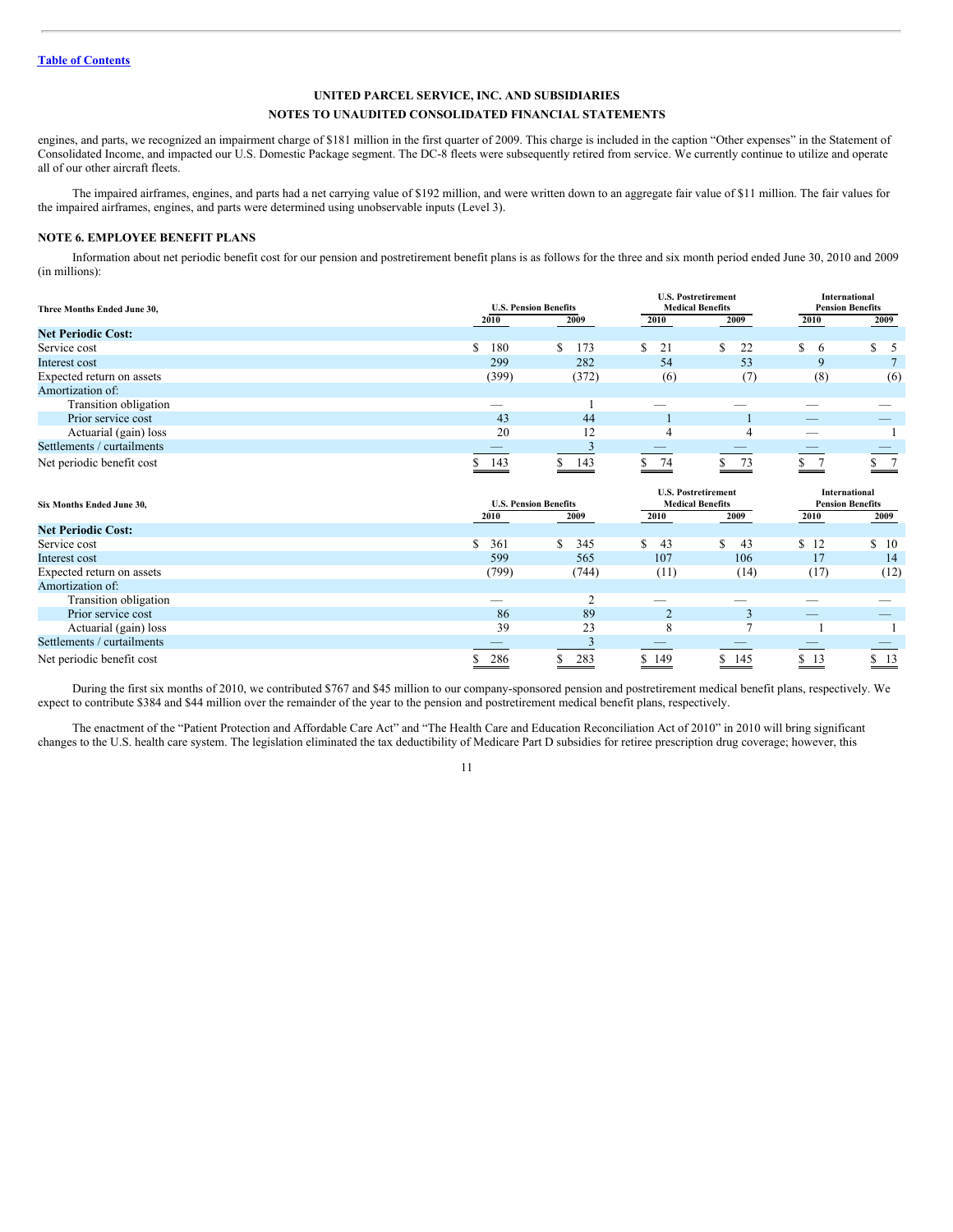### **NOTES TO UNAUDITED CONSOLIDATED FINANCIAL STATEMENTS**

impact was not material to our financial results. We are evaluating the long-term impacts of this legislation to us. It is difficult to estimate the impact due to the nature of our workforce, the various years in which certain provisions become applicable, and the fact that additional regulatory and rule setting guidance will be occurring. Our initial estimate is that we will incur an additional \$50 to \$65 million of annual expense beginning in 2011, which is primarily due to the multiple coverage provisions of the legislation which require the expansion of dependent coverage to age 26, among other requirements.

### <span id="page-13-0"></span>**NOTE 7. GOODWILL AND INTANGIBLE ASSETS**

The following table indicates the allocation of goodwill by reportable segment as of June 30, 2010 and December 31, 2009 (in millions):

|                           | <b>U.S. Domestic</b><br>Package | International<br>Package | Supply Chain &<br>Freight | Consolidated |
|---------------------------|---------------------------------|--------------------------|---------------------------|--------------|
| December 31, 2009 balance | $\overline{\phantom{a}}$        | 374                      |                           | 2,089        |
| Acquired                  |                                 | __                       |                           |              |
| Currency / Other          |                                 |                          | (30)                      | (39)         |
| June 30, 2010 balance     |                                 | 365                      | .685                      | 2.050        |

The decrease in goodwill in the International Package and Supply Chain & Freight segments was due to the impact of the strengthening U.S. Dollar on the translation of non-U.S. Dollar goodwill balances.

The following is a summary of intangible assets as of June 30, 2010 and December 31, 2009 (in millions):

|                                          |   | <b>Gross Carrying</b><br>Amount |                  | Accumulated<br>Amortization |         | <b>Net Carrying</b><br>Value |
|------------------------------------------|---|---------------------------------|------------------|-----------------------------|---------|------------------------------|
| June 30, 2010:                           |   |                                 |                  |                             |         |                              |
| Trademarks, licenses, patents, and other |   | 185                             | $\triangle$<br>ъ | (27)                        | ¢<br>ה. | 158                          |
| Customer lists                           |   | 105                             |                  | (59)                        |         | 46                           |
| Franchise rights                         |   | 109                             |                  | (49)                        |         | 60                           |
| Capitalized software                     |   | 1,893                           |                  | (1,529)                     |         | 364                          |
| Total Intangible Assets, Net             |   | 2,292                           |                  | (1,664)                     |         | 628                          |
| December 31, 2009:                       |   |                                 |                  |                             |         |                              |
| Trademarks, licenses, patents, and other | ጦ | 132                             | $\triangle$      | (9)                         | ¢       | 123                          |
| Customer lists                           |   | 107                             |                  | (52)                        |         | 55                           |
| Franchise rights                         |   | 109                             |                  | (46)                        |         | 63                           |
| Capitalized software                     |   | 1,812                           |                  | (1, 457)                    |         | 355                          |
| Total Intangible Assets, Net             |   | 2,160                           |                  | (1, 564)                    |         | 596                          |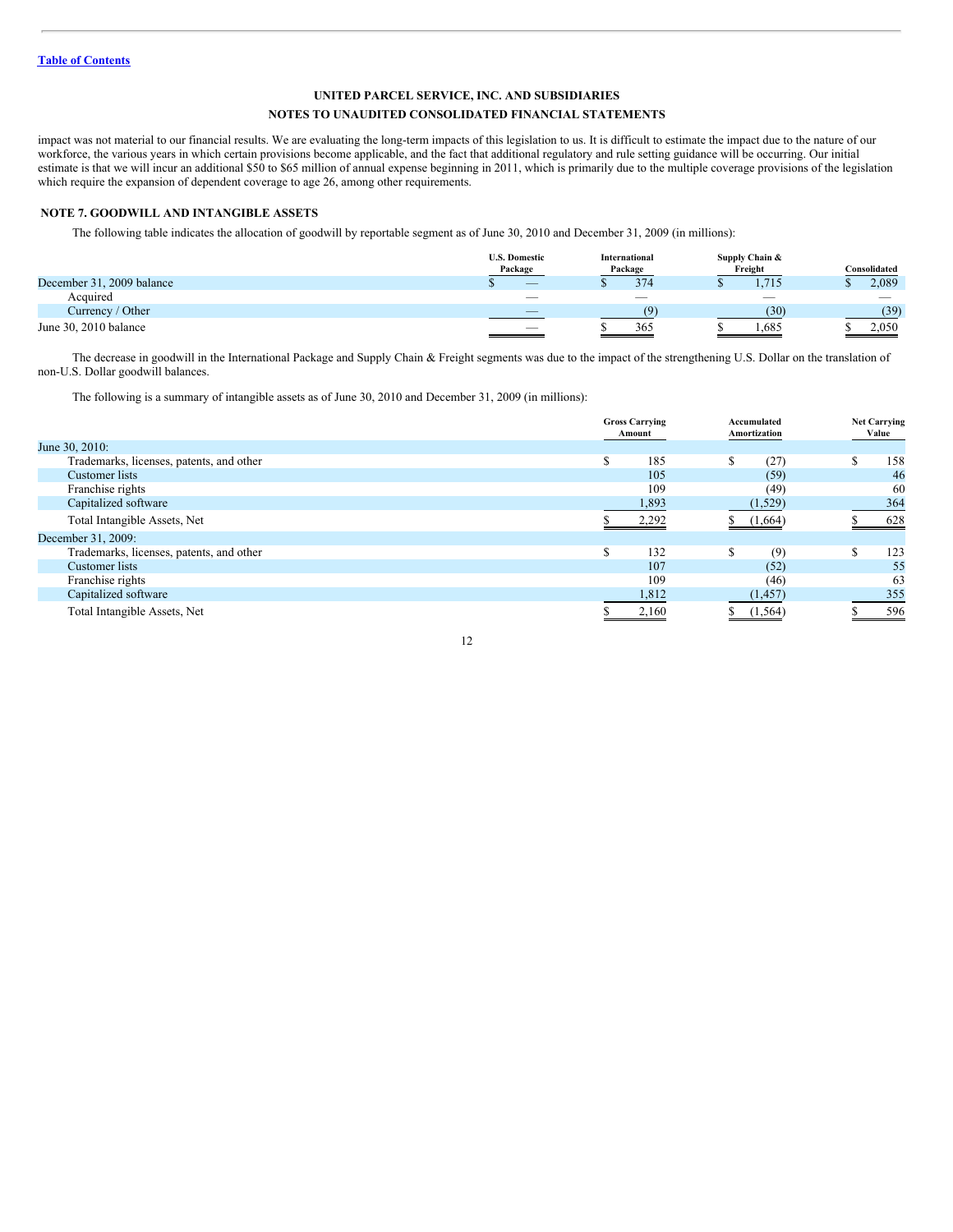### <span id="page-14-0"></span>**NOTE 8. DEBT AND FINANCING ARRANGEMENTS**

The carrying value of our outstanding debt as of June 30, 2010 and December 31, 2009 consists of the following (in millions):

|                            | Maturity  | 2010    | 2009    |
|----------------------------|-----------|---------|---------|
| Commercial paper           | 2010      | \$1,528 | \$672   |
| 4.50% senior notes         | 2013      | 1,813   | 1,773   |
| 3.875% senior notes        | 2014      | 1,060   | 1,023   |
| 5.50% senior notes         | 2018      | 804     | 758     |
| 5.125% senior notes        | 2019      | 1,043   | 991     |
| $6.20\%$ senior notes      | 2038      | 1,480   | 1,480   |
| 8.375% debentures          | 2020-2030 | 738     | 739     |
| Floating rate senior notes | 2049-2053 | 397     | 409     |
| Facility notes and bonds   | 2015-2036 | 320     | 320     |
| Pound Sterling notes       | 2031-2050 | 741     | 791     |
| Capital lease obligations  | 2010-2021 | 310     | 369     |
| <b>UPS Notes</b>           |           | --      | 175     |
| Other debt                 | 2010-2012 | 17      | 21      |
| Total debt                 |           | 10,251  | 9,521   |
| Less current maturities    |           | (1,637) | (853)   |
| Long-term debt             |           | \$8,614 | \$8,668 |

#### *Sources of Credit*

We are authorized to borrow up to \$10.0 billion under the U.S. commercial paper program we maintain. We had \$1.528 billion outstanding under this program as of June 30, 2010, with an average interest rate of 0.14%. As of June 30, 2010, we have classified the entire commercial paper balance as a current liability in our consolidated balance sheet. We also maintain a European commercial paper program under which we are authorized to borrow up to €1.0 billion in a variety of currencies, however there were no amounts outstanding under this program as of June 30, 2010.

We maintain two credit agreements with a consortium of banks. One of these agreements provides revolving credit facilities of \$1.5 billion, and expires on April 14, 2011. Interest on any amounts we borrow under this facility would be charged at 90-day LIBOR plus a percentage determined by quotations from Markit Group Ltd. for our 1 year credit default swap spread, subject to certain minimum rates and maximum rates based on our public debt ratings from Standard & Poor's and Moody's. If our public debt ratings are A / A2 or above, the minimum applicable margin is 0.50% and the maximum applicable margin is 1.50%; if our public debt ratings are lower than A / A2, the minimum applicable margin is 1.00% and the maximum applicable margin is 2.50%.

The second agreement provides revolving credit facilities of \$1.0 billion, and expires on April 19, 2012. Interest on any amounts we borrow under this facility would be charged at 90-day LIBOR plus 15 basis points. At June 30, 2010, there were no outstanding borrowings under either of these facilities.

In addition to these credit facilities, we have an automatically effective registration statement on Form S-3 filed with the SEC that is available for registered offerings of short or long-term debt securities.

In March 2009, we completed an offering of \$1.0 billion of 3.875% senior notes due April 2014, and \$1.0 billion of 5.125% senior notes due April 2019. These notes pay interest semiannually, and we may redeem the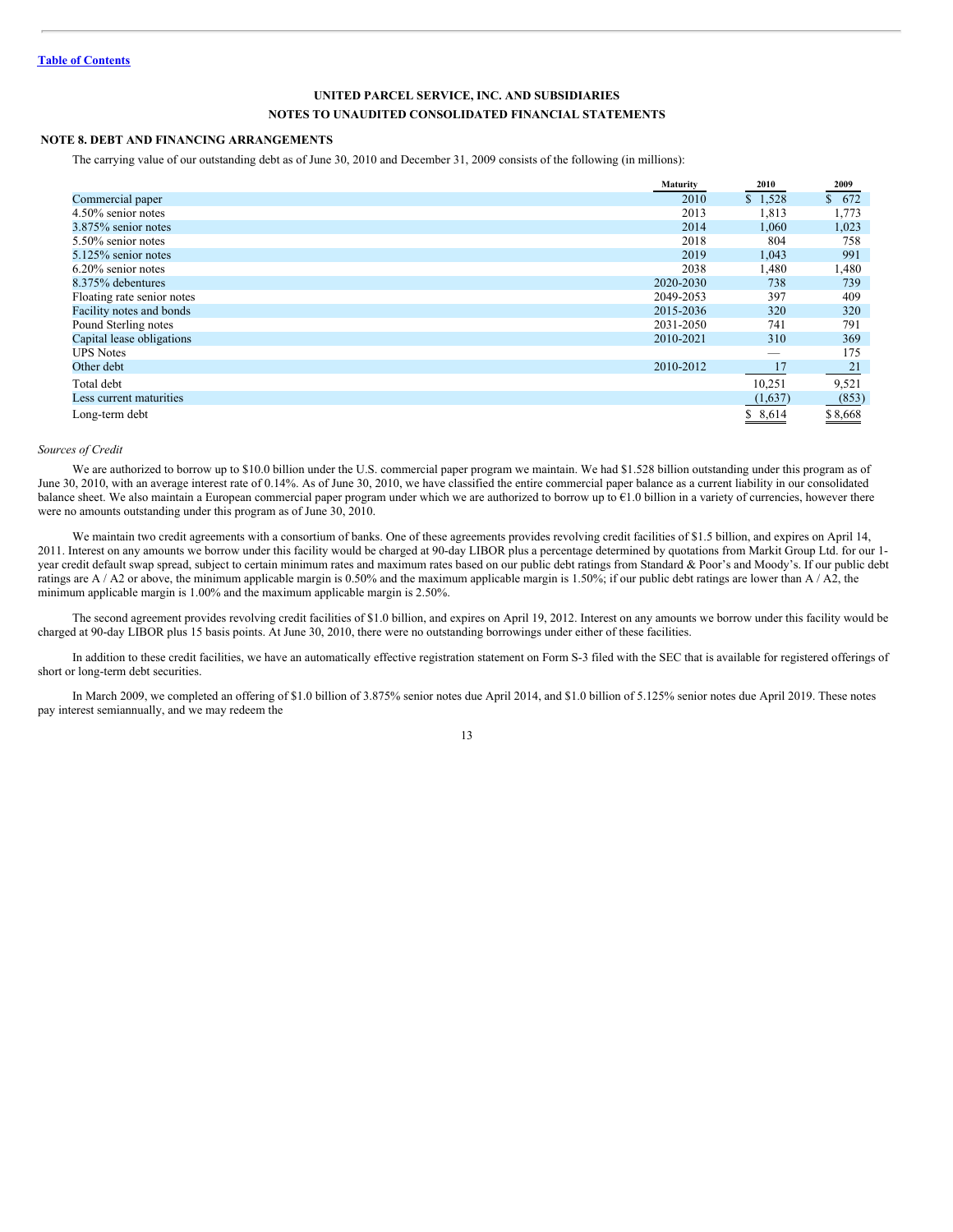notes at any time by paying the greater of the principal amount or a "make-whole" amount, plus accrued interest. After pricing and underwriting discounts, we received a total of \$1.989 billion in cash proceeds from the offering. The proceeds from the offering were used for general corporate purposes, including the reduction of our outstanding commercial paper balance.

#### *Debt Covenants*

Our existing debt instruments and credit facilities do not have cross-default or ratings triggers, however these debt instruments and credit facilities do subject us to certain financial covenants. As of June 30, 2010 and for all prior periods, we have satisfied these financial covenants. These covenants limit the amount of secured indebtedness that we may incur, and limit the amount of attributable debt in sale-leaseback transactions, to 10% of net tangible assets. As of June 30, 2010, 10% of net tangible assets is equivalent to \$2.290 billion, however we have no covered sale-leaseback transactions or secured indebtedness outstanding. Additionally, we are required to maintain a minimum net worth, as defined, of \$5.0 billion on a quarterly basis. As of June 30, 2010, our net worth, as defined, was equivalent to \$13.082 billion. We do not expect these covenants to have a material impact on our financial condition or liquidity.

#### *Fair Value of Debt*

Based on the borrowing rates currently available to the Company for long-term debt with similar terms and maturities, the fair value of long-term debt, including current maturities, is approximately \$10.727 and \$10.216 billion as of June 30, 2010 and December 31, 2009, respectively.

### <span id="page-15-0"></span>**NOTE 9. LEGAL PROCEEDINGS AND CONTINGENCIES**

We are a defendant in a number of lawsuits filed in state and federal courts containing various class-action allegations under state wage-and-hour laws. In one of these cases, Marlo v. UPS, which was certified as a class action in a California federal court in September 2004, plaintiffs allege that they improperly were denied overtime, and seek penalties for missed meal and rest periods, and interest and attorneys' fees. Plaintiffs purport to represent a class of 1,300 full-time supervisors. In August 2005, the court granted summary judgment in favor of UPS on all claims, and plaintiffs appealed the ruling. In October 2007, the appeals court reversed the lower court's ruling. In April 2008, the Court decertified the class and vacated the trial scheduled for that month. After decertification, some plaintiffs filed individual lawsuits raising the same allegations as in the underlying class action. These individual lawsuits are in various stages. We have denied any liability with respect to these claims and intend to vigorously defend ourselves in these cases. At this time, we have not determined the amount of any liability that may result from these matters or whether such liability, if any, would have a material adverse effect on our financial condition, results of operations, or liquidity.

In another case, Hohider v. UPS, which in July 2007 was certified as a class action in a Pennsylvania federal court, plaintiffs have challenged certain aspects of the Company's interactive process for assessing requests for reasonable accommodation under the Americans with Disabilities Act. Plaintiffs purport to represent a class of over 35,000 current and former employees, and seek back-pay, and compensatory and punitive damages, as well as attorneys' fees. In August 2007, the Third Circuit Court of Appeals granted our petition to hear the appeal of the trial court's certification order. In July 2009, the Third Circuit issued its decision decertifying the class and remanding the case to the trial court for further proceedings. We have denied any liability with respect to these claims and intend to vigorously defend ourselves in this case. At this time, we have not determined the amount of any liability that may result from this matter or whether such liability, if any, would have a material adverse effect on our financial condition, results of operations, or liquidity.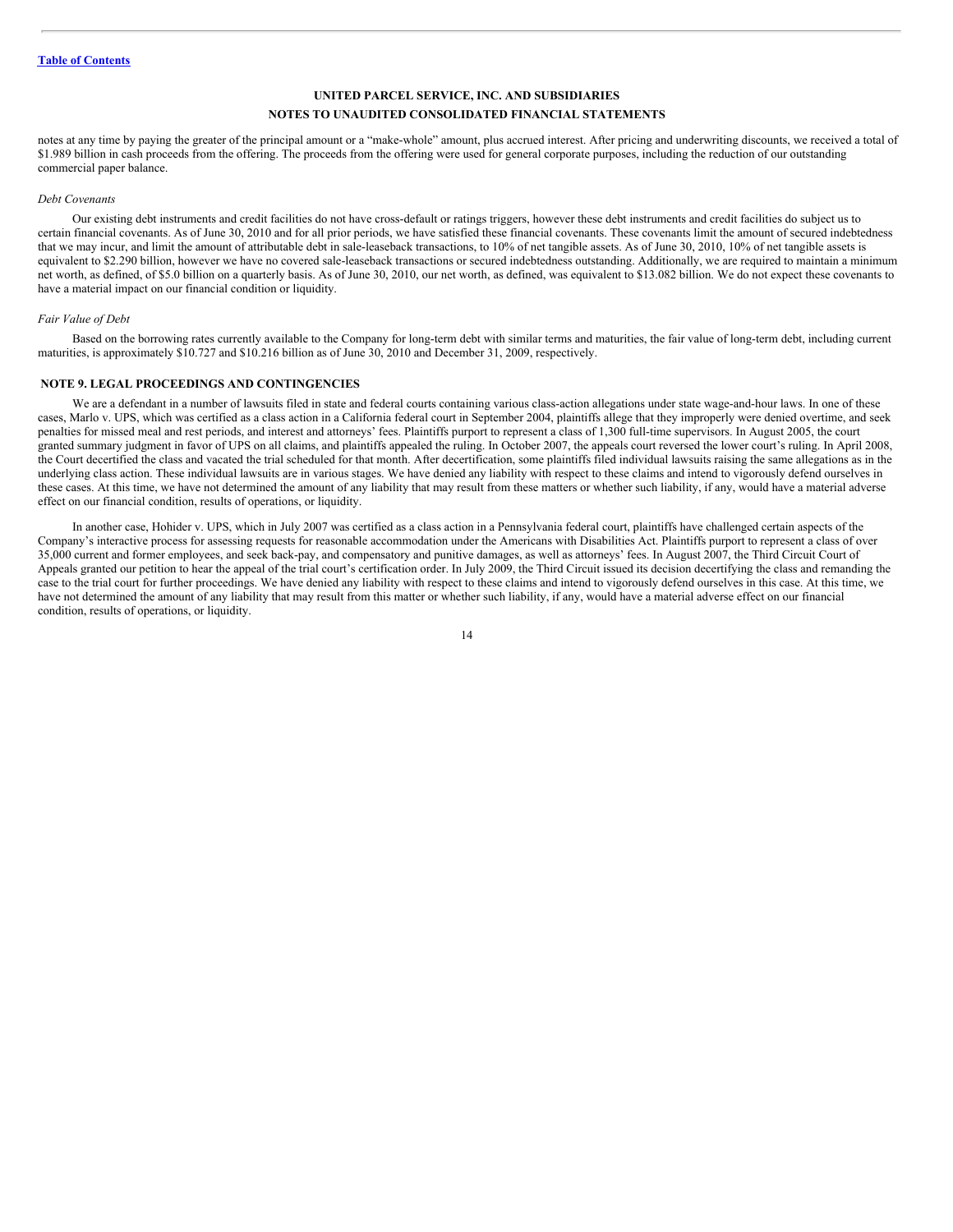UPS and our subsidiary Mail Boxes Etc., Inc. are defendants in various lawsuits brought by franchisees who operate Mail Boxes Etc. centers and The UPS Store locations. These lawsuits relate to the rebranding of Mail Boxes Etc. centers to The UPS Store, The UPS Store business model, the representations made in connection with the rebranding and the sale of The UPS Store franchises, and UPS's sale of services in the franchisees' territories. In one of the actions, which is pending in California state court, the court certified a class consisting of all Mail Boxes Etc. branded stores that rebranded to The UPS Store in March 2003. We have denied any liability with respect to these claims and intend to defend ourselves vigorously. At this time, we have not determined the amount of any liability that may result from these matters or whether such liability, if any, would have a material adverse effect on our financial condition, results of operations, or liquidity.

In Barber Auto Sales v. UPS, which a federal court in Alabama certified as a class action in September 2009, the plaintiff asserts a breach of contract claim arising from UPS's assessment of shipping charge corrections when UPS determines that the "dimensional weight" of packages is greater than reported by the shipper. We have denied any liability with respect to these claims and intend to vigorously defend ourselves in this case. At this time, we have not determined the amount of any liability that may result from this matter or whether such liability, if any, would have a material adverse effect on our financial condition, results of operations, or liquidity.

We are a defendant in various other lawsuits that arose in the normal course of business. We believe that the eventual resolution of these cases will not have a material adverse effect on our financial condition, results of operations, or liquidity.

As of December 31, 2009, we had approximately 254,000 employees employed under a national master agreement and various supplemental agreements with local unions affiliated with the International Brotherhood of Teamsters ("Teamsters"). These agreements run through July 31, 2013. We have approximately 2,800 pilots who are employed under a collective bargaining agreement with the Independent Pilots Association ("IPA"), which becomes amendable at the end of 2011. In May 2010, we began the process of furloughing 170 of our airline pilots. Any additional furloughs will be phased in based on prevailing economic conditions. Our airline mechanics are covered by a collective bargaining agreement with Teamsters Local 2727, which became amendable in November 2006. We began formal negotiations with Teamsters Local 2727 in October 2006, and have been under the guidance of the National Mediation Board since January 2008. These talks are currently in recess. In addition, the majority (approximately 3,400) of our ground mechanics who are not employed under agreements with the Teamsters are employed under collective bargaining agreements with the International Association of Machinists and Aerospace Workers ("IAM"). Our agreement with the IAM runs through July 31, 2014.

We participate in a number of trustee-managed multi-employer pension and health and welfare plans for employees covered under collective bargaining agreements. Several factors could cause us to make significantly higher future contributions to these plans, including unfavorable investment performance, changes in demographics, and increased benefits to participants. At this time, we are unable to determine the amount of additional future contributions, if any, or whether any material adverse effect on our financial condition, results of operations, or liquidity would result from our participation in these plans.

In January 2008, a class action complaint was filed in the United States District Court for the Eastern District of New York alleging price-fixing activities relating to the provision of freight forwarding services. UPS was not named in this case. On July 21, 2009, the plaintiffs filed a first amended complaint naming numerous global freight forwarders as defendants. UPS and UPS Supply Chain Solutions are among the 60 defendants named in the amended complaint. We intend to vigorously defend ourselves in this case. At this time, we have not determined the amount of any liability that may result from these matters or whether such liability, if any, would have a material adverse effect on our financial condition, results of operations, or liquidity.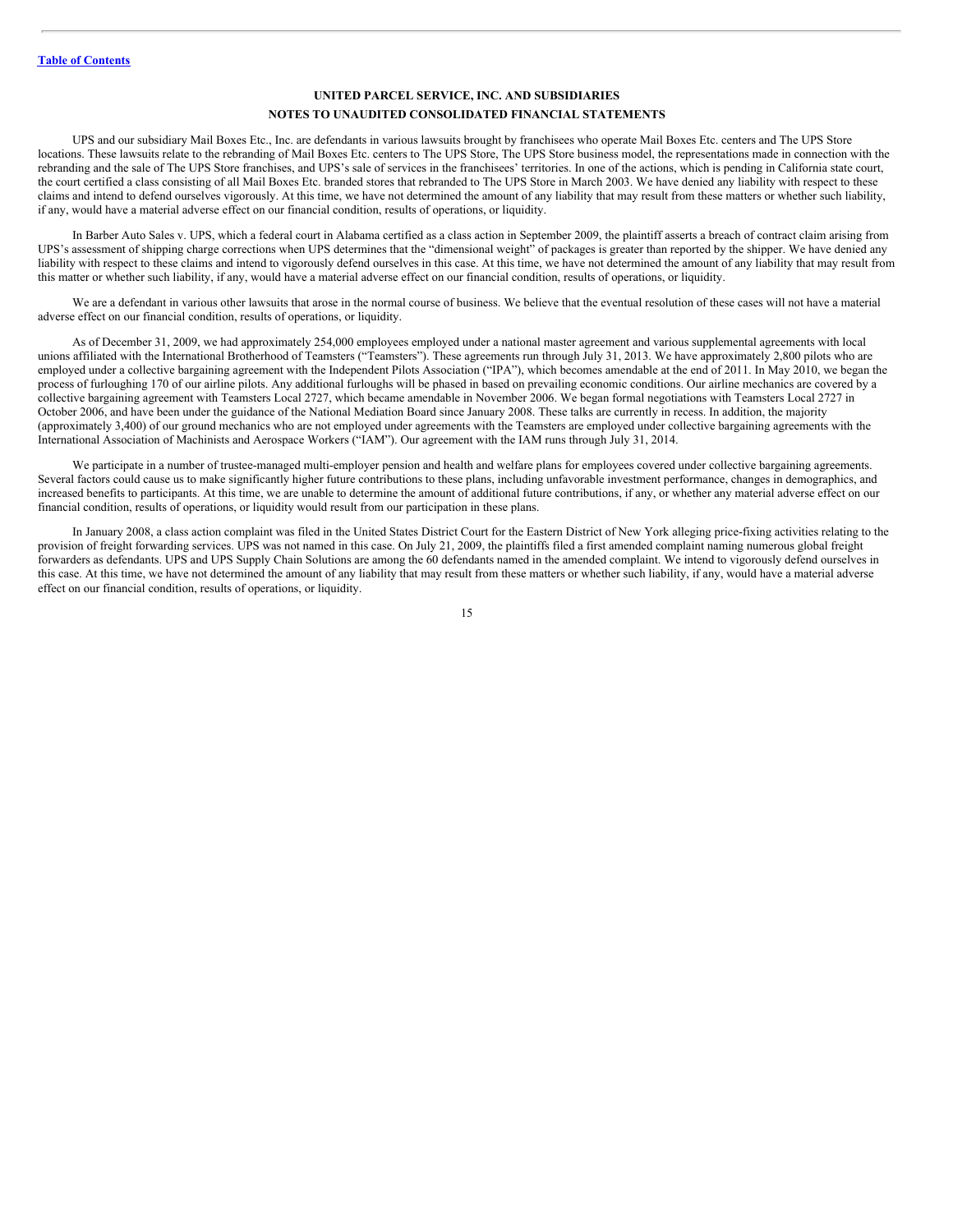#### *Other Matters*

We received grand jury subpoenas from the Antitrust Division of the U.S. Department of Justice ("DOJ") regarding the DOJ's investigations into certain pricing practices in the air cargo industry in July 2006, and into certain pricing practices in the freight forwarding industry in December 2007.

In October 2007, June 2008, and February 2009, we received information requests from the European Commission ("Commission") relating to its investigation of certain pricing practices in the freight forwarding industry, and subsequently responded to each request. On February 9, 2010, UPS received a Statement of Objections by the Commission. This document contains the Commission's preliminary view with respect to alleged anticompetitive behavior in the freight forwarding industry by 18 freight forwarders, including UPS. Although it alleges anticompetitive behavior, it does not prejudge the Commission's final decision, as to facts or law (which is subject to appeal to the European courts). The options available to the Commission include taking no action or imposing a monetary fine; the range of any potential action by the Commission is not reasonably estimable. Any decision imposing a fine would be subject to appeal. UPS has responded to the Statement of Objections, including at a July 2010 Commission hearing, and we intend to continue to vigorously defend ourselves in this proceeding.

We also received and responded to related information requests from competition authorities in other jurisdictions.

We are cooperating with each of these inquiries. At this time, we are unable to determine the amount of any liability that may result from these matters or whether any such liability would have a material adverse effect on our financial condition, results of operations, or liquidity.

#### <span id="page-17-0"></span>**NOTE 10. SHAREOWNERS' EQUITY**

#### *Capital Stock, Additional Paid-In Capital, and Retained Earnings*

We maintain two classes of common stock, which are distinguished from each other primarily by their respective voting rights. Class A shares are entitled to 10 votes per share, whereas Class B shares are entitled to one vote per share. Class A shares are primarily held by UPS employees and retirees, and these shares are fully convertible into Class B shares at any time. Class B shares are publicly traded on the New York Stock Exchange (NYSE) under the symbol "UPS". Class A and B shares both have a \$0.01 par value, and as of June 30, 2010, there were 4.6 billion Class A shares and 5.6 billion Class B shares authorized to be issued. Additionally, there are 200 million preferred shares, with a \$0.01 par value, authorized to be issued; as of June 30, 2010, no preferred shares had been issued.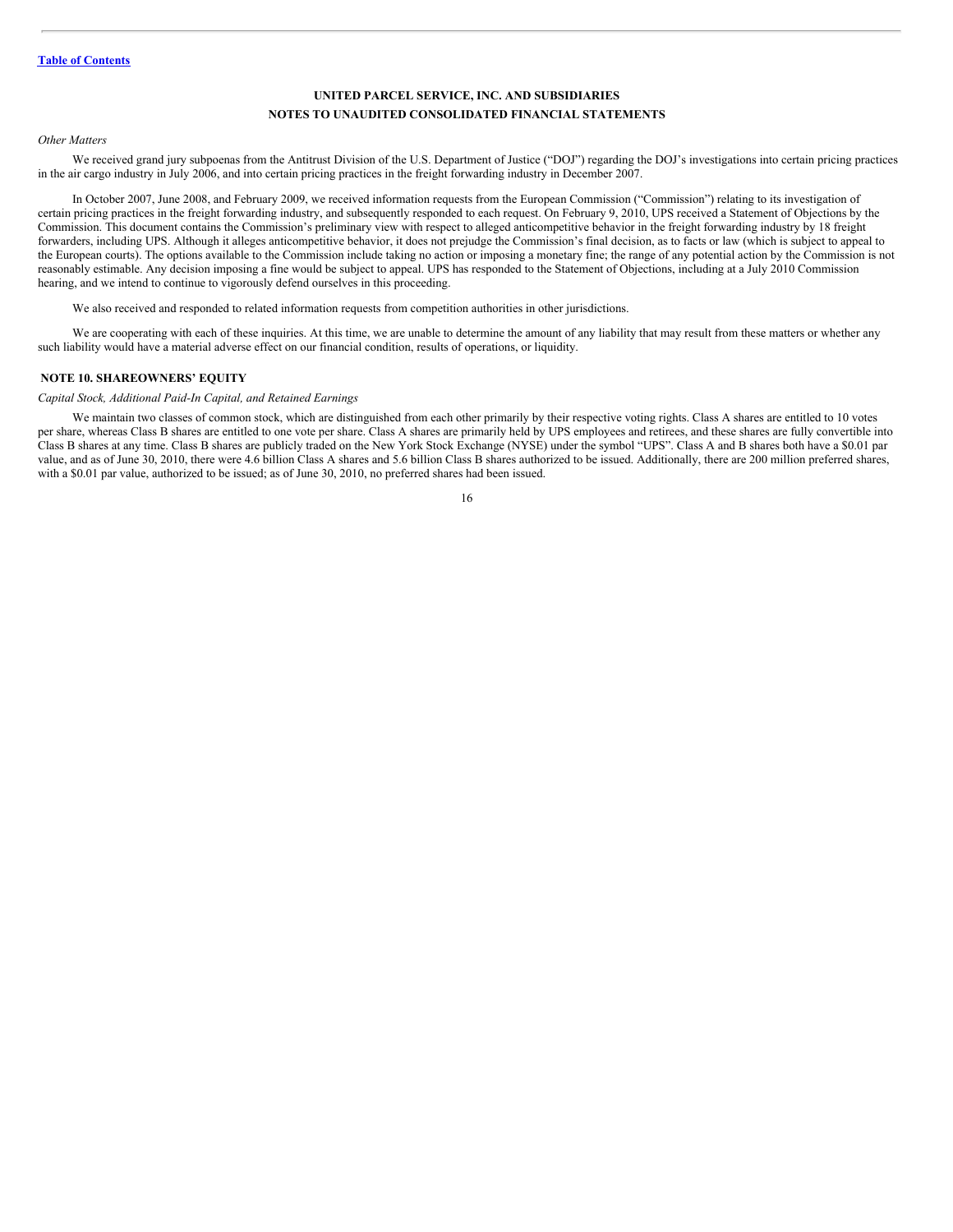The following is a roll-forward of our common stock, additional paid-in capital, and retained earnings accounts for the six months ended June 30, 2010 and 2009 (in millions, except per share amounts):

|                                                | 2010            |                         | 2009            |                |
|------------------------------------------------|-----------------|-------------------------|-----------------|----------------|
|                                                | <b>Shares</b>   | <b>Dollars</b>          | <b>Shares</b>   | <b>Dollars</b> |
| <b>Class A Common Stock</b>                    |                 |                         |                 |                |
| Balance at beginning of period                 | 285             | S<br>3                  | 314             | \$<br>3        |
| Common stock purchases                         | (3)             |                         | (5)             |                |
| Stock award plans                              | $\overline{2}$  |                         | $\overline{2}$  |                |
| Common stock issuances                         | $\overline{2}$  |                         | $\overline{2}$  |                |
| Conversions of Class A to Class B common stock | (17)            |                         | (17)            |                |
| Class A shares issued at end of period         | $\frac{269}{2}$ | $\overline{\mathbf{3}}$ | $\frac{296}{2}$ |                |
| <b>Class B Common Stock</b>                    |                 |                         |                 |                |
| Balance at beginning of period                 | 711             | <sup>\$</sup>           | 684             | $\mathbf{s}$   |
| Common stock purchases                         | (4)             |                         |                 |                |
| Conversions of Class A to Class B common stock | 17              |                         | 17              |                |
| Class B shares issued at end of period         | 724             |                         | $\frac{701}{2}$ |                |
| <b>Additional Paid-In Capital</b>              |                 |                         |                 |                |
| Balance at beginning of period                 |                 | <sup>\$</sup><br>2      |                 | \$             |
| Stock award plans                              |                 | 206                     |                 | 211            |
| Common stock purchases                         |                 | (318)                   |                 | (248)          |
| Common stock issuances                         |                 | 115                     |                 | 96             |
| Balance at end of period                       |                 |                         |                 | $\frac{59}{2}$ |
| <b>Retained Earnings</b>                       |                 |                         |                 |                |
| Balance at beginning of period                 |                 | \$12,745                |                 | \$12,412       |
| Net income                                     |                 | 1,378                   |                 | 846            |
| Dividends (\$0.94 and \$0.90 per share)        |                 | (947)                   |                 | (906)          |
| Common stock purchases                         |                 | (109)                   |                 |                |
| Balance at end of period                       |                 | \$13,067                |                 | \$12,352       |

We currently intend to repurchase shares in 2010 at a rate that will at least offset the dilution from our stock compensation programs. We repurchased a total of 6.9 million shares of Class A and Class B common stock for \$427 million during the six months ended June 30, 2010, and 5.1 million shares for \$248 million during the six months ended June 30, 2009. As of June 30, 2010, we had \$5.576 billion of our share repurchase authorization remaining.

In February 2010, we entered into an accelerated share repurchase program with a large financial institution, which allowed us to repurchase \$186 million of shares (3.0 million shares). The program was completed in April 2010.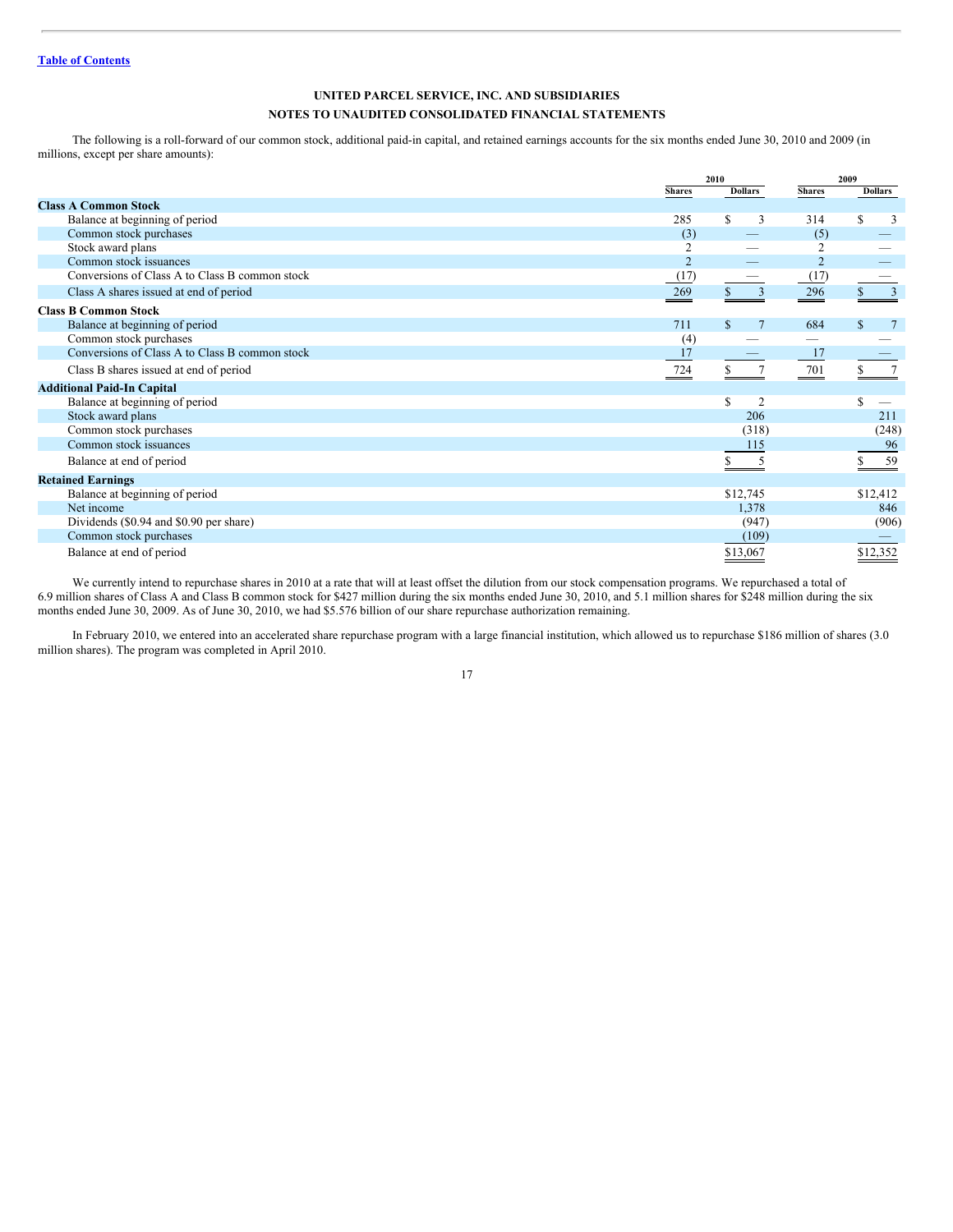### *Accumulated Other Comprehensive Income (Loss)*

We experience activity in AOCI for unrealized holding gains and losses on available-for-sale securities, foreign currency translation adjustments, unrealized gains and losses from derivatives that qualify as hedges of cash flows, and unrecognized pension and postretirement benefit costs. The activity in AOCI for the six months ended June 30, 2010 and 2009 is as follows (in millions):

|                                                                                  | 2010      | 2009       |
|----------------------------------------------------------------------------------|-----------|------------|
| Foreign currency translation gain (loss):                                        |           |            |
| Balance at beginning of period                                                   | 37        | \$<br>(38) |
| Aggregate adjustment for the period                                              | (220)     | (37)       |
| Balance at end of period                                                         | (183)     | (75)       |
| Unrealized gain (loss) on marketable securities, net of tax:                     |           |            |
| Balance at beginning of period                                                   | (27)      | (60)       |
| Current period changes in fair value (net of tax effect of \$12, and $\$(6)\)$ ) | 20        | 11         |
| Reclassification to earnings (net of tax effect of \$9 and \$7)                  | 15        | 10         |
| Balance at end of period                                                         | 8         | (39)       |
| Unrealized gain (loss) on cash flow hedges, net of tax:                          |           |            |
| Balance at beginning of period                                                   | (200)     | (107)      |
| Current period changes in fair value (net of tax effect of \$15 and \$38)        | 26        | -63        |
| Reclassification to earnings (net of tax effect of $\S(9)$ ) and $\S(67)$ )      | (14)      | (112)      |
| Balance at end of period                                                         | (188)     | (156)      |
| Unrecognized pension and postretirement benefit costs, net of tax:               |           |            |
| Balance at beginning of period                                                   | (4,937)   | (5, 437)   |
| Reclassification to earnings (net of tax effect of \$53 and \$46)                | 83        | 79         |
| Balance at end of period                                                         | (4,854)   | (5,358)    |
| Accumulated other comprehensive income (loss) at end of period                   | \$(5,217) | \$(5,628)  |

### *Deferred Compensation Obligations and Treasury Stock*

Activity in the deferred compensation program for the six months ended June 30, 2010 and 2009 is as follows (in millions):

|                                          |               | 2010           |                                 | 2009           |
|------------------------------------------|---------------|----------------|---------------------------------|----------------|
|                                          | <b>Shares</b> | <b>Dollars</b> | <b>Shares</b>                   | <b>Dollars</b> |
| <b>Deferred Compensation Obligations</b> |               |                |                                 |                |
| Balance at beginning of period           |               | \$108          |                                 | \$121          |
| Reinvested dividends                     |               |                |                                 |                |
| Benefit payments                         |               | (10)           |                                 | (16)           |
| Balance at end of period                 |               | \$101          |                                 | \$107          |
| <b>Treasury Stock</b>                    |               |                |                                 |                |
| Balance at beginning of period           | (2)           | \$(108)        | (2)                             | \$(121)        |
| Reinvested dividends                     | __            | (3)            | $\hspace{0.1mm}-\hspace{0.1mm}$ | (2)            |
| Benefit payments                         |               | 10             | $\qquad \qquad -$               | 16             |
| Balance at end of period                 |               | \$(101)        |                                 | \$(107)        |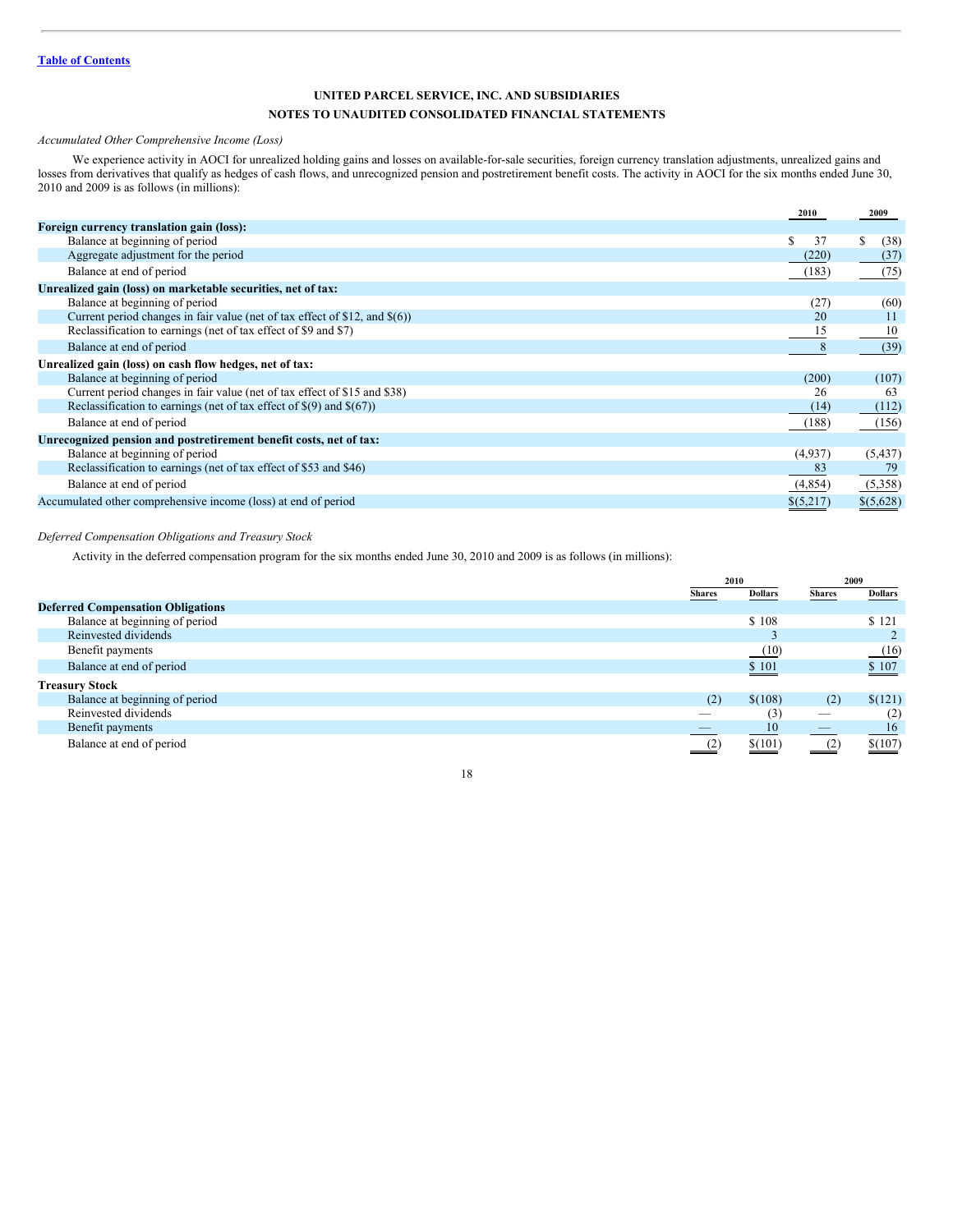### *Noncontrolling Interests*

We have noncontrolling interests in certain consolidated subsidiaries in our International Package and Supply Chain & Freight segments. The noncontrolling interests currently on our balance sheet primarily relate to a joint venture in Dubai that operates in the Middle East, Turkey, and portions of the Central Asia region, which was formed in the third quarter of 2009. The activity related to our noncontrolling interests is presented below for the six months ended June 30, 2010 and 2009 (in millions):

|                                                     | 2010 | 2009              |
|-----------------------------------------------------|------|-------------------|
| <b>Noncontrolling Interests</b>                     |      |                   |
| Balance at beginning of period                      | \$66 | `-                |
| Acquired noncontrolling interests                   |      |                   |
| Dividends attributable to noncontrolling interests  | П.   |                   |
| Net income attributable to noncontrolling interests |      |                   |
| Balance at end of period                            | 65   | $\frac{s-1}{s-1}$ |

#### <span id="page-20-0"></span>**NOTE 11. SEGMENT INFORMATION**

We report our operations in three segments: U.S. Domestic Package operations, International Package operations, and Supply Chain & Freight operations. Package operations represent our most significant business and are broken down into regional operations around the world. Regional operations managers are responsible for both domestic and export operations within their geographic area.

#### *U.S. Domestic Package*

Domestic Package operations include the time-definite delivery of letters, documents, and packages throughout the United States.

#### *International Package*

International Package operations include delivery to more than 200 countries and territories worldwide, including shipments wholly outside the United States, as well as shipments with either origin or distribution outside the United States. Our International Package reporting segment includes the operations of our Europe, Asia, and Americas operating segments.

#### *Supply Chain & Freight*

Supply Chain & Freight includes our forwarding and logistics operations, UPS Freight, and other aggregated business units. Our forwarding and logistics business provides services in more than 175 countries and territories worldwide, and includes supply chain design and management, freight distribution, customs brokerage, mail and consulting services. UPS Freight offers a variety of less-than-truckload ("LTL") and truckload ("TL") services to customers in North America. Other aggregated business units within this segment include Mail Boxes, Etc. (the franchisor of Mail Boxes, Etc. and The UPS Store) and UPS Capital.

In evaluating financial performance, we focus on operating profit as a segment's measure of profit or loss. Operating profit is before investment income, interest expense, and income taxes. The accounting policies of the reportable segments are the same as those described in the summary of accounting policies included in the financial statements in our Annual Report on Form 10-K for the year ended December 31, 2009, with certain expenses allocated between the segments using activity-based costing methods. Unallocated assets are comprised primarily of cash, marketable securities, and investments in limited partnerships.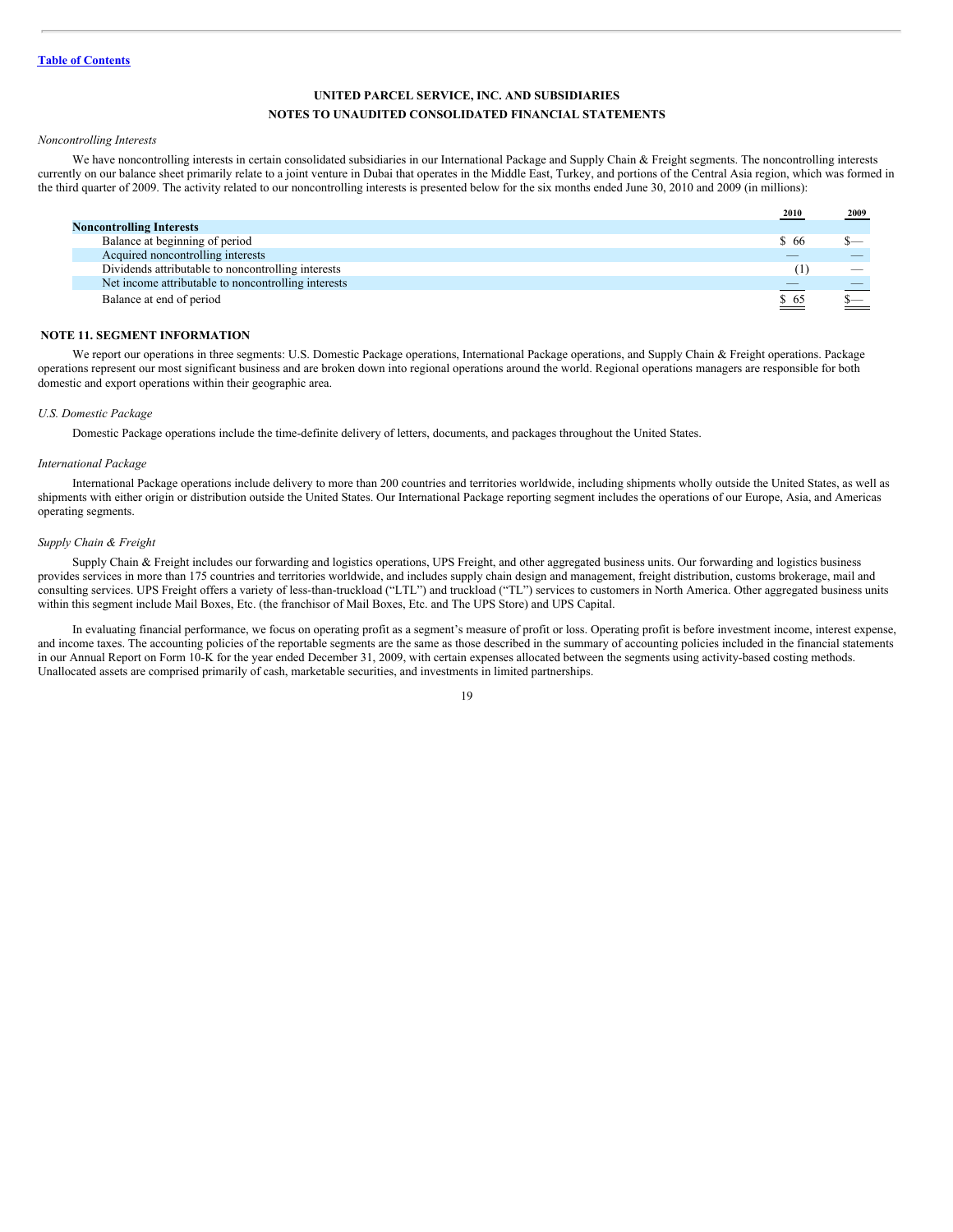Segment information for the three and six months ended June 30, 2010 and 2009 is as follows (in millions):

|                              | <b>Three Months Ended</b><br><b>June 30,</b> |                        | <b>Six Months Ended</b><br><b>June 30,</b> |                          |  |
|------------------------------|----------------------------------------------|------------------------|--------------------------------------------|--------------------------|--|
|                              | 2010                                         | 2009                   | 2010                                       | 2009                     |  |
| Revenue:                     |                                              |                        |                                            |                          |  |
| U.S. Domestic Package        | \$<br>7,269                                  | S.<br>6,789            | \$14,371                                   | 13,738<br>S <sub>1</sub> |  |
| <b>International Package</b> | 2,771                                        | 2,246                  | 5.410                                      | 4,486                    |  |
| Supply Chain & Freight       | 2,164                                        | 1,794                  | 4,151                                      | 3,543                    |  |
| Consolidated                 | \$12,204                                     | 10,829<br>$\mathbf{s}$ | \$23,932                                   | \$21,767                 |  |
| <b>Operating Profit:</b>     |                                              |                        |                                            |                          |  |
| U.S. Domestic Package        | 748                                          | S.<br>476              | $\mathbb{S}$<br>1,310                      | $\mathbb{S}$<br>860      |  |
| <b>International Package</b> | 521                                          | 293                    | 948                                        | 587                      |  |
| Supply Chain & Freight       | 133                                          | 126                    | 186                                        | 166                      |  |
| Consolidated                 | 1,402                                        | 895                    | 2,444<br>S                                 | 1,613                    |  |

As discussed in Note 5, the U.S. Domestic Package segment operating profit was adversely impacted by a \$181 million impairment charge in the first quarter of 2009, related to our McDonnell-Douglas DC-8-71 and DC-8-73 airframes, engines, and related parts. As discussed in Note 14, the U.S. Domestic Package segment operating profit was adversely impacted by a \$98 million restructuring charge in the first quarter of 2010, while the Supply Chain & Freight segment operating profit was negatively impacted by a \$38 million loss on the sale of a specialized transportation business unit in Germany.

### <span id="page-21-0"></span>**NOTE 12. EARNINGS PER SHARE**

The following table sets forth the computation of basic and diluted earnings per share for the three and six months ended June 30, 2010 and 2009 (in millions, except per share amounts):

|                                               |           | <b>Three Months Ended</b><br><b>June 30,</b> |         | <b>Six Months Ended</b><br><b>June 30,</b> |
|-----------------------------------------------|-----------|----------------------------------------------|---------|--------------------------------------------|
|                                               | 2010      | 2009                                         | 2010    | 2009                                       |
| Numerator:                                    |           |                                              |         |                                            |
| Net income attributable to common shareowners | 845<br>S. | 445                                          | \$1,378 | \$846                                      |
| Denominator:                                  |           |                                              |         |                                            |
| Weighted average shares                       | 991       | 995                                          | 991     | 995                                        |
| Deferred compensation obligations             |           |                                              |         | $\overline{2}$                             |
| Vested portion of restricted shares           |           |                                              |         |                                            |
| Denominator for basic earnings per share      | 994       | 998                                          | 994     | 998                                        |
| Effect of dilutive securities:                |           |                                              |         |                                            |
| Restricted performance units                  | 3         | $\overline{2}$                               | 3       | $\overline{2}$                             |
| Restricted stock units                        | 6         | 4                                            | 6       |                                            |
| Stock option plans                            |           |                                              |         |                                            |
| Denominator for diluted earnings per share    | 1,003     | 1,004                                        | 1,003   | 1,003                                      |
| Basic earnings per share                      | \$0.85    | 0.45                                         | \$1.39  | \$0.85                                     |
| Diluted earnings per share                    | \$0.84    | 0.44<br>\$                                   | \$1.37  | \$0.84                                     |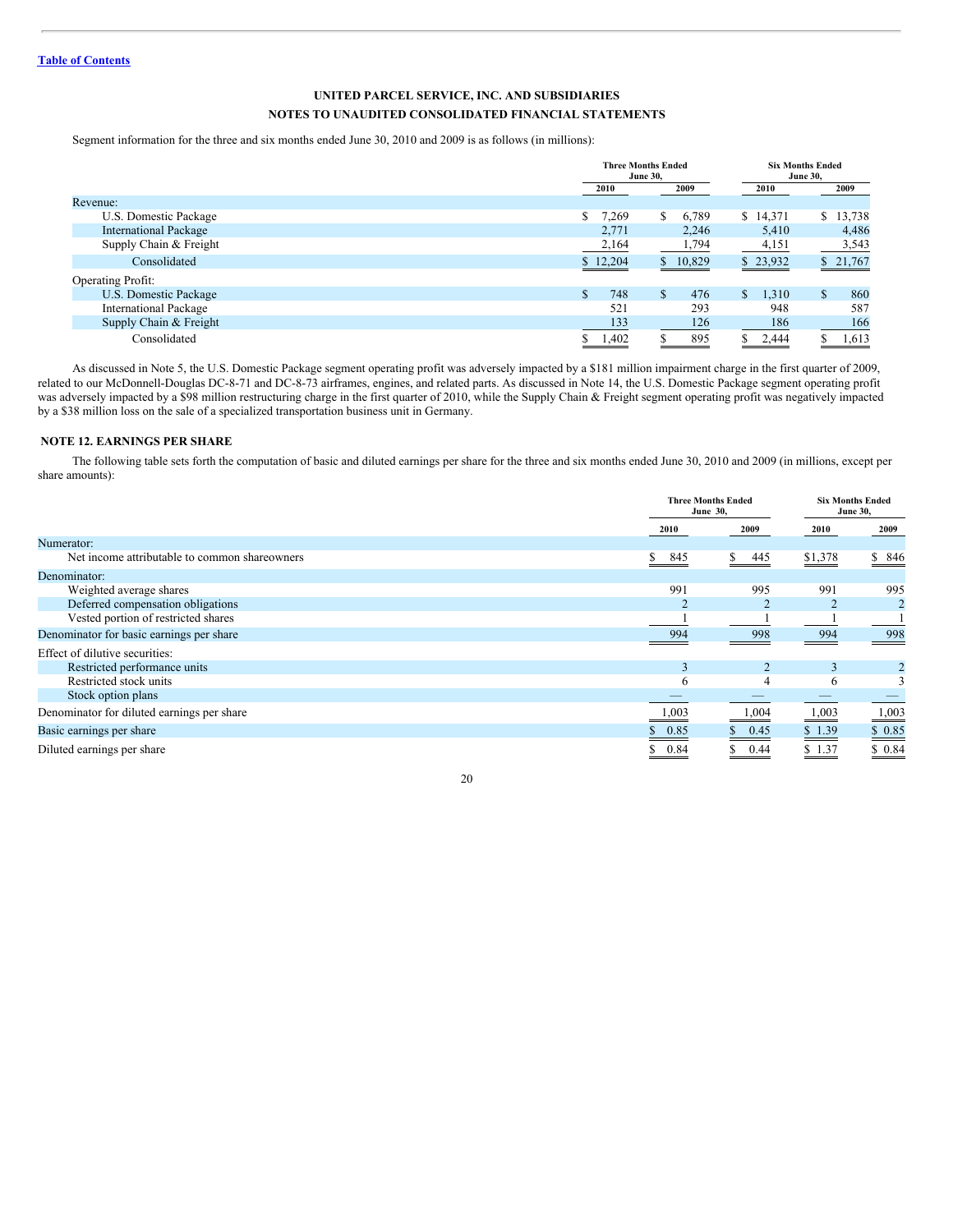Diluted earnings per share for the three months ended June 30, 2010 and 2009 exclude the effect of 9.8 and 17.2 million shares of common stock (12.3 and 17.7 million for the six months ended June 30, 2010 and 2009), respectively, that may be issued upon the exercise of employee stock options because such effect would be antidilutive.

### <span id="page-22-0"></span>**NOTE 13. DERIVATIVE INSTRUMENTS AND RISK MANAGEMENT**

### *Risk Management Policies*

We are exposed to market risk, primarily related to foreign exchange rates, commodity prices, equity prices, and interest rates. These exposures are actively monitored by management. To manage the volatility relating to certain of these exposures, we enter into a variety of derivative financial instruments. Our objective is to reduce, where it is deemed appropriate to do so, fluctuations in earnings and cash flows associated with changes in foreign currency rates, commodity prices, equity prices, and interest rates. It is our policy and practice to use derivative financial instruments only to the extent necessary to manage exposures. As we use price sensitive instruments to hedge a certain portion of our existing and anticipated transactions, we expect that any loss in value for those instruments generally would be offset by increases in the value of those hedged transactions. We do not hold or issue derivative financial instruments for trading or speculative purposes.

#### *Credit Risk Management*

The forward contracts, swaps, and options discussed below contain an element of risk that the counterparties may be unable to meet the terms of the agreements. However, we minimize such risk exposures for these instruments by limiting the counterparties to banks and financial institutions that meet established credit guidelines, and monitoring counterparty credit risk to prevent concentrations of credit risk with any single counterparty. Additionally, the majority of our master agreements for derivatives provide for the early termination of any derivative transactions in the event that either the bank counterparty or UPS receives a credit rating below BBB by Standard & Poor's or Baa2 by Moody's, or ceases to be rated by either firm. We do not have any credit-risk triggers in our outstanding master agreements that require UPS or the bank counterparties to post collateral.

We have not historically incurred, and do not expect to incur in the future, any losses as a result of counterparty default.

#### *Accounting Policy for Derivative Instruments*

We recognize all derivative instruments as assets or liabilities in the balance sheet at fair value. The accounting for changes in the fair value of a derivative instrument depends on whether it has been designated and qualifies as part of a hedging relationship and, further, on the type of hedging relationship. For those derivative instruments that are designated and qualify as hedging instruments, a company must designate the derivative, based upon the exposure being hedged, as a cash flow hedge, a fair value hedge, or a hedge of a net investment in a foreign operation.

A cash flow hedge refers to hedging the exposure to variability in expected future cash flows that is attributable to a particular risk. For derivative instruments that are designated and qualify as a cash flow hedge, the effective portion of the gain or loss on the derivative instrument is reported as a component of AOCI, and reclassified into earnings in the same period during which the hedged transaction affects earnings. The remaining gain or loss on the derivative instrument in excess of the cumulative change in the present value of future cash flows of the hedged item, or hedge components excluded from the assessment of effectiveness, are recognized in the income statement during the current period.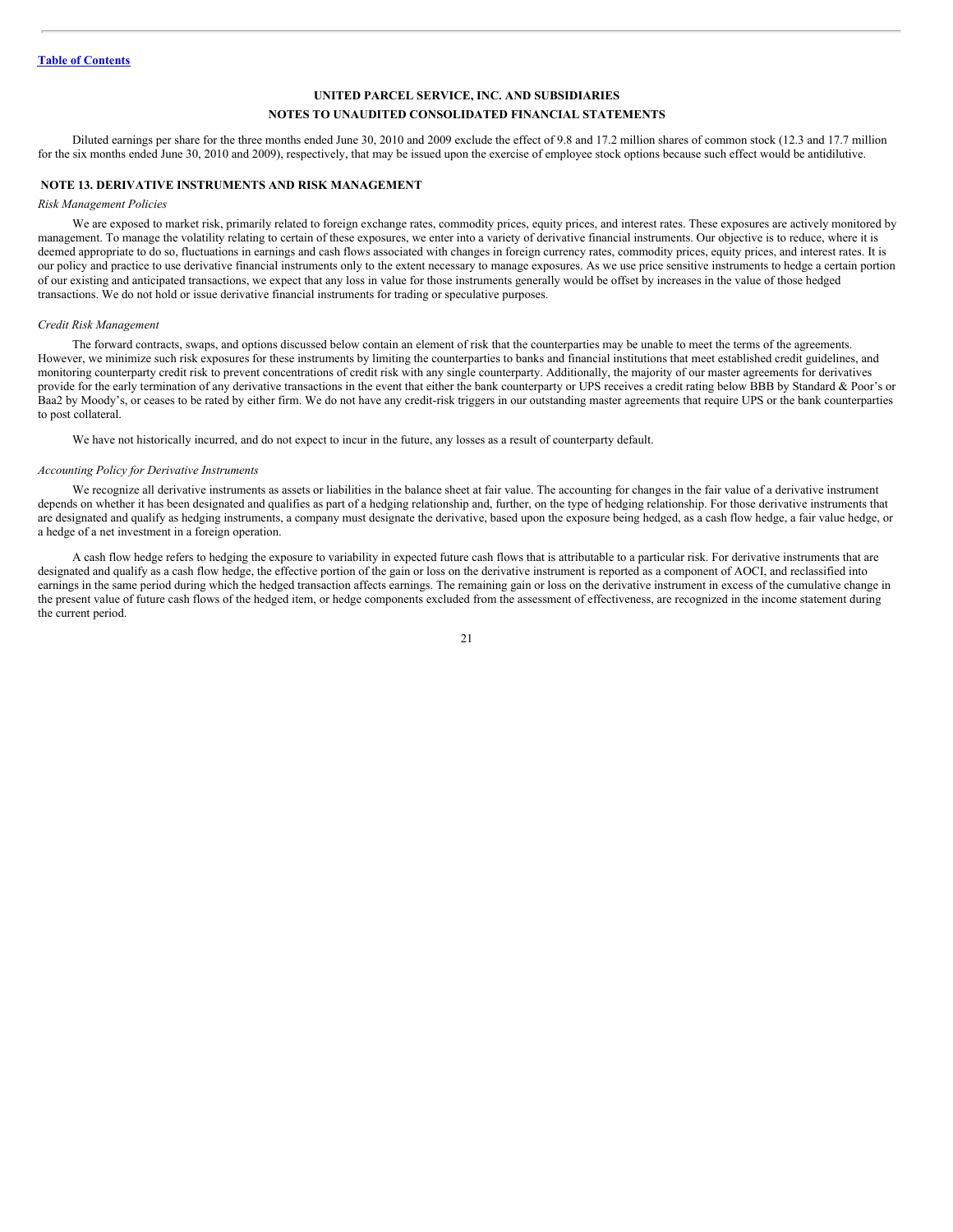# **NOTES TO UNAUDITED CONSOLIDATED FINANCIAL STATEMENTS**

A fair value hedge refers to hedging the exposure to changes in the fair value of an existing asset or a liability on the balance sheet that is attributable to a particular risk. For derivative instruments that are designated and qualify as a fair value hedge, the gain or loss on the derivative instrument is recognized in the income statement during the current period, as well as the offsetting gain or loss on the hedged item.

A net investment hedge refers to the use of cross currency swaps, forward contracts, or foreign currency denominated debt to hedge portions of our net investments in foreign operations. For hedges that meet the effectiveness requirements, the net gains or losses attributable to changes in spot exchange rates are recorded in the cumulative translation adjustment within other AOCI. The remainder of the change in value of such instruments is recorded in earnings.

#### *Types of Hedges:*

### *Commodity Risk Management:*

Currently, the fuel surcharges that we apply to our domestic and international package and LTL services are the primary means of reducing the risk of adverse fuel price changes on our business. We periodically enter into option contracts on energy commodity products to manage the price risk associated with forecasted transactions involving refined fuels, principally jet-A, diesel, and unleaded gasoline. The objective of the hedges is to reduce the variability of cash flows, due to changing fuel prices, associated with the forecasted transactions involving those products. We have designated and account for these contracts as cash flow hedges of the underlying forecasted transactions involving these fuel products and, therefore, the resulting gains and losses from these hedges are recognized as a component of fuel expense or revenue when the underlying transactions occur.

#### *Foreign Currency Risk Management:*

To protect against the reduction in value of forecasted foreign currency cash flows from our international package business, we maintain a foreign currency cash flow hedging program. Our most significant foreign currency exposures relate to the Euro, the British Pound Sterling, and the Canadian Dollar. We hedge portions of our forecasted revenue denominated in foreign currencies with option contracts. We have designated and account for these contracts as cash flow hedges of anticipated foreign currency denominated revenue and, therefore, the resulting gains and losses from these hedges are recognized as a component of international package revenue when the underlying sales transactions occur.

We have foreign currency denominated debt obligations and capital lease obligations associated with our aircraft. For some of these debt obligations and leases, we hedge the foreign currency denominated contractual payments using cross-currency interest rate swaps, which effectively convert the foreign currency denominated contractual payments into U.S. Dollar denominated payments. We have designated and account for these swaps as cash flow hedges of the forecasted contractual payments and, therefore, the resulting gains and losses from these hedges are recognized in the income statement when the currency remeasurement gains and losses on the underlying debt obligations and leases are incurred.

#### *Interest Rate Risk Management:*

Our indebtedness under our various financing arrangements creates interest rate risk. We use a combination of derivative instruments, including interest rate swaps and cross-currency interest rate swaps, as part of our program to manage the fixed and floating interest rate mix of our total debt portfolio and related overall cost of borrowing. The notional amount, interest payment, and maturity dates of the swaps match the terms of the associated debt being hedged. Interest rate swaps allow us to maintain a target range of floating rate debt within our capital structure.

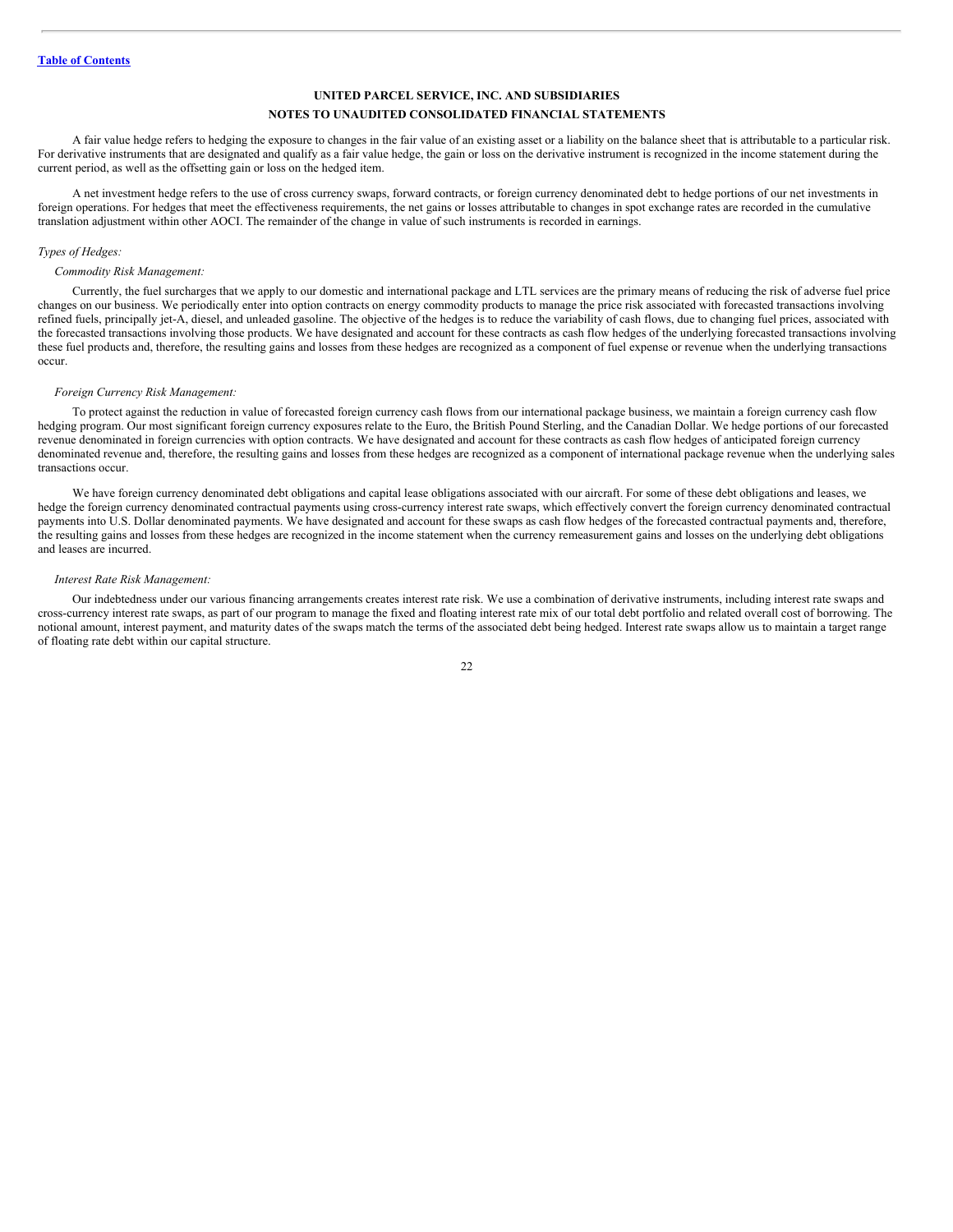### **NOTES TO UNAUDITED CONSOLIDATED FINANCIAL STATEMENTS**

We have designated and account for interest rate swaps that convert fixed rate interest payments into floating rate interest payments as hedges of the fair value of the associated debt instruments. Therefore, the gains and losses resulting from fair value adjustments to the interest rate swaps and fair value adjustments to the associated debt instruments are recorded to interest expense in the period in which the gains and losses occur. Upon termination of the hedge relationship, any cumulative fair value adjustments to the debt instruments are amortized or accreted to interest expense on the effective yield method over the remaining term of the debt. We have designated and account for interest rate swaps that convert floating rate interest payments into fixed rate interest payments as cash flow hedges of the forecasted payment obligations. The gains and losses resulting from fair value adjustments to the interest rate swap are recorded to AOCI.

We periodically hedge the forecasted fixed-coupon interest payments associated with anticipated debt offerings, using forward starting interest rate swaps, interest rate locks, or similar derivatives. These agreements effectively lock a portion of our interest rate exposure between the time the agreement is entered into and the date when the debt offering is completed, thereby mitigating the impact of interest rate changes on future interest expense. These derivatives are settled commensurate with the issuance of the debt, and any gain or loss upon settlement is amortized as an adjustment to the effective interest yield on the debt.

### *Outstanding Positions:*

As of June 30, 2010 and December 31, 2009, the notional amounts of our outstanding derivative positions were as follows:

|                                       | June 30, 2010<br><b>Notional</b><br>Value<br>(in millions) | December 31, 2009<br><b>Notional Value</b><br>(in millions) |
|---------------------------------------|------------------------------------------------------------|-------------------------------------------------------------|
| <b>Currency Hedges:</b>               |                                                            |                                                             |
| Euro                                  | €<br>1,310                                                 | 1,372<br>€                                                  |
| <b>British Pound Sterling</b>         | 757<br>£.                                                  | 692<br>£                                                    |
| Canadian Dollar                       | $\mathbf{C}\mathbf{S}$<br>182                              | 228<br>$\mathbf{C}$                                         |
| <b>Interest Rate Hedges:</b>          |                                                            |                                                             |
| Fixed to Floating Interest Rate Swaps | 3.675                                                      | 3,751                                                       |
| Floating to Fixed Interest Rate Swaps | 28                                                         | 28<br>Φ                                                     |

As of June 30, 2010, we had no outstanding commodity hedge positions. The maximum term over which we are hedging exposures to the variability of cash flow is 40 years.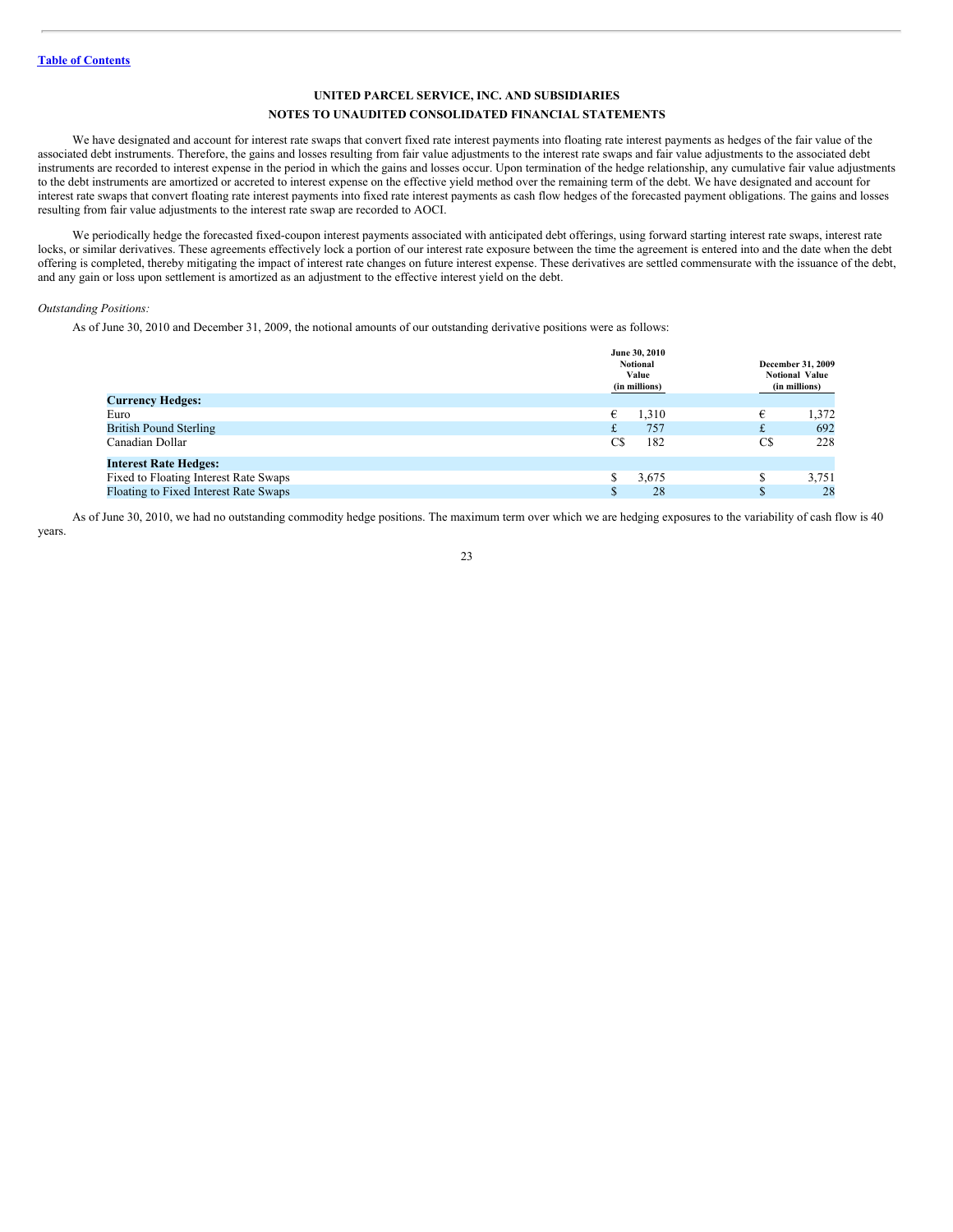#### *Balance Sheet Recognition and Fair Value Measurements:*

The following table indicates the location on the balance sheet in which our derivative assets and liabilities have been recognized, the fair value hierarchy level applicable to each derivative type, and the related fair values of those derivatives (in millions). The table is segregated between those derivative instruments that qualify and are designated as hedging instruments and those that are not, as well as by type of contract and whether the derivative is in an asset or liability position.

| <b>Asset Derivatives</b>              | <b>Balance Sheet Location</b> | <b>Fair Value</b><br><b>Hierarchy Level</b> | June 30, 2010<br><b>Fair Value</b>           | December 31, 2009<br><b>Fair Value</b> |
|---------------------------------------|-------------------------------|---------------------------------------------|----------------------------------------------|----------------------------------------|
| Derivatives designated as hedges:     |                               |                                             |                                              |                                        |
| Foreign exchange contracts            | Other current assets          | Level 2                                     | 137<br>S                                     | \$<br>63                               |
| Interest rate contracts               | Other non-current assets      | Level 2                                     | 211                                          | 74                                     |
| <b>Total Asset Derivatives</b>        |                               |                                             | 348                                          | 137                                    |
| <b>Liability Derivatives</b>          | <b>Balance Sheet Location</b> |                                             | <b>June 30,</b><br>2010<br><b>Fair Value</b> | December 31, 2009<br><b>Fair Value</b> |
| Derivatives designated as hedges:     |                               |                                             |                                              |                                        |
| Foreign exchange contracts            | Other current liabilities     | Level 2                                     | \$.                                          | \$                                     |
| Foreign exchange contracts            | Other non-current liabilities | Level 2                                     | (162)                                        | (51)                                   |
| Interest rate contracts               | Other non-current liabilities | Level 2                                     | (8)                                          | (13)                                   |
| Derivatives not designated as hedges: |                               |                                             |                                              |                                        |
| Interest rate contracts               | Other non-current liabilities | Level 2                                     | (2)                                          | (2)                                    |
| <b>Total Liability Derivatives</b>    |                               |                                             | (172)                                        | (66)                                   |

Our foreign currency, interest rate, and energy derivatives are largely comprised of over-the-counter derivatives, which are primarily valued using pricing models that rely on market observable inputs such as yield curves, currency exchange rates, and commodity forward prices, and therefore are classified as Level 2.

#### *Income Statement Recognition:*

The following table indicates the amount and location in the income statement for the three and six months ended June 30, 2010 and 2009 in which derivative gains and losses, as well as the related amounts reclassified from AOCI, have been recognized for those derivatives designated as cash flow hedges (in millions).

#### **Three Months Ended June 30, 2010:**

| <b>Derivative Instruments in Cash Flow</b><br><b>Hedging Relationships</b> | 2010 Amount of<br>Gain (Loss)<br>Recognized in<br>OCI on<br><b>Derivative</b><br><b>(Effective</b><br>Portion) | 2009 Amount of<br>Gain (Loss)<br>Recognized in<br>OCI on<br><b>Derivative</b><br><b>(Effective</b><br>Portion) | <b>Location of Gain</b><br>(Loss) Reclassified<br>from Accumulated<br><b>OCI</b> into Income<br>(Effective Portion) | 2010 Amount of<br>Gain (Loss)<br><b>Reclassified from</b><br><b>Accumulated OCI</b><br>into Income<br><b>(Effective</b><br>Portion) | 2009 Amount of<br>Gain (Loss)<br><b>Reclassified from</b><br><b>Accumulated OCI</b><br>into Income<br>(Effective<br>Portion) |
|----------------------------------------------------------------------------|----------------------------------------------------------------------------------------------------------------|----------------------------------------------------------------------------------------------------------------|---------------------------------------------------------------------------------------------------------------------|-------------------------------------------------------------------------------------------------------------------------------------|------------------------------------------------------------------------------------------------------------------------------|
| Interest rate contracts                                                    | (2)                                                                                                            |                                                                                                                | <b>Interest Expense</b>                                                                                             | (5)                                                                                                                                 | (4)                                                                                                                          |
| Foreign exchange contracts                                                 | (86)                                                                                                           |                                                                                                                | <b>Interest Expense</b>                                                                                             |                                                                                                                                     |                                                                                                                              |
| Foreign exchange contracts                                                 | 102                                                                                                            | (114)                                                                                                          | Revenue                                                                                                             | 58                                                                                                                                  | 37                                                                                                                           |
| Commodity contracts                                                        |                                                                                                                |                                                                                                                | Revenue                                                                                                             |                                                                                                                                     |                                                                                                                              |
| Total                                                                      |                                                                                                                | (111)                                                                                                          |                                                                                                                     | 58                                                                                                                                  | 35                                                                                                                           |

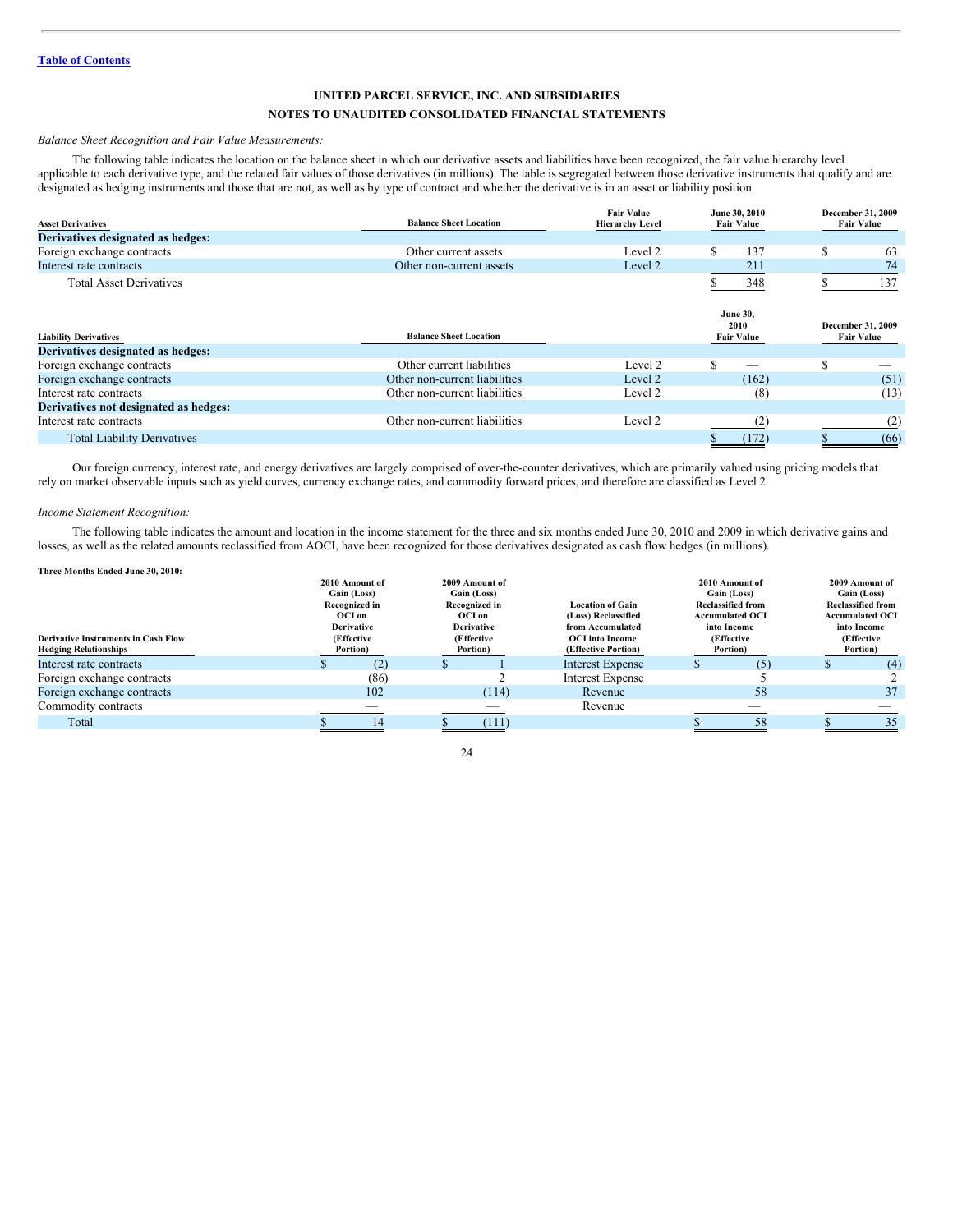#### **Six Months Ended June 30, 2010:**

| Derivative Instruments in Cash Flow<br><b>Hedging Relationships</b> | 2010 Amount of<br>Gain (Loss)<br>Recognized in<br>OCI on<br><b>Derivative</b><br>(Effective<br>Portion) | 2009 Amount of<br>Gain (Loss)<br>Recognized in<br>OCI on<br><b>Derivative</b><br>(Effective<br>Portion) | <b>Location of Gain</b><br>(Loss) Reclassified<br>from Accumulated<br><b>OCI</b> into Income<br>(Effective Portion) | 2010 Amount of<br>Gain (Loss)<br><b>Reclassified from</b><br><b>Accumulated OCI</b><br>into Income<br>(Effective<br>Portion) | 2009 Amount of<br>Gain (Loss)<br><b>Reclassified from</b><br><b>Accumulated OCI</b><br>into Income<br>(Effective<br>Portion) |
|---------------------------------------------------------------------|---------------------------------------------------------------------------------------------------------|---------------------------------------------------------------------------------------------------------|---------------------------------------------------------------------------------------------------------------------|------------------------------------------------------------------------------------------------------------------------------|------------------------------------------------------------------------------------------------------------------------------|
| Interest rate contracts                                             | (1)                                                                                                     | 127                                                                                                     | <b>Interest Expense</b>                                                                                             | (9)                                                                                                                          | (6)                                                                                                                          |
| Foreign exchange contracts                                          | (111)                                                                                                   | $^{(1)}$                                                                                                | <b>Interest Expense</b>                                                                                             | (50)                                                                                                                         | Œ                                                                                                                            |
| Foreign exchange contracts                                          | 153                                                                                                     | (25)                                                                                                    | Revenue                                                                                                             | 82                                                                                                                           | 104                                                                                                                          |
| Commodity contracts                                                 |                                                                                                         |                                                                                                         | Revenue                                                                                                             |                                                                                                                              | 82                                                                                                                           |
| Total                                                               | 41                                                                                                      | 101                                                                                                     |                                                                                                                     | 23                                                                                                                           | 179                                                                                                                          |

As of June 30, 2010, \$83 million of pre-tax gains related to cash flow hedges that are currently deferred in AOCI are expected to be reclassified to income over the 12 month period ended June 30, 2011. The actual amounts that will be reclassified to income over the next 12 months will vary from this amount as a result of changes in market conditions.

The amount of ineffectiveness recognized in income on derivative instruments designated in cash flow hedging relationships was immaterial for the three and six months ended June 30, 2010 and 2009.

The following table indicates the amount and location in the income statement in which derivative gains and losses, as well as the associated gains and losses on the underlying exposure, have been recognized for those derivatives designated as fair value hedges for the three and six months ended June 30, 2010 and 2009 (in millions).

| <b>Derivative</b><br>Instruments in<br><b>Fair Value</b><br>Hedging<br><b>Relationships</b><br><b>Three Months Ended June 30:</b> | <b>Location of</b><br>Gain (Loss)<br>Recognized in<br>Income | 2010 Amount<br>of Gain<br>(Loss)<br>Recognized<br>in Income |     | 2009 Amount<br>of Gain<br>(Loss)<br>Recognized<br>in Income |    | <b>Hedged Items in</b><br><b>Fair Value Hedging</b><br><b>Relationships</b> | <b>Location of Gain</b><br>(Loss) Recognized in<br>Income | 2010 Amount<br>of Gain (Loss)<br>Recognized in<br>Income | 2009 Amount<br>of Gain<br>(Loss)<br>Recognized<br>in Income |
|-----------------------------------------------------------------------------------------------------------------------------------|--------------------------------------------------------------|-------------------------------------------------------------|-----|-------------------------------------------------------------|----|-----------------------------------------------------------------------------|-----------------------------------------------------------|----------------------------------------------------------|-------------------------------------------------------------|
| Interest rate contracts                                                                                                           | <b>Interest Expense</b>                                      |                                                             | 131 |                                                             | 26 | Fixed-Rate Debt and<br>Capital Leases                                       | <b>Interest Expense</b>                                   | (131)                                                    | (26)                                                        |
| <b>Six Months Ended June 30:</b>                                                                                                  |                                                              |                                                             |     |                                                             |    |                                                                             |                                                           |                                                          |                                                             |
| Interest rate contracts                                                                                                           | <b>Interest Expense</b>                                      |                                                             | 172 |                                                             | 26 | Fixed-Rate Debt and<br>Capital Leases                                       | Interest Expense                                          | (172)                                                    | (26)                                                        |

Additionally, we maintain some interest rate swap and foreign exchange forward contracts that are not designated as hedges. These interest rate swap contracts are intended to provide an economic hedge of a portfolio of interest bearing receivables, however the income statement impact of these hedges was not material for any period presented. These foreign exchange forward contracts are intended to provide an economic offset to foreign currency remeasurement risks for certain assets and liabilities in our balance sheet. The following is a summary of the amounts recorded in the income statement related to fair value changes and settlements of these foreign currency forward contracts not designated as hedges (in millions):

| <b>Derivative Instruments in Fair Value</b><br><b>Hedging Relationships</b> | <b>Location of Gain (Loss)</b><br><b>Recognized in Income</b> | of Gain | 2010 Amount<br>(Loss)<br>Recognized in<br>Income | 2009 Amount<br>of Gain<br>(Loss)<br><b>Recognized in</b><br>Income |
|-----------------------------------------------------------------------------|---------------------------------------------------------------|---------|--------------------------------------------------|--------------------------------------------------------------------|
| Three Months Ended June 30:                                                 |                                                               |         |                                                  |                                                                    |
| Foreign Exchange Contracts                                                  | <b>Other Operating Expenses</b>                               |         |                                                  | (29)                                                               |
| <b>Six Months Ended June 30:</b>                                            |                                                               |         |                                                  |                                                                    |
| <b>Foreign Exchange Contracts</b>                                           | <b>Other Operating Expenses</b>                               | ۰υ      | 25                                               | (9)                                                                |
|                                                                             |                                                               |         |                                                  |                                                                    |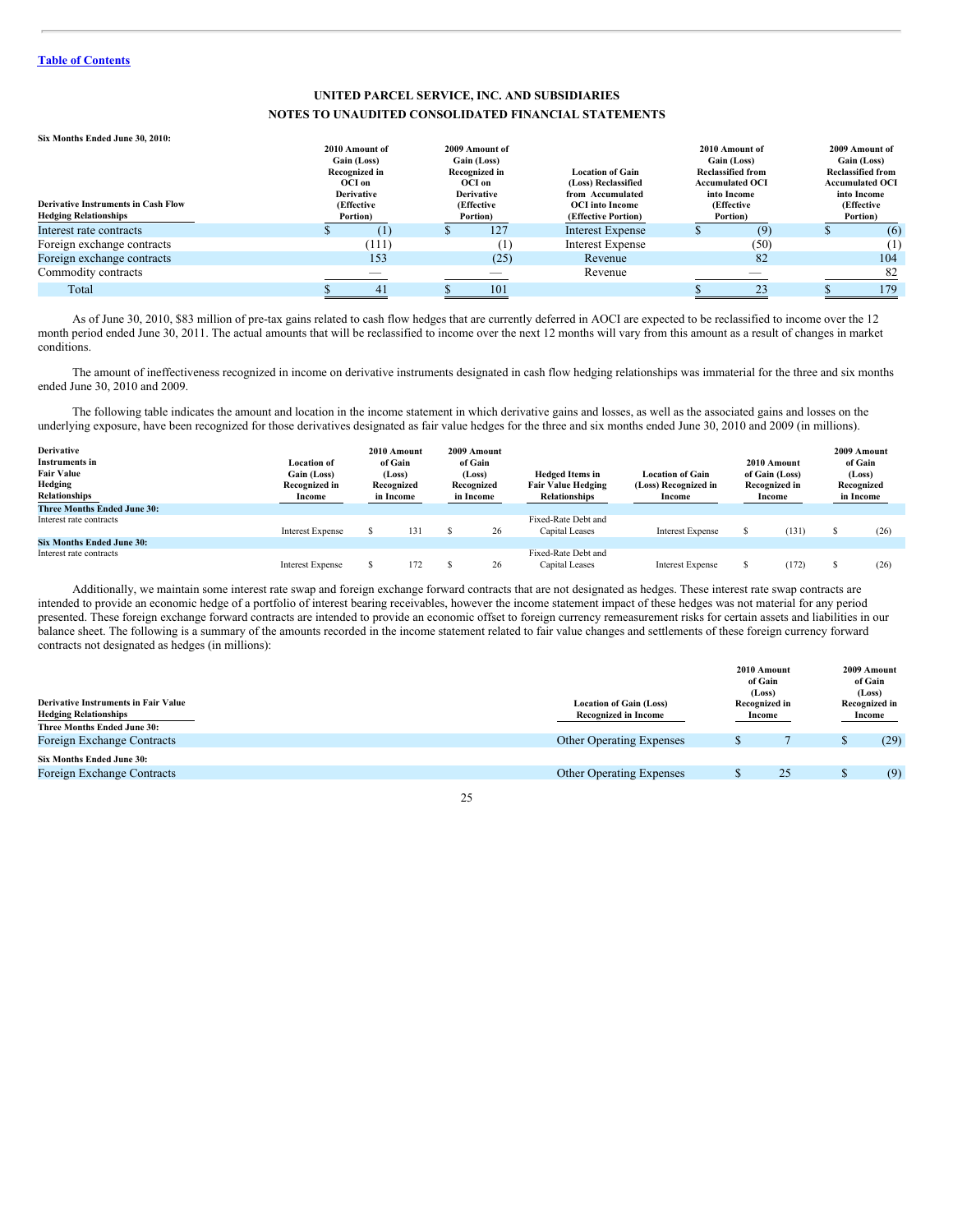The foreign exchange forward contracts are settled at the end of each month, and therefore no asset or liability was recorded on the balance sheet at June 30, 2010.

#### <span id="page-27-0"></span>**NOTE 14. RESTRUCTURING COSTS AND RELATED EXPENSES**

In the first quarter of 2010, we incurred restructuring costs associated with the termination of employees, facility consolidations and other costs directly related to restructuring initiatives. These initiatives have resulted from the rationalization of acquired companies, as well as restructuring activities associated with cost containment and operational efficiency programs.

#### *Supply Chain & Freight—Germany*

In February 2010, we completed the sale of a specialized transportation and express freight business in Germany within our Supply Chain & Freight segment. As part of the sale transaction, we incurred certain costs associated with employee severance payments, other employee benefits, transition services, and leases on operating facilities and equipment. Additionally, we have provided a guarantee for a period of two years for certain employee benefit payments being assumed by the buyer. We recorded a pre-tax loss of \$38 million (\$35 million after-tax) for this transaction in the first quarter of 2010, which included the costs associated with the sale transaction and the fair value of the guarantee.

#### *U.S. Domestic Package Restructuring*

In an effort to improve performance in the U.S. Domestic Package segment, we announced a program to streamline our domestic management structure in January 2010. As part of this restructuring, we are reducing the number of domestic districts and regions in our U.S. small package operation, in order to better align our operations geographically and allow more local decision-making and resources to be deployed for our customers. Effective in April 2010, we reduced our U.S. regions from five to three and our U.S. districts from 46 to 20. The restructuring will eliminate approximately 1,800 management and administrative positions in the U.S. To facilitate this goal, approximately 1,100 employees were offered voluntary severance packages. Other impacted employees received severance benefits and access to support programs based on length of service. We recorded a pre-tax charge of \$98 million (\$64 million after-tax) in the first quarter of 2010 related to the costs of this program, which reflects the value of voluntary retirement benefits, severance benefits and unvested stock compensation. Throughout the remainder of 2010, we will incur additional costs related to relocation of employees and other restructuring activities, however we believe those costs will be more than offset by savings from the staffing reductions.

### <span id="page-27-1"></span>**NOTE 15. INCOME TAXES**

In the first quarter of 2010, we changed the tax status of a German subsidiary that was taxable in the U.S. and its local jurisdiction to one that is taxed solely in its local jurisdiction. This change was made primarily to allow for more flexibility in funding this subsidiary's operations with local liquidity sources, improve the cash flow position in the U.S., and help mitigate future currency re-measurement risk. As a result of this change in tax status, we recorded a non-cash charge of \$76 million, which resulted primarily from the write-off of related deferred tax assets which will not be realizable following the change in tax status.

We file income tax returns in the U.S. federal jurisdiction, most U.S. state and local jurisdictions, and many non-U.S. jurisdictions. During the third quarter of 2009, we received a refund of \$271 million as a result of the resolution of tax years 1999 through 2002 with the Internal Revenue Service ("IRS") Appeals Office. During the second quarter of 2010, we resolved all unagreed issues with the IRS Appeals Office for tax years 2003 and

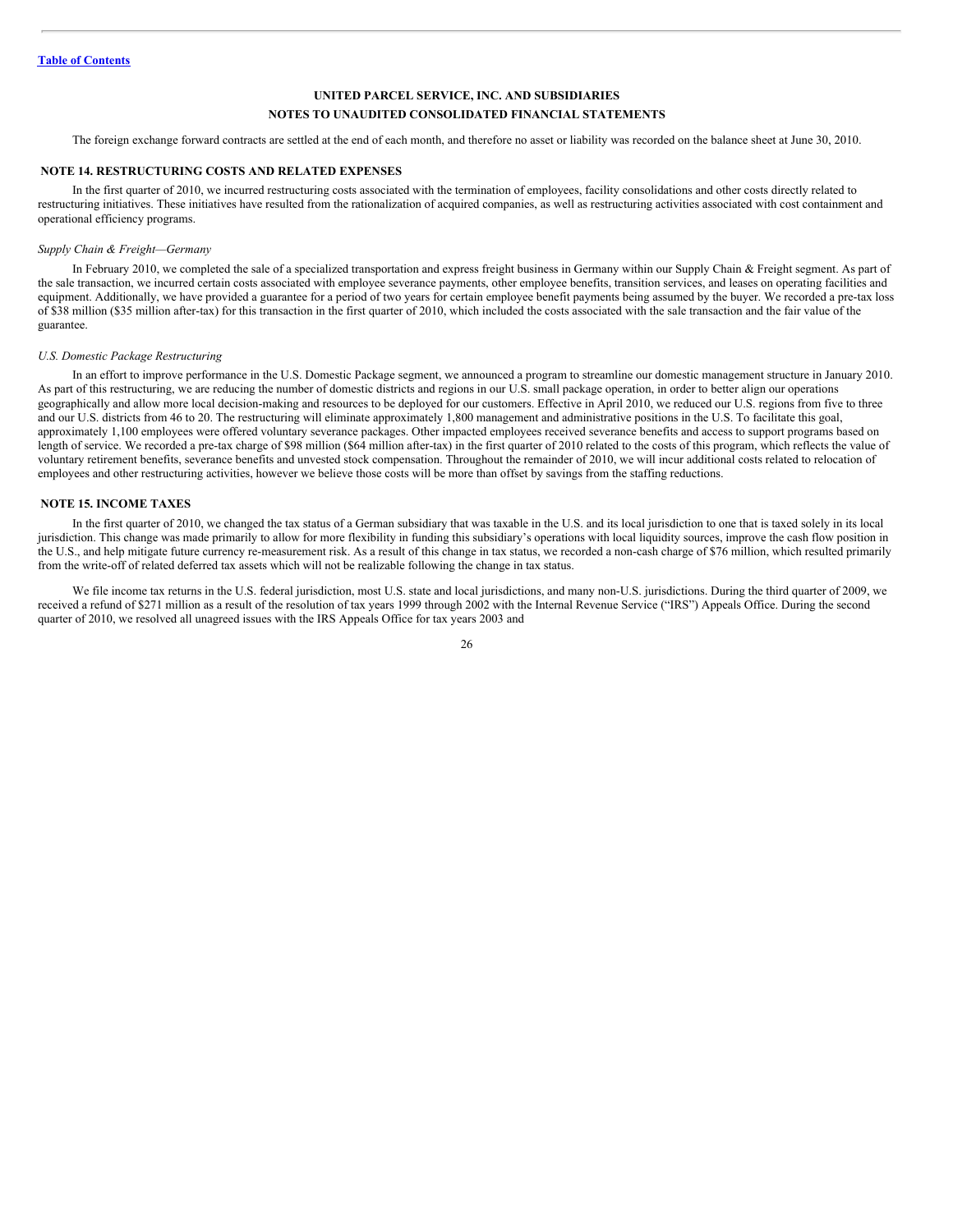#### **NOTES TO UNAUDITED CONSOLIDATED FINANCIAL STATEMENTS**

2004. We have substantially resolved all U.S. federal income tax matters for tax years prior to 2005. Along with the audit for tax years 2005 through 2007, the IRS is currently examining non-income based taxes, including employment and excise taxes, which could lead to proposed assessments. The IRS has not presented an official position with regard to these taxes at this time, and therefore we are not able to determine the technical merit of any potential assessment. We anticipate receipt of the IRS reports on nonincome tax matters by the end of the fourth quarter of 2010. We have filed all required U.S. state and local returns reporting the result of the resolution of the U.S. federal income tax audit of the tax years 1999 through 2002. We will file all required U.S. state and local returns reporting the result of the resolution of the U.S. federal income tax audit of the tax years 2003 and 2004 by the end of the third quarter of 2010. A limited number of U.S. state and local matters are the subject of ongoing audits, administrative appeals or litigation.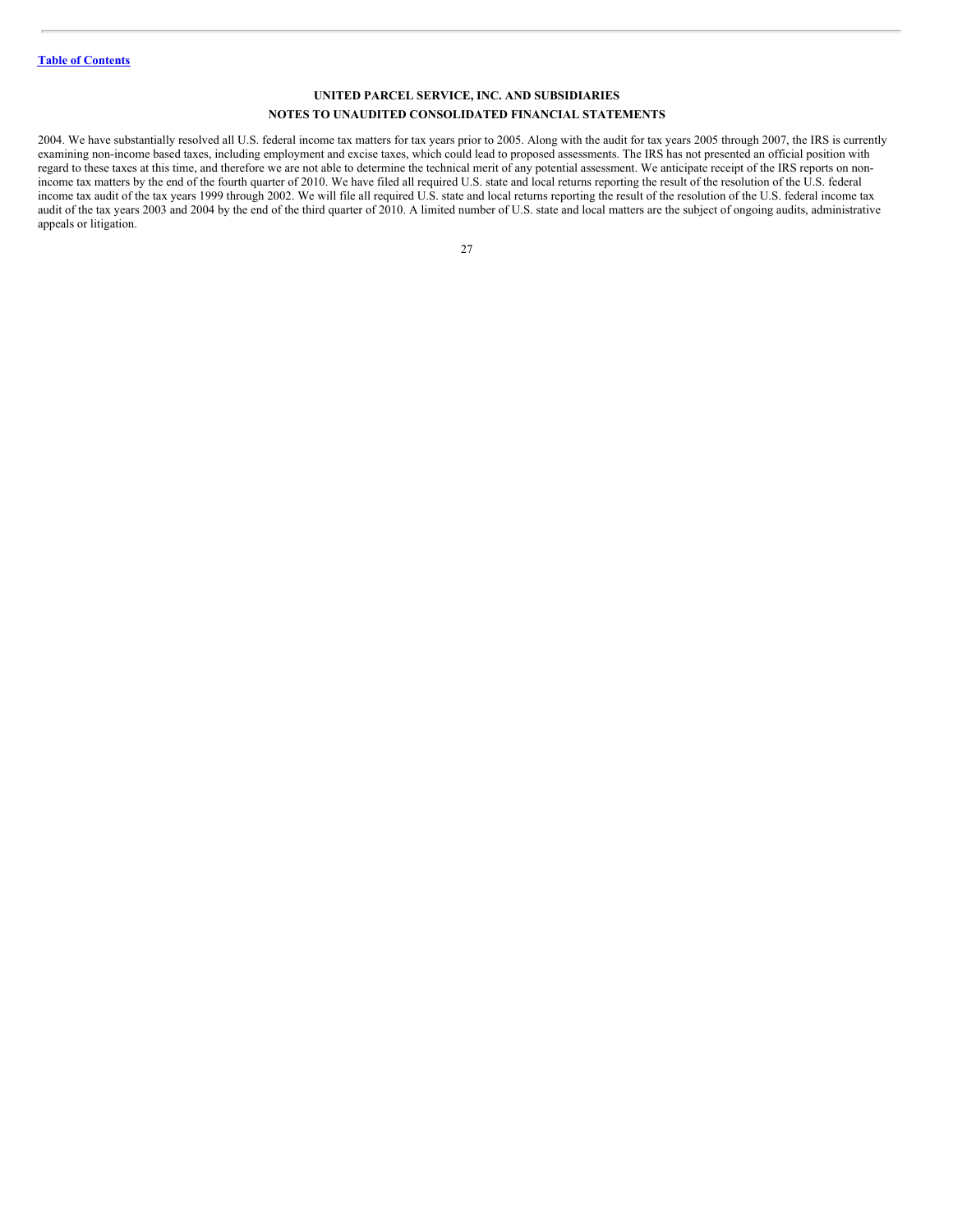#### <span id="page-29-0"></span>**Item 2.** *Management's Discussion and Analysis of Financial Condition and Results of Operations*

#### **Cautionary Statement About Forward-Looking Statements**

This report includes certain "forward-looking statements" within the meaning of the Private Securities Litigation Reform Act of 1995. Statements in the future tense, and all statements accompanied by terms such as "believe," "project," "expect," "estimate," "assume," "intend," "anticipate," "target," "plan," and variations thereof and similar terms are intended to be forward-looking statements. We intend that all forward-looking statements we make will be subject to safe harbor protection of the federal securities laws pursuant to Section 27A of the Securities Act of 1933 and Section 21E of the Securities Exchange Act of 1934.

Our disclosure and analysis in this report, in our Annual Report to Shareholders and in our other filings with the Securities and Exchange filings contain some forwardlooking statements regarding our intent, belief and current expectations about our strategic direction, prospects and future results. From time to time, we also provide forwardlooking statements in other materials we release as well as oral forward-looking statements. Such statements give our current expectations or forecasts of future events; they do not relate strictly to historical or current facts. Management believes that these forward-looking statements are reasonable as and when made. However, caution should be taken not to place undue reliance on any such forward-looking statements because such statements speak only as of the date when made.

Forward-looking statements are subject to certain risks and uncertainties that could cause actual results to differ materially from our historical experience and our present expectations or anticipated results. These risks and uncertainties include, but are not limited to, those described in our Annual Report on Form 10-K for the year ended December 31, 2009 and those described from time to time in our reports subsequently filed with the Securities and Exchange Commission. You should consider the limitations on, and risks associated with, forward-looking statements and not unduly rely on the accuracy of predictions contained in such forward-looking statements. We do not undertake any obligation to update forward-looking statements to reflect events, circumstances, changes in expectations, or the occurrence of unanticipated events after the date of those statements.

#### <span id="page-29-1"></span>*Overview*

Our U.S. Domestic Package, International Package, and Supply Chain & Freight segments were all impacted by the improving worldwide economic situation in the first half of 2010 compared with 2009, leading to improvements in volume, revenue, and operating profit. Significant portions of the world economy are experiencing improved economic growth, international trade, inventory rebuilding, and retail sales. These trends allow us to leverage our transportation network, and provided for stronger operating results in the first half of 2010 in comparison with the first half of 2009.

In addition to the improved volume and revenue trends, cost containment initiatives and better network efficiencies undertaken over the last several quarters also positively impacted our results. We have continued to invest in our transportation network. During the first half of 2010 we opened the second phase of our Worldport expansion, which will allow the use of larger and more fuel-efficient aircraft and further improve network efficiencies. We opened our new intra-Asia air hub in Shenzhen, China, which will allow us to better serve our customers by reducing time in transit for shipments in the region. We have also streamlined our domestic management structure, sold a non-core supply chain business, and continued to better align our cost structure with current volume levels.

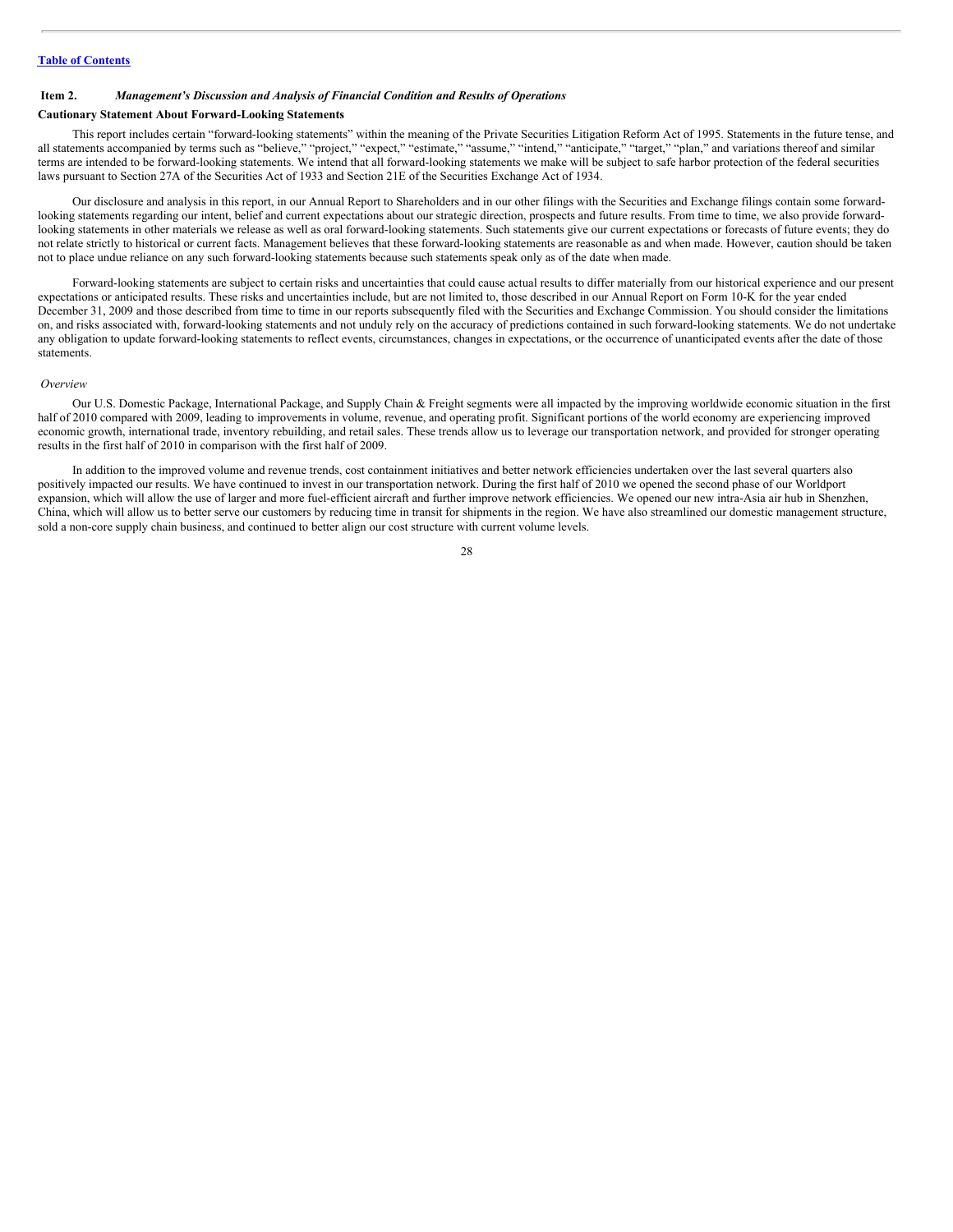Our consolidated results are presented in the table below:

|                                             |          | <b>Three Months Ended</b><br><b>June 30,</b> |         | <b>Six Months Ended</b><br><b>June 30,</b><br>Change |            |                |
|---------------------------------------------|----------|----------------------------------------------|---------|------------------------------------------------------|------------|----------------|
|                                             | 2010     | 2009                                         | $\%$    | 2010                                                 | 2009       | Change<br>$\%$ |
| Revenue (in millions)                       | \$12,204 | \$10,829                                     | 12.7%   | \$23,932                                             | \$21,767   | $9.9\%$        |
| Operating Expenses (in millions)            | 10,802   | <u>9,934</u>                                 | $8.7\%$ | 21,488                                               | 20,154     | 6.6%           |
| Operating Profit (in millions)              | \$1,402  | 895<br>S.                                    | 56.6%   | \$2,444                                              | \$1,613    | 51.5%          |
| <b>Operating Margin</b>                     | 11.5%    | 8.3%                                         |         | $10.2\%$                                             | $7.4\%$    |                |
| Average Daily Package Volume (in thousands) | 14,802   | 14.284                                       | 3.6%    | 14.863                                               | 14.410     | 3.1%           |
| Average Revenue Per Piece                   | \$10.47  | \$9.78                                       | 7.1%    | \$10.35                                              | 9.86       | $5.0\%$        |
| Net Income (in millions)                    | 845      | 445<br>\$.                                   | 89.9%   | \$1,378                                              | 846<br>\$. | 62.9%          |
| Basic Earnings Per Share                    | 0.85     | \$0.45                                       | 88.9%   | 1.39<br>S.                                           | 0.85       | 63.5%          |
| Diluted Earnings Per Share                  | 0.84     | 0.44                                         | 90.9%   | 1.37                                                 | 0.84       | 63.1%          |

### <span id="page-30-0"></span>*Items Af ecting Comparability*

The year-over-year comparisons of our financial results are affected by the following items (amounts in millions):

| <b>Three Months Ended</b><br>June 30, |      | <b>Six Months Ended</b><br><b>June 30,</b> |       |
|---------------------------------------|------|--------------------------------------------|-------|
| 2010                                  | 2009 | 2010                                       | 2009  |
|                                       |      |                                            |       |
| $\overline{\phantom{a}}$              |      | s —                                        | \$181 |
|                                       |      | 98                                         |       |
|                                       |      | 38                                         |       |
|                                       |      |                                            |       |
|                                       | 77   |                                            |       |
|                                       |      |                                            |       |
|                                       | (29) | (37                                        | (94)  |
|                                       |      | 76                                         |       |
|                                       |      |                                            |       |

### *Aircraft Impairment Charge*

In the first quarter of 2009, we completed an impairment assessment of our McDonnell-Douglas DC-8 aircraft fleet, and recorded a pre-tax impairment charge of \$181 million (\$116 million after-tax), which affected our U.S. Domestic Package segment.

#### *Restructuring Charge*

In the first quarter of 2010, we began to reorganize the management structure in our U.S. Domestic Package segment, and incurred a restructuring charge associated with this reorganization. This pre-tax charge totaled \$98 million (\$64 million after-tax), and reflects the value of voluntary retirement benefits, severance benefits and unvested stock compensation.

#### *Loss on Sale of Business*

In the first quarter of 2010, we sold a specialized transportation business in Germany within our Supply Chain & Freight segment, and incurred a pre-tax loss on the sale of \$38 million (\$35 million after-tax).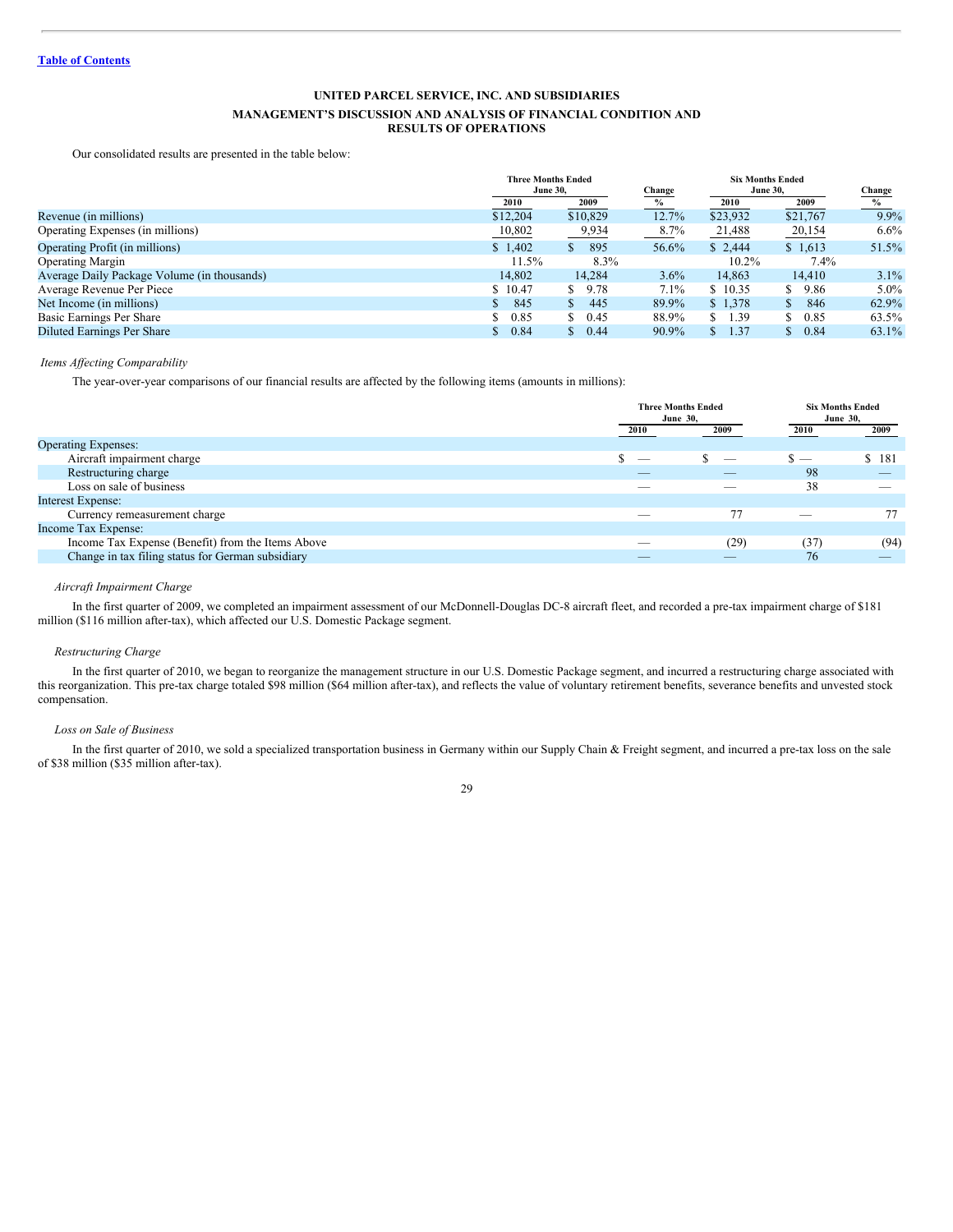### *Currency Remeasurement Charge*

In the second quarter of 2009, we took a \$77 million pre-tax charge (\$48 million after-tax) for the remeasurement of certain obligations denominated in foreign currencies, in which hedge accounting was not able to be applied.

#### *Change in Tax Filing Status for German Subsidiary*

In the first quarter of 2010, we changed the tax status of a German subsidiary that was taxable in the U.S. and its local jurisdiction to one that is solely taxed in its local jurisdiction. As a result of this change in tax status, we recorded a non-cash charge of \$76 million to income tax expense, which resulted primarily from the write-off of related deferred tax assets which will not be realizable following the change in tax status.

### *Results of Operations—Segment Review*

The results and discussions that follow are reflective of how our executive management monitors the performance of our reporting segments. We supplement the reporting of our financial information determined under generally accepted accounting principles ("GAAP") with certain non-GAAP financial measures, including operating profit, operating margin, pre-tax income, effective tax rate, net income and earnings per share adjusted for the non-comparable items discussed previously. We believe that these adjusted measures provide meaningful information to assist investors and analysts in understanding our financial results and assessing our prospects for future performance. We believe these adjusted financial measures are important indicators of our results of operations because they exclude items that may not be indicative of, or are unrelated to, our core operating results, and provide a better baseline for analyzing trends in our underlying businesses.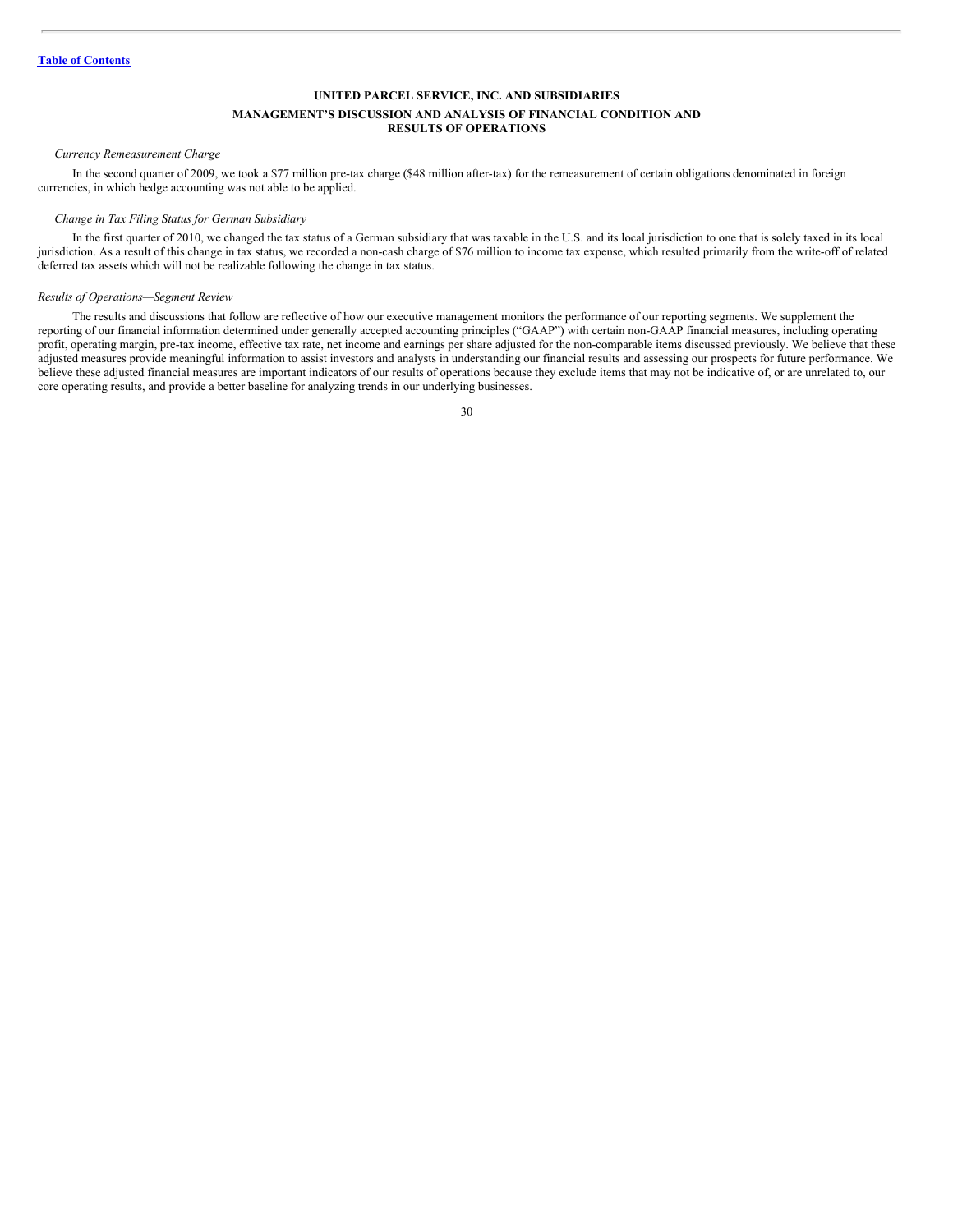<span id="page-32-0"></span>*U.S. Domestic Package Operations*

|                                              |                     | <b>Three Months Ended</b><br>June 30,<br>Change |               | <b>Six Months Ended</b><br><b>June 30,</b> |                        | Change        |
|----------------------------------------------|---------------------|-------------------------------------------------|---------------|--------------------------------------------|------------------------|---------------|
|                                              | 2010                | 2009                                            | $\frac{0}{0}$ | 2010                                       | 2009                   | $\frac{0}{0}$ |
| Revenue (in millions):                       |                     |                                                 |               |                                            |                        |               |
| Next Day Air                                 | \$1,463             | \$1,315                                         | 11.3%         | \$2,845                                    | \$2,696                | 5.5%          |
| Deferred                                     | 698                 | 652                                             | 7.1%          | 1,392                                      | 1,345                  | 3.5%          |
| Ground                                       | 5,108               | 4,822                                           | 5.9%          | 10,134                                     | 9,697                  | 4.5%          |
| <b>Total Revenue</b>                         | \$7,269             | \$6,789                                         | 7.1%          | \$14,371                                   | \$13,738               | 4.6%          |
| Average Daily Package Volume (in thousands): |                     |                                                 |               |                                            |                        |               |
| Next Day Air                                 | 1,180               | 1,180                                           | $0.0\%$       | 1,163                                      | 1,185                  | $(1.9)\%$     |
| Deferred                                     | 845                 | 879                                             | $(3.9)\%$     | 872                                        | 890                    | $(2.0)\%$     |
| Ground                                       | 10,593              | 10,406                                          | $1.8\%$       | 10,637                                     | 10,495                 | $1.4\%$       |
| Total Avg. Daily Package Volume              | 12,618              | 12,465                                          | 1.2%          | 12,672                                     | 12,570                 | 0.8%          |
| Average Revenue Per Piece:                   |                     |                                                 |               |                                            |                        |               |
| Next Day Air                                 | \$19.37             | \$17.41                                         | 11.3%         | \$19.26                                    | \$17.91                | $7.5\%$       |
| Deferred                                     | 12.91               | 11.59                                           | 11.4%         | 12.57                                      | 11.90                  | 5.6%          |
| Ground                                       | 7.53                | 7.24                                            | $4.0\%$       | 7.50                                       | 7.28                   | $3.0\%$       |
| Total Avg. Revenue Per Piece                 | \$<br>9.00          | $\mathbf{s}$<br>8.51                            | 5.8%          | 8.93<br>$\mathbb{S}$                       | 8.61<br>$\mathbb{S}^-$ | 3.7%          |
| Operating Profit (in millions):              |                     |                                                 |               |                                            |                        |               |
| <b>Operating Profit</b>                      | $\mathbb{S}$<br>748 | $\mathbf{s}$<br>476                             | 57.1%         | \$1,310                                    | $\mathbb{S}$<br>860    | 52.3%         |
| <b>Impact of Restructuring Charge</b>        |                     |                                                 |               | 98                                         |                        |               |
| Impact of Aircraft Impairment Charge         |                     | _                                               |               |                                            | 181                    |               |
| <b>Adjusted Operating Profit</b>             | \$<br>748           | \$<br>476                                       | 57.1%         | \$1,408                                    | \$1,041                | 35.3%         |
| <b>Operating Margin</b>                      | $10.3\%$            | 7.0%                                            |               | $9.1\%$                                    | 6.3%                   |               |
| <b>Adjusted Operating Margin</b>             | $10.3\%$            | $7.0\%$                                         |               | 9.8%                                       | 7.6%                   |               |
| Operating Days in Period                     | 64                  | 64                                              |               | 127                                        | 127                    |               |

### *Volume*

In the second quarter of 2010, our overall volume increased as improvements in industrial production and retail sales increased overall demand in the U.S. small package market. Overall average daily package volume increased at the strongest rate since the fourth quarter of 2007. Among our air products, letter volume declined largely due to weakness in the financial and other service industries. However, our air package volume performed relatively better as inventory rebuilding in the manufacturing and retailing sectors impacted growth. The increased volume for our ground products was driven by higher commercial ground volume and growth in our basic product, reflecting the impact of the strengthening economy.

### *Revenue Per Piece*

Overall revenue per piece increased for our ground and air products in the second quarter of 2010 at the strongest rate since the third quarter of 2008, due to a combination of base price increases, fuel surcharge rate changes, and a shift in product mix. The revenue per piece for our air products improved due to increased fuel surcharge rates, higher average package weights, and relatively higher growth in our premium products such as Next Day Air Early AM. The improvement in revenue per piece for our ground products was due to increased fuel surcharge rates, but was partially offset by a mix shift towards lower yielding products.

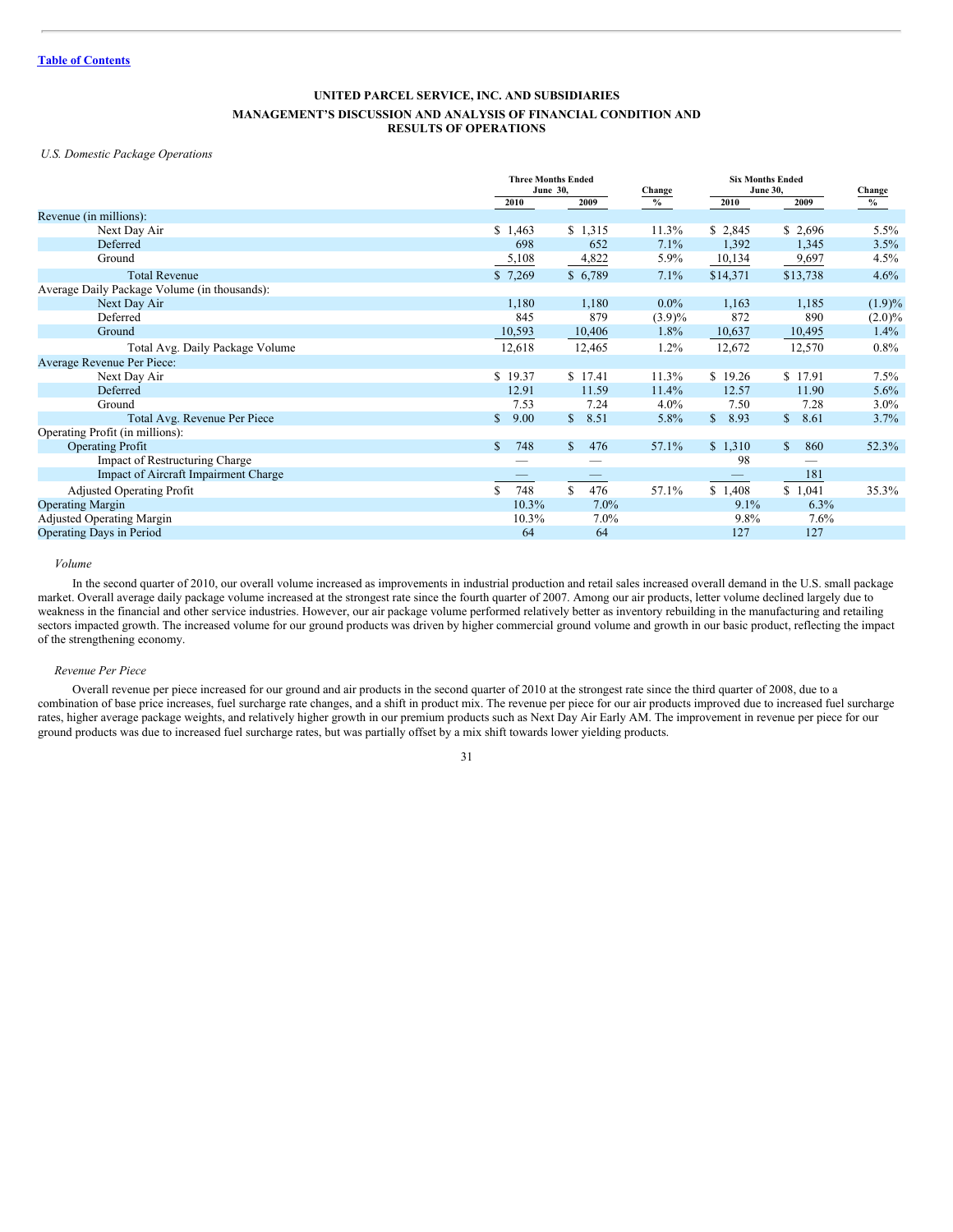### **MANAGEMENT'S DISCUSSION AND ANALYSIS OF FINANCIAL CONDITION AND RESULTS OF OPERATIONS**

Revenue per piece for our ground and air products was also impacted by an increase in base rates that took effect on January 4, 2010. We increased the base rates 6.9% on UPS Next Day Air, UPS 2nd Day Air, and UPS 3 Day Select, and 4.9% on UPS Ground. Other pricing changes included an increase in the residential surcharge, and an increase in the delivery area surcharge on both residential and commercial services to certain ZIP codes. These rate changes are customary and occur on an annual basis.

#### *Fuel Surcharges*

UPS applies a fuel surcharge on our domestic air and ground services. The air fuel surcharge is based on the U.S. Energy Department's Gulf Coast spot price for a gallon of kerosene-type jet fuel, while the ground fuel surcharge is based on the U.S. Energy Department's On-Highway Diesel Fuel Price. Based on published rates, the average fuel surcharge for domestic air and ground products was as follows:

|                         | <b>Three Months Ended</b>                          |      |         | <b>Six Months Ended</b> |         |         |  |
|-------------------------|----------------------------------------------------|------|---------|-------------------------|---------|---------|--|
|                         | <b>June 30.</b>                                    |      | Change  | <b>June 30.</b>         |         | Change  |  |
|                         | 2010<br><b>Contract Contract Contract Contract</b> | 2009 | % Point | 2010                    | 2009    | % Point |  |
| Next Day Air / Deferred | 8.5%                                               | 0.3% | 8.2%    | 7.8%                    | 2.0%    | 5.8%    |  |
| Ground                  | 5.5%                                               | 2.5% | $3.0\%$ | 5.3%                    | $3.0\%$ | $2.3\%$ |  |

On January 4, 2010, we modified the fuel surcharge on air services by reducing the index used to determine the fuel surcharge by 2%. Additionally, we adjusted the fuel surcharge tables to better align the surcharges between our air and ground products, and to reduce the volatility of air surcharges when fuel prices fluctuate. The 2010 increase in the air and ground fuel surcharges was due to the significant increase in jet and diesel fuel prices, but was partially offset by the reduction in the index on the air surcharge. Total domestic fuel surcharge revenue, net of the impact of hedging, increased by \$261 million in second quarter of 2010 (\$310 million year-to-date), primarily due to the higher fuel surcharge rates discussed above, as well as the increase in volume for our ground products.

#### *Operating Profit and Margin*

Operating profit in 2010 was positively impacted by the overall economic growth in the U.S., which drove increased volume and yields. Combined with increased network efficiencies and cost containment initiatives, this resulted in strong operating leverage. Network efficiencies have been gained over the last several quarters, as we adjusted our air and ground networks to better match volume levels, and utilized our expanded Worldport facility to utilize larger aircraft as well as increase package sorting efficiency. These changes have resulted in reductions in aircraft block hours, labor hours in our operations, and vehicle miles driven, resulting in cost savings. The combination of these factors led to an increase in the operating margin in 2010 compared with the corresponding period in 2009.

Operating profit also benefited from the approximate two month time lag between fuel price changes and when the monthly surcharge rates are applied to package shipments. Rapid declines in fuel prices in the first quarter of 2009 reduced the air fuel surcharge rate to zero for much of the second quarter of 2009. Subsequent increases in fuel prices, and the impact on the fuel surcharge, resulted in fuel positively impacting the change in operating profit in 2010 compared with 2009.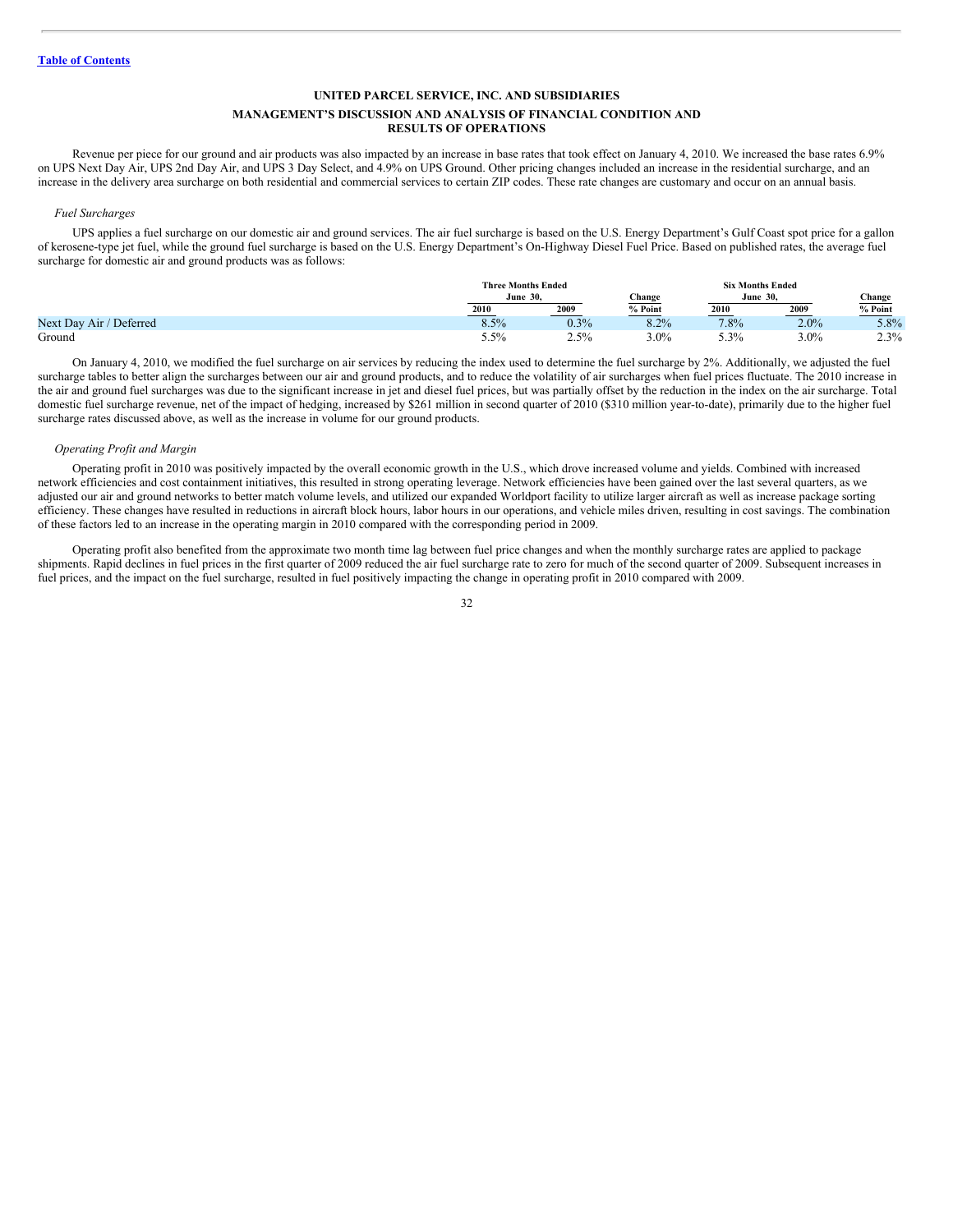<span id="page-34-0"></span>*International Package Operations*

|                                                         |                       | <b>Three Months Ended</b><br><b>June 30,</b> | Change        | <b>Six Months Ended</b><br><b>June 30,</b> |         | Change        |
|---------------------------------------------------------|-----------------------|----------------------------------------------|---------------|--------------------------------------------|---------|---------------|
|                                                         | 2010                  | 2009                                         | $\frac{0}{2}$ | 2010                                       | 2009    | $\frac{0}{0}$ |
| Revenue (in millions):                                  |                       |                                              |               |                                            |         |               |
| Domestic                                                | S.<br>561             | S.<br>478                                    | 17.4%         | \$1,145                                    | \$942   | 21.5%         |
| Export                                                  | 2,085                 | 1,677                                        | 24.3%         | 4,017                                      | 3,363   | 19.4%         |
| Cargo                                                   | 125                   | 91                                           | 37.4%         | 248                                        | 181     | 37.0%         |
| <b>Total Revenue</b>                                    | \$2,771               | \$2,246                                      | 23.4%         | \$5,410                                    | \$4,486 | 20.6%         |
| Average Daily Package Volume (in thousands):            |                       |                                              |               |                                            |         |               |
| Domestic                                                | 1,337                 | 1,079                                        | 23.9%         | 1,350                                      | 1,088   | $24.1\%$      |
| Export                                                  | 847                   | 740                                          | 14.5%         | 841                                        | 752     | 11.8%         |
| Total Avg. Daily Package Volume                         | 2,184                 | 1,819                                        | 20.1%         | 2,191                                      | 1,840   | 19.1%         |
| Average Revenue Per Piece:                              |                       |                                              |               |                                            |         |               |
| Domestic                                                | \$6.56                | \$6.92                                       | $(5.2)\%$     | \$6.68                                     | \$6.82  | $(2.1)\%$     |
| Export                                                  | 38.46                 | 35.41                                        | $8.6\%$       | 37.61                                      | 35.21   | $6.8\%$       |
| Total Avg. Revenue Per Piece                            | \$18.93               | \$18.51                                      | 2.3%          | \$18.55                                    | \$18.42 | $0.7\%$       |
| Average Revenue Per Piece (Currency-Adjusted)*          |                       |                                              |               |                                            |         |               |
| Domestic                                                | \$6.56                | \$6.84                                       | $(4.1)\%$     | \$6.68                                     | \$7.09  | $(5.8)\%$     |
| Export                                                  | 38.46                 | 35.66                                        | $7.9\%$       | 37.61                                      | 35.67   | $5.4\%$       |
| Total Avg. Revenue Per Piece                            | \$18.93               | \$18.56                                      | $2.0\%$       | \$18.55                                    | \$18.77 | $(1.2)\%$     |
| *2009 revenue adjusted to 2010 currency exchange rates. |                       |                                              |               |                                            |         |               |
| Operating Profit (in millions)                          | \$521                 | \$293                                        | 77.8%         | \$948                                      | \$ 587  | 61.5%         |
| <b>Operating Margin</b>                                 | 18.8%                 | 13.0%                                        |               | 17.5%                                      | 13.1%   |               |
| Operating Days in Period                                | 64                    | 64                                           |               | 127                                        | 127     |               |
| Currency Translation Benefit / (Cost)— (in millions)*:  |                       |                                              |               |                                            |         |               |
| Revenue                                                 | $7\phantom{.0}$<br>\$ |                                              |               | <sup>\$</sup><br>83                        |         |               |
| <b>Operating Profit</b>                                 | 17<br>\$              |                                              |               | S<br>8                                     |         |               |

\* Net of currency hedging; amount represents the change compared to the prior year.

#### *Volume*

Export volume increased for the quarter, primarily due to strong growth in Asia, where volume growth exceeded 40%. The Europe and U.S. export lanes also had strong volume growth for the quarter, exceeding 10% compared with the prior year, as the worldwide economy and world trade continued to improve. In 2010, we experienced an overall lengthening of trade lanes, as inter-regional trade increased (especially in our Asia-to-Europe export lane), leading to relatively stronger growth for our higher yielding products. Our premium product, Worldwide Express, had volume growth exceeding 20% for the quarter.

Non-U.S. domestic volume increased sharply for the quarter, largely due to the acquisition of Unsped Paket Servisi San ve Ticaret A.S. ("Unsped") in Turkey in the third quarter of 2009. Excluding the acquisition of Unsped, domestic volume growth increased 13%, powered by strength in core European markets and Canada.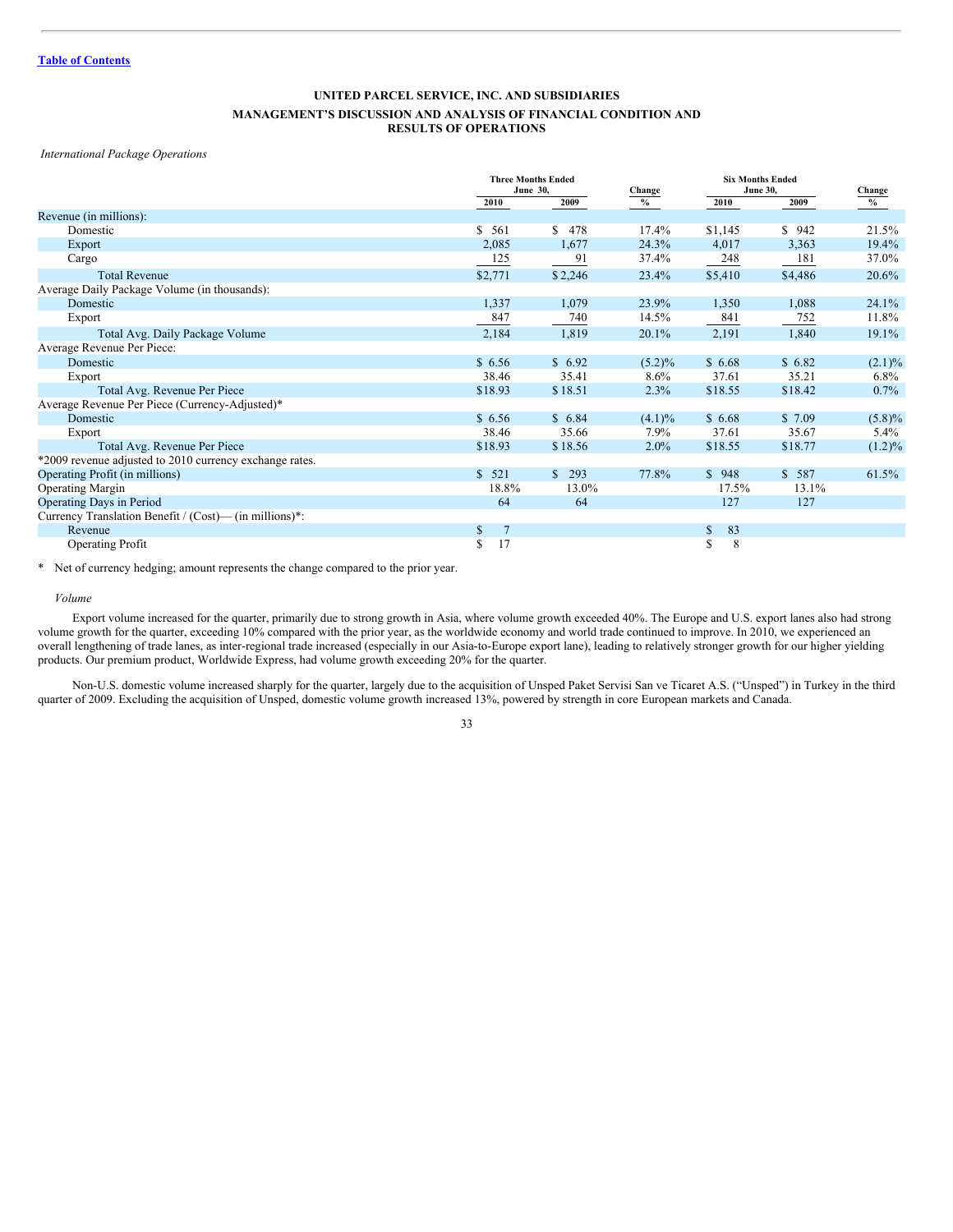#### *Revenue Per Piece*

Export revenue per piece increased for the quarter, largely due to higher fuel surcharge rates and base rate increases, as well as the impact of product mix as higheryielding products (such as Worldwide Express) grew at a relatively faster pace. The impact of currency, net of hedging, resulted in a slight benefit to revenue growth during the quarter. Domestic revenue per piece decreased, primarily due to the impact of lower-yielding domestic packages from the Unsped acquisition. Total average revenue per piece increased 2.0% for the quarter on a currency-adjusted basis.

On January 4, 2010, we increased the base rates 6.9% for international shipments originating in the United States (Worldwide Express, Worldwide Express Plus, UPS Worldwide Expedited and UPS International Standard service). Rate changes for shipments originating outside the U.S. were made throughout the year and varied by geographic market.

#### *Fuel Surcharges*

On January 4, 2010, we modified the fuel surcharge on certain U.S.-related international air services by reducing the index used to determine the fuel surcharge by 2%. Additionally, we adjusted the fuel surcharge tables to reduce the volatility of air surcharges when fuel prices fluctuate. The fuel surcharges for products originating outside the United States continue to be indexed to fuel prices in the international region where the shipment takes place. Total international fuel surcharge revenue increased by \$120 million for the second quarter in 2010 (\$185 million year-to-date), due to higher fuel surcharge rates caused by increased fuel prices as well as an increase in international air volume.

#### *Operating Profit and Margin*

The increase in operating profit for the quarter was primarily driven by volume increases in all major regions and trade lanes worldwide. Additionally, network efficiencies and cost containment initiatives created operating leverage which contributed to the increase in operating profits. During the quarter, our in-country cost per piece declined 4%, and aircraft block hours increased at a slower rate than the increase in volume. These factors led to an increase in the operating margin in 2010 compared with the corresponding period in 2009.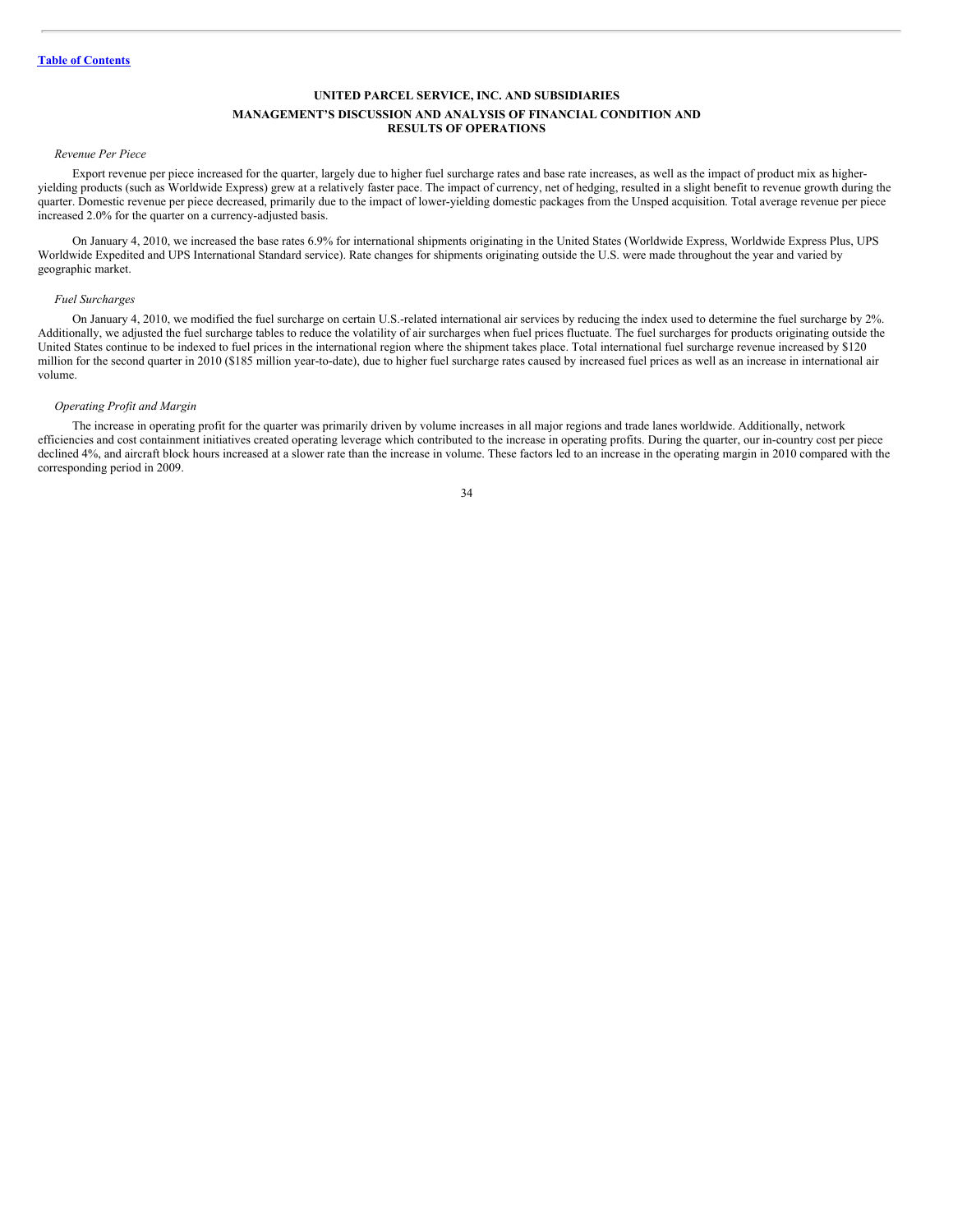<span id="page-36-0"></span>*Supply Chain & Freight Operations*

|                                                           |                    | <b>Three Months Ended</b><br><b>June 30.</b> | Change        |         | <b>Six Months Ended</b><br><b>June 30.</b> |                         |
|-----------------------------------------------------------|--------------------|----------------------------------------------|---------------|---------|--------------------------------------------|-------------------------|
|                                                           | 2010               | 2009                                         | $\frac{0}{0}$ | 2010    | 2009                                       | Change<br>$\frac{0}{0}$ |
| Revenue (in millions):                                    |                    |                                              |               |         |                                            |                         |
| Forwarding and Logistics                                  | \$1,498            | \$1,183                                      | 26.6%         | \$2,889 | \$2,380                                    | 21.4%                   |
| Freight                                                   | 555                | 507                                          | 9.5%          | 1,047   | 961                                        | 8.9%                    |
| Other                                                     | 111                | 104                                          | 6.7%          | 215     | 202                                        | $6.4\%$                 |
| <b>Total Revenue</b>                                      | \$2,164            | \$1,794                                      | 20.6%         | \$4,151 | \$3,543                                    | 17.2%                   |
| Freight LTL Statistics:                                   |                    |                                              |               |         |                                            |                         |
| Revenue (in millions)                                     | \$.<br>502         | \$471                                        | 6.6%          | \$949   | \$895                                      | $6.0\%$                 |
| Revenue Per Hundredweight                                 | \$18.81            | \$17.27                                      | 8.9%          | \$18.87 | \$17.28                                    | $9.2\%$                 |
| Shipments (in thousands)                                  | 2,503              | 2,611                                        | $(4.1)\%$     | 4,800   | 4,954                                      | $(3.1)\%$               |
| Shipments Per Day (in thousands)                          | 39.1               | 40.8                                         | $(4.1)\%$     | 37.8    | 39.0                                       | $(3.1)\%$               |
| Gross Weight Hauled (in millions of lbs)                  | 2,667              | 2,728                                        | $(2.2)\%$     | 5,029   | 5,177                                      | $(2.9)\%$               |
| Weight Per Shipment (in lbs)                              | 1,065              | 1,045                                        | 1.9%          | 1,048   | 1,045                                      | $0.3\%$                 |
| Operating Days in Period                                  | 64                 | 64                                           |               | 127     | 127                                        |                         |
| Operating Profit (in millions):                           |                    |                                              |               |         |                                            |                         |
| <b>Operating Profit</b>                                   | \$133              | $\mathbb{S}$<br>126                          | 5.6%          | \$186   | \$166                                      | 12.0%                   |
| Impact of Loss on Sale Business                           |                    |                                              |               | 38      |                                            |                         |
| <b>Adjusted Operating Profit</b>                          | \$133              | \$126                                        | 5.6%          | \$224   | \$166                                      | 34.9%                   |
| <b>Operating Margin</b>                                   | 6.1%               | $7.0\%$                                      |               | 4.5%    | 4.7%                                       |                         |
| <b>Adjusted Operating Margin</b>                          | 6.1%               | $7.0\%$                                      |               | 5.4%    | 4.7%                                       |                         |
| Currency Translation Benefit / $(Cost) - (in$ millions)*: |                    |                                              |               |         |                                            |                         |
| Revenue                                                   | 72<br>$\mathbb{S}$ |                                              |               | \$148   |                                            |                         |
| <b>Operating Profit</b>                                   |                    |                                              |               | 4       |                                            |                         |

\* Net of currency hedging; amount represents the change compared to the prior year.

#### *Revenue*

Forwarding and logistics revenue increased in the second quarter of 2010, primarily due to growth in the demand for forwarding as a result of the continued expansion of the global economy, inventory rebuilding and international trade. International air freight and ocean freight experienced solid revenue growth, and were impacted by higher volumes, fuel surcharges, and other accessorial charges. Overall tonnage growth in our forwarding business exceeded 30% for the second quarter of 2010, compared with the prior year. In our logistics products, we experienced growth in mail services and distribution revenue, with solid increases being achieved in the healthcare and technology sectors.

Freight revenue increased, primarily due to higher fuel surcharge rates and a base rate increase that took effect in January 2010. Average LTL shipments per day declined, though weight per shipment and LTL revenue per hundredweight increased, largely due to our strategy of maintaining our focus on yields and targeting certain customer segments. The increase in LTL revenue per hundredweight was primarily a result of the higher fuel surcharge rates, as total fuel surcharge revenue increased \$31 million for the quarter (\$55 million year-to-date) primarily resulting from higher diesel fuel prices. Additionally, an increase in base prices took effect on January 4, 2010, as UPS Freight increased minimum charge, LTL and TL rates an average of 5.7%, covering non-contractual shipments in the United States, Canada, and Mexico.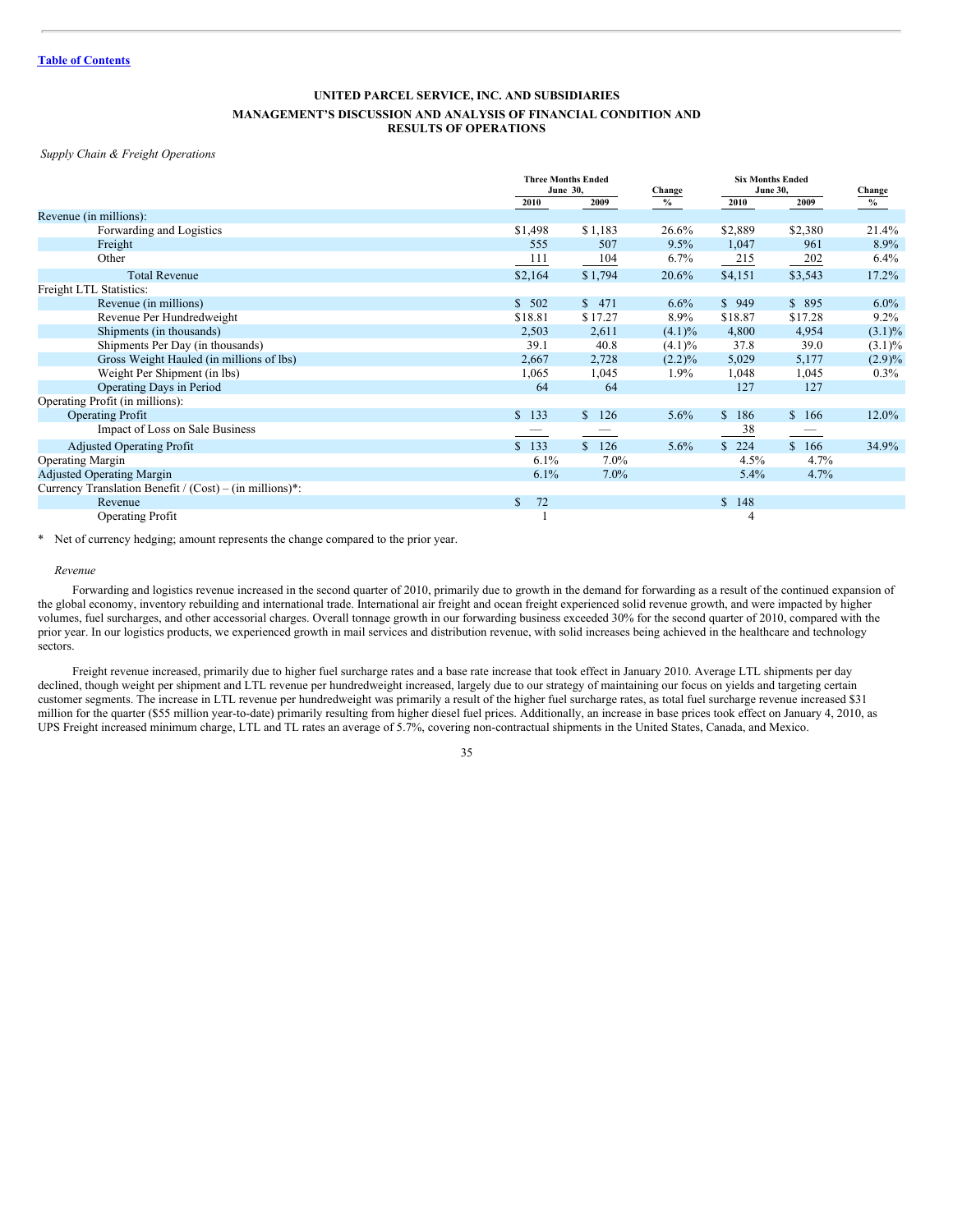The other businesses within Supply Chain & Freight experienced an increase in revenue. A primary driver of this increase was our contract to provide air transportation services to the U.S. Postal Service.

#### *Operating Profit and Margin*

Operating profit in the forwarding unit increased during second quarter of 2010, largely due to a strong increase in tonnage, but was partially offset by continued capacity constraints from outside carriers. During the latter half of 2009, capacity constraints led to rapidly escalating rates on air freight which could not be passed on to customers, resulting in a negative impact to our operating profit and margin. This situation has begun to improve during 2010, as capacity constraints have lessened slightly and we were able to implement revenue management plans which better matched customer pricing with market conditions. Our logistics unit had a solid increase in profitability for the quarter, which was driven primarily by an expansion of operating margins.

Operating profit for our UPS Freight unit improved during the second quarter of 2010 compared with the prior year largely due to better productivity, increases in base pricing, and the impact of fuel. Productivity metrics increased, including increases in pickup and delivery stops per hour and linehaul utilization. The comparison between 2010 and 2009 operating results was positively impacted by the price of fuel, as surcharge revenue increased at a faster pace than the increase in fuel expense.

All of the remaining businesses within this segment had an operating profit during the quarter and year-to-date periods. However, the quarter and year-to-date combined profit for these businesses were lower than the comparable periods of 2009, primarily due to the gain on sale of substantially all our international Mail Boxes Etc. operations during the second quarter of 2009.

#### <span id="page-37-0"></span>*Operating Expenses*

|                                          |          | <b>Three Months Ended</b><br><b>June 30,</b> |                | <b>Six Months Ended</b><br><b>June 30,</b> |          | Change    |
|------------------------------------------|----------|----------------------------------------------|----------------|--------------------------------------------|----------|-----------|
|                                          | 2010     | 2009                                         | Change<br>$\%$ | 2010                                       | 2009     | $\%$      |
| Operating Expenses (in millions):        |          |                                              |                |                                            |          |           |
| Compensation and Benefits                | \$6,515  | \$6,330                                      | 2.9%           | \$13,054                                   | \$12,662 | $3.1\%$   |
| Impact of Restructuring Charge           |          |                                              |                | (98)                                       |          |           |
| Adjusted Compensation and Benefits       | 6,515    | 6,330                                        | 2.9%           | 12,956                                     | 12,662   | 2.3%      |
| Repairs and Maintenance                  | 281      | 273                                          | 2.9%           | 555                                        | 549      | $1.1\%$   |
| Depreciation and Amortization            | 449      | 426                                          | 5.4%           | 900                                        | 856      | 5.1%      |
| <b>Purchased Transportation</b>          | 1,613    | 1,188                                        | 35.8%          | 3,114                                      | 2,400    | 29.8%     |
| Fuel                                     | 717      | 539                                          | 33.0%          | 1,395                                      | 1,035    | 34.8%     |
| Other Occupancy                          | 216      | 225                                          | $(4.0)\%$      | 478                                        | 497      | $(3.8)\%$ |
| Other Expenses                           | 1,011    | 953                                          | $6.1\%$        | 1,992                                      | 2,155    | $(7.6)\%$ |
| Impact of Aircraft Impairment Charge     |          |                                              |                |                                            | (181)    |           |
| Impact of Loss on Sale of Business       |          |                                              |                | (38)                                       |          |           |
| <b>Adjusted Other Expenses</b>           | 1,011    | 953                                          | 6.1%           | 1,954                                      | 1,974    | $(1.0)\%$ |
| <b>Total Operating Expenses</b>          | \$10,802 | \$9,934                                      | 8.7%           | \$21,488                                   | \$20,154 | 6.6%      |
| <b>Adjusted Total Operating Expenses</b> | 10,802   | 9,934                                        | 8.7%           | 21,352                                     | 19,973   | $6.9\%$   |
| Currency Translation (Benefit) Cost      | -61<br>ъ |                                              |                | 219<br>S                                   |          |           |

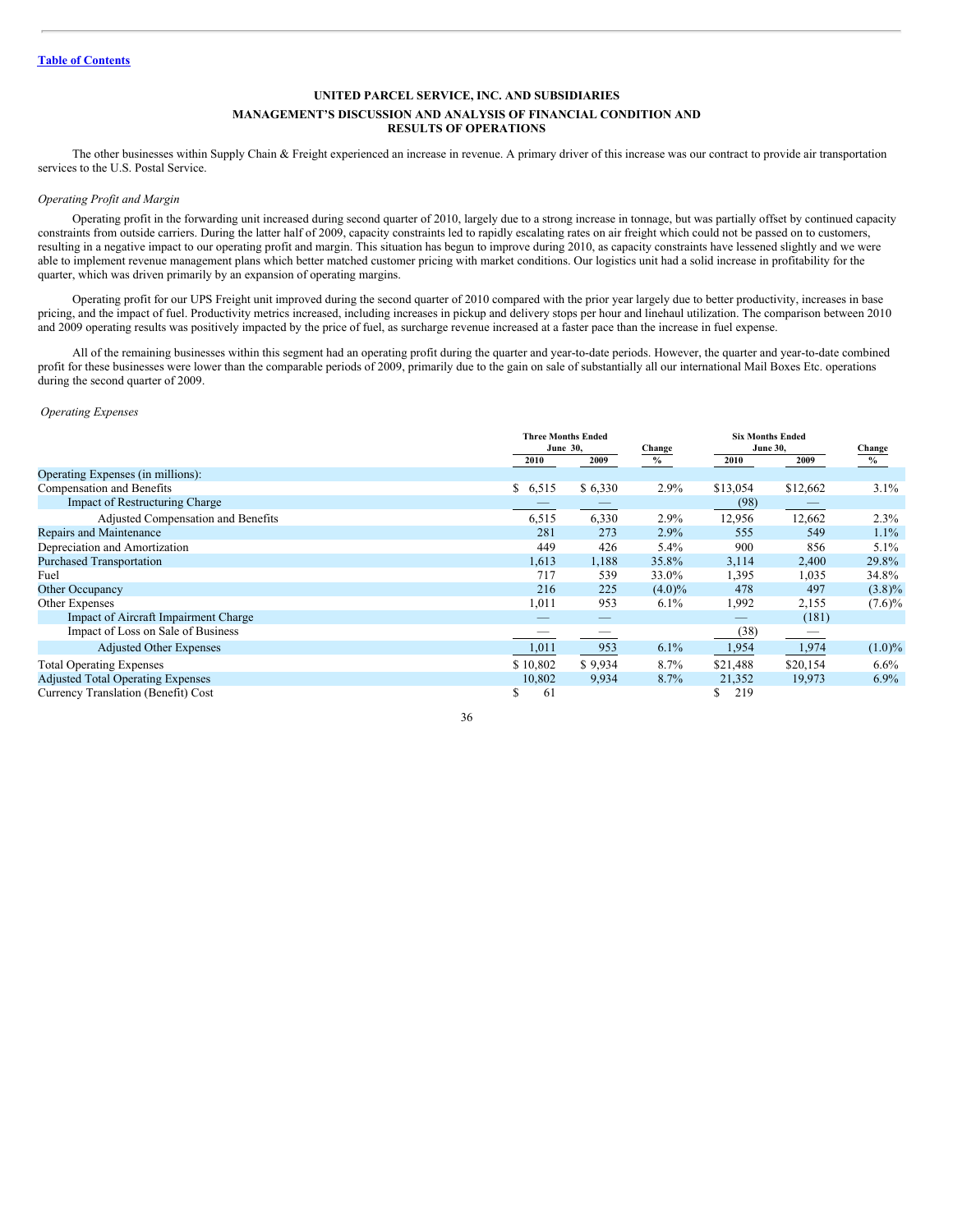#### *Compensation and Benefits*

The increase in compensation and benefits expense during the second quarter and year-to-date periods of 2010 compared with 2009 were impacted by several items. A large component of these increases was related to benefits expense, which increased primarily due to higher employee health and welfare costs and pension expense, as well as relocation-related benefit costs for management employees. Employee health and welfare program costs were impacted by higher union contribution rates and lower employee turnover in the union workforce. Pension expense increases resulted primarily from higher union contribution rates for multi-employer pension plans. These increases were partially offset by a reduction in our workers compensation expense.

Overall payroll costs increased, largely due to higher accruals for management incentive compensation plans resulting from improved company financial results. These cost increases were partially offset by reductions in certain employee wage costs, as union labor hours declined, and management salary costs decreased as a result of a reduction in the total number of management employees through attrition combined with voluntary and involuntary workforce reductions.

#### *Repairs and Maintenance*

Repairs and maintenance expense increased during the second quarter and year-to-date periods of 2010, largely due to higher costs for maintenance on our vehicle fleet.

#### *Depreciation and Amortization*

Depreciation and amortization expense increased in the second quarter and year-to-date periods of 2010, primarily as a result of higher depreciation expense on equipment and facilities, as certain Worldport assets added in the recent expansion began to be depreciated. Amortization of intangible assets also increased as a result of new intangibles recognized related to the Unsped acquisition in Turkey in 2009, as well as corporate sponsorships entered into in 2010.

#### *Purchased Transportation*

The increase in purchased transportation in the second quarter and year-to-date periods of 2010 were driven by a combination of higher volume in our international package and forwarding businesses, currency fluctuations, and increased fuel surcharge rates charged to us by third-party carriers as a result of higher fuel prices.

#### *Fuel*

The increase in fuel expense in the second quarter and year-to-date periods of 2010 were impacted primarily by higher prices for jet-A fuel, diesel, and unleaded gasoline, as well as a slight increase in usage of these products in our operations.

#### *Other Occupancy*

The decrease in other occupancy expense in the second quarter and year-to-date periods of 2010 were primarily due to decreased labor and overhead expenses, lower rent expense on leased facilities, and lower natural gas costs due to commodity price fluctuations.

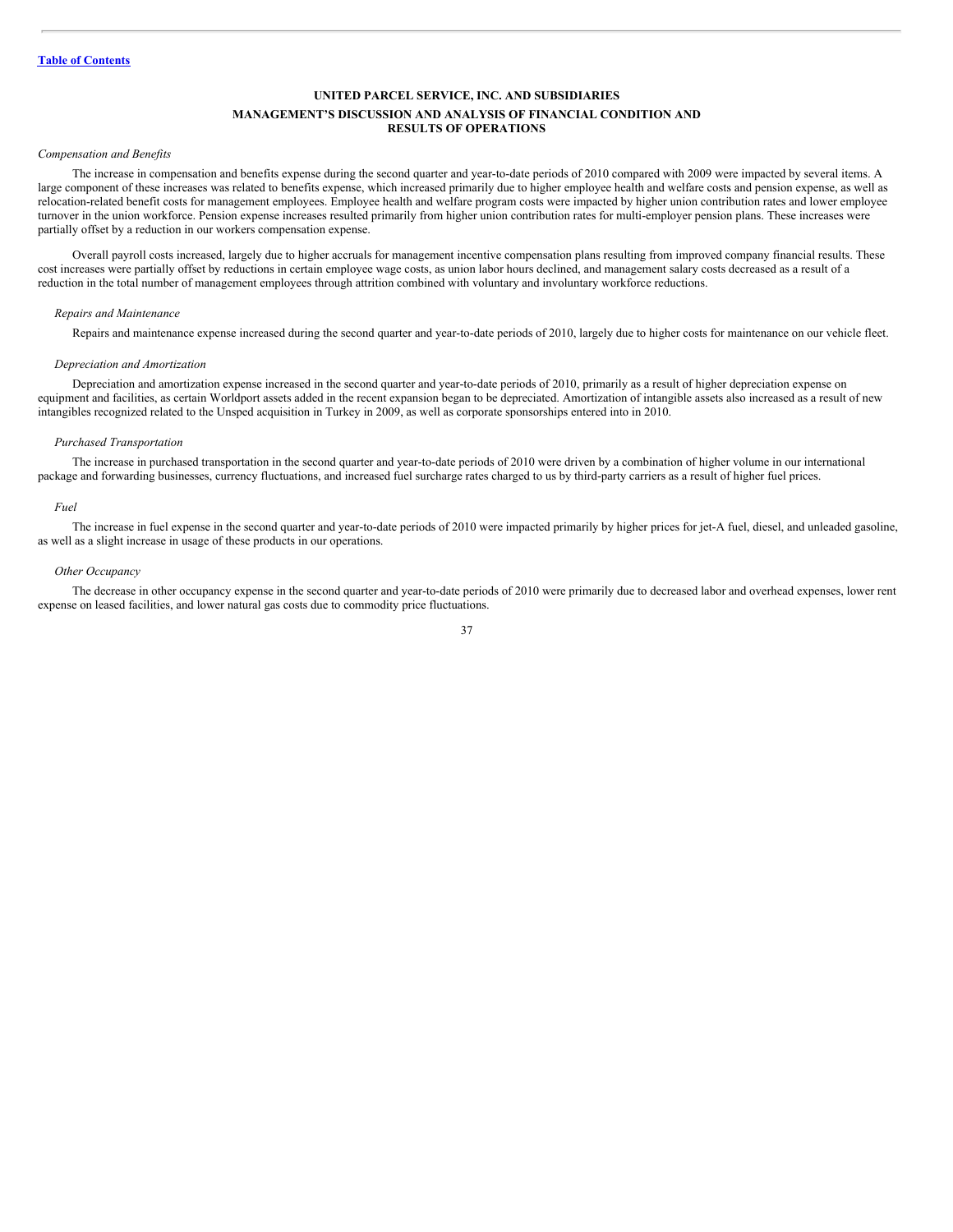#### *Other Expenses*

During the second quarter of 2010, the increase in other expenses was largely due to employee relocation costs related to the U.S. domestic package management structure reorganization begun earlier in the year. Additionally, other expenses in the second quarter of 2009 were reduced by a gain on the sale of substantially all of our international franchise operations for Mail Boxes Etc.

Year-to-date, there was a decrease in other expenses due to cost containment programs, including reductions in telecom costs, office supplies, and outside professional fees. We also incurred lower expense associated with customer claims for lost or damaged packages, and lower bad debt expense.

### <span id="page-39-0"></span>*Investment Income and Interest Expense*

|                                                       | <b>Three Months Ended</b><br><b>June 30,</b><br>2010<br>2009 |       | Change     | <b>Six Months Ended</b><br><b>June 30,</b> |          | <b>Change</b> |
|-------------------------------------------------------|--------------------------------------------------------------|-------|------------|--------------------------------------------|----------|---------------|
|                                                       |                                                              |       | $\%$       | 2010<br>2009                               |          | $\%$          |
| Investment Income and Interest Expense (in millions): |                                                              |       |            |                                            |          |               |
| Investment Income (Loss)                              | (18)                                                         | (22)  | $(18.2)\%$ | (22)                                       | (9)      | 144.4%        |
| <b>Interest Expense</b>                               | (84)                                                         | (181) | $(53.6)\%$ | \$(169)                                    | \$ (263) | $(35.7)\%$    |
| Impact of Currency Remeasurement Charge               |                                                              |       |            |                                            |          |               |
| <b>Adjusted Interest Expense</b>                      | (84)                                                         | (104) | $(19.2)\%$ | \$(169)                                    | \$(186)  | $(9.1)\%$     |

#### *Investment Income*

The decrease in investment losses for the second quarter in 2010 was largely due to lower losses related to fair value adjustments on our holdings of certain investment partnerships. Additionally, we realized higher gains on the sale of investments compared to the second quarter of 2009.

On a year-to-date basis, the increase in investment losses was primarily due to a lower yield earned on our invested assets as a result of declines in short-term interest rates in the United States, as well as higher impairment losses on our holdings of auction rate and preferred securities.

#### *Interest Expense*

The decrease in interest expense for the second quarter and year-to-date periods was largely due to a lower average debt balance, as well as lower effective interest rates on our variable rate debt and interest rate swaps. This was partially offset by lower capitalized interest, due to the recent completion of several large construction projects, including our Worldport expansion.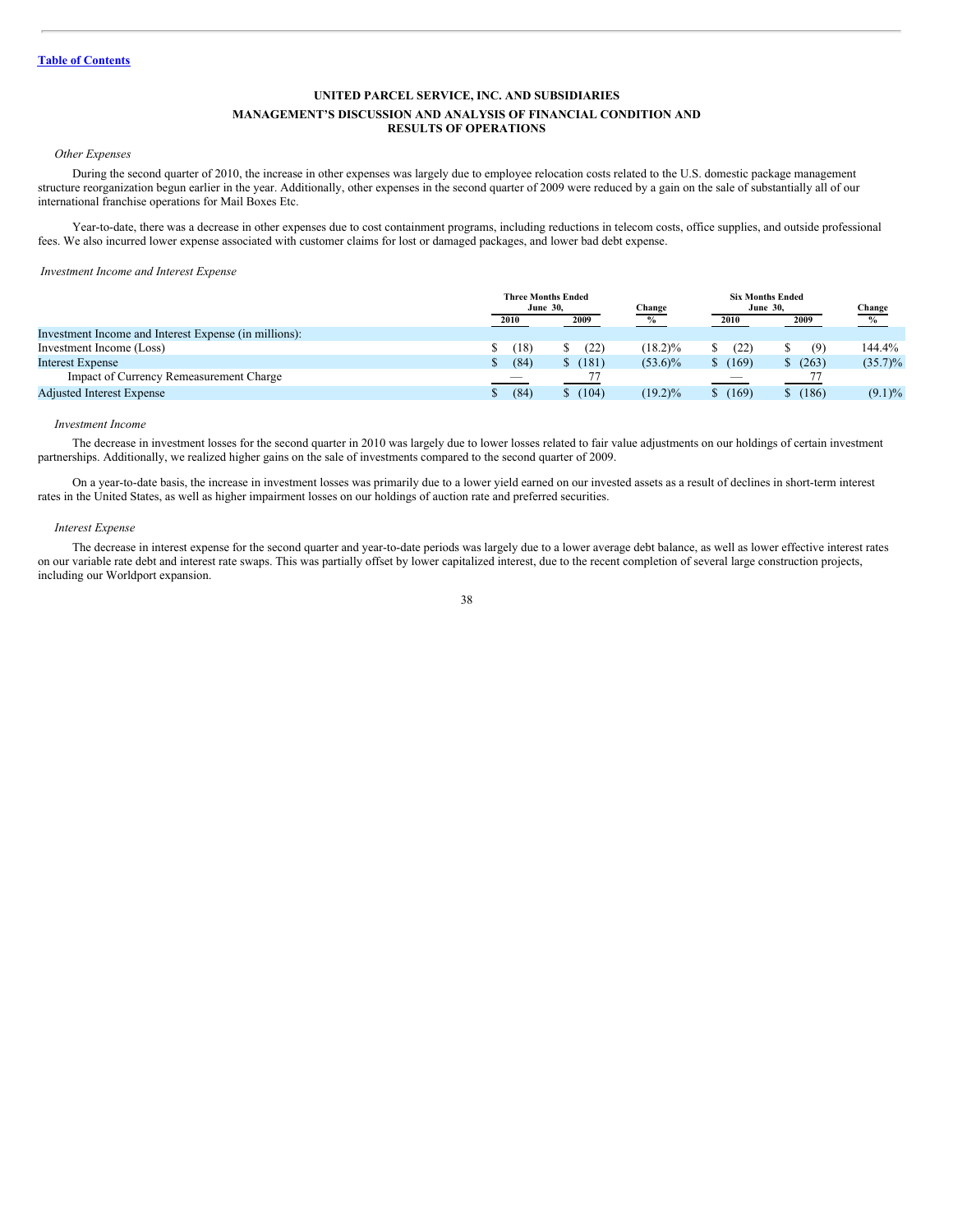<span id="page-40-0"></span>*Income Tax Expense*

|                                                             | <b>Three Months Ended</b><br><b>June 30,</b><br>2009<br>2010 |                          | Change | <b>Six Months Ended</b><br>June 30, |            |                                     |  |  |
|-------------------------------------------------------------|--------------------------------------------------------------|--------------------------|--------|-------------------------------------|------------|-------------------------------------|--|--|
|                                                             |                                                              |                          | $\%$   | 2010                                | 2009       | $\frac{\text{Change}}{\frac{9}{6}}$ |  |  |
| Income Tax Expense                                          | 455                                                          | \$247                    | 84.2%  | 875                                 | 495<br>\$. | 76.8%                               |  |  |
| Impact of Change in Tax Filing Status for German Subsidiary |                                                              | _                        |        | (76)                                |            |                                     |  |  |
| Impact of Sale of Business                                  |                                                              |                          |        |                                     |            |                                     |  |  |
| Impact of Restructuring Charge                              |                                                              |                          |        | 34                                  | _          |                                     |  |  |
| Impact of Aircraft Impairment Charge                        |                                                              | $\overline{\phantom{a}}$ |        | _                                   | 65         |                                     |  |  |
| <b>Impact Currency Remeasurement Charge</b>                 |                                                              | 29                       |        |                                     | 29         |                                     |  |  |
| <b>Adjusted Income Tax Expense</b>                          | 455                                                          | \$276                    | 64.9%  | 836                                 | 589        | 41.9%                               |  |  |
| <b>Effective Tax Rate</b>                                   | 35.0%                                                        | 35.7%                    |        | 38.8%                               | 36.9%      |                                     |  |  |
| <b>Adjusted Effective Tax Rate</b>                          | 35.0%                                                        | 35.9%                    |        | 35.0%                               | 36.8%      |                                     |  |  |

Income tax expense increased primarily due to higher pre-tax income. Our effective tax rate decreased in the second quarter of 2010 compared to 2009, primarily due to the effect of having a higher proportion of our taxable income in 2010 being subject to tax outside the United States, where effective tax rates are generally lower.

On a year-to-date basis, the increase in our effective tax rate in 2010 compared with 2009 was primarily due to the change in the tax filing status of a German subsidiary, and because we are currently unable to recognize the entire potential tax benefit of tax loss carryforwards generated from the sale of a Supply Chain & Freight business in Germany. Our first quarter 2009 income tax provision increased as a result of providing a valuation allowance of \$14 million against certain deferred tax assets in our International Package business.

### <span id="page-40-1"></span>*Liquidity and Capital Resources*

#### <span id="page-40-2"></span>*Net Cash From Operating Activities*

The following is a summary of the significant sources (uses) of cash from operating activities (amounts in millions):

|                                                                        | Six months ended |         |  |
|------------------------------------------------------------------------|------------------|---------|--|
|                                                                        | <b>June 30,</b>  |         |  |
|                                                                        | 2010             | 2009    |  |
| Net income                                                             | \$1,378          | \$846   |  |
| Non-cash operating activities(a)                                       | 1,795            | 1,579   |  |
| Pension and postretirement plan contributions (UPS-sponsored plans)    | (812)            | (180)   |  |
| Changes in working capital and other noncurrent assets and liabilities | 646              | 838     |  |
| Other operating activities                                             |                  | 72      |  |
| Net cash from operating activities                                     | \$3,012          | \$3,155 |  |

(a) Represents depreciation and amortization, gains and losses on derivative transactions and foreign exchange, deferred income taxes, provisions for uncollectible accounts, pension and postretirement benefit expense, stock compensation expense, impairment charges, and other non-cash items.

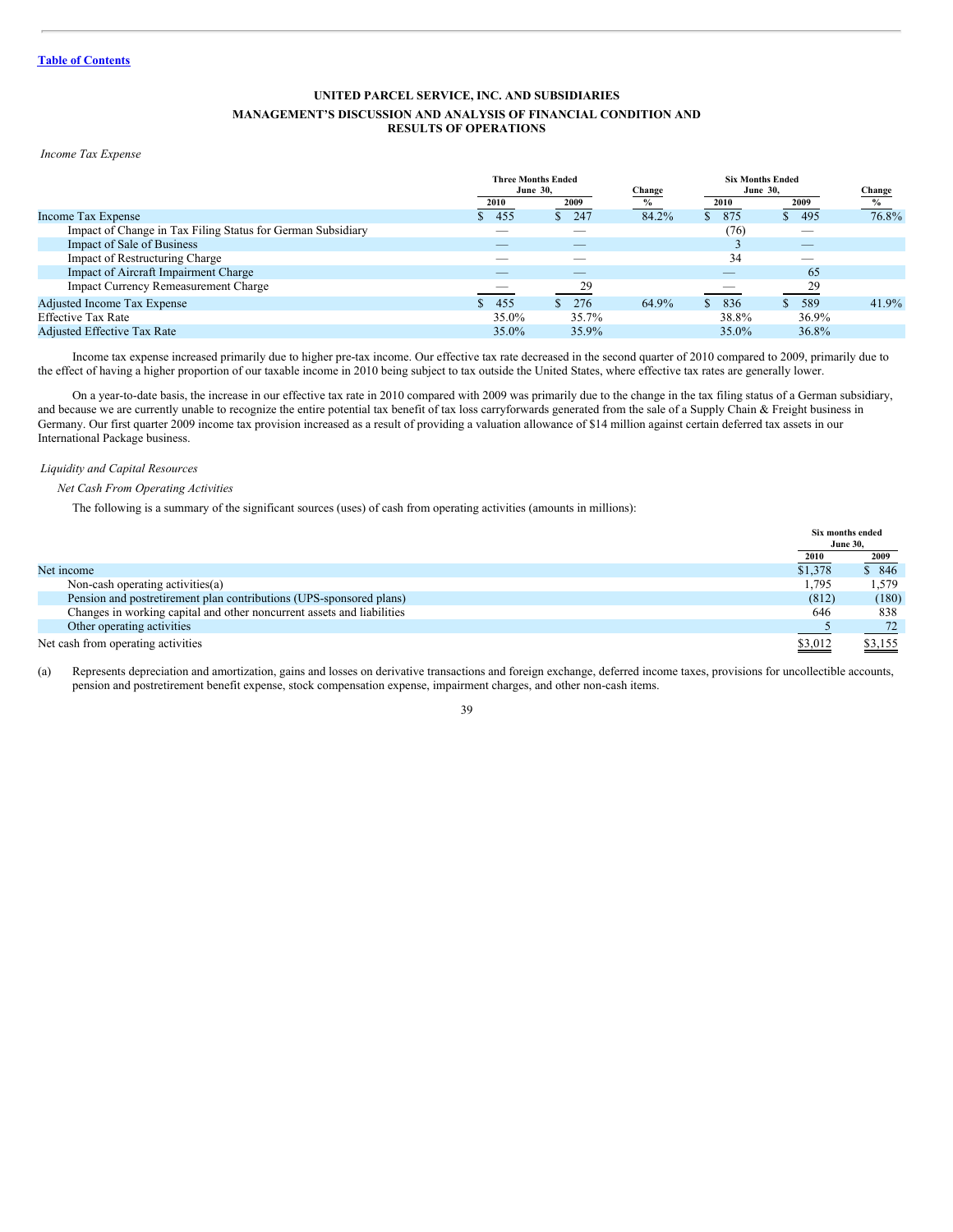### **MANAGEMENT'S DISCUSSION AND ANALYSIS OF FINANCIAL CONDITION AND RESULTS OF OPERATIONS**

The increase in consolidated net income was more than offset by higher pension contributions and changes in our working capital needs, which resulted in a reduction of operating cash flow in 2010 compared with the same period of 2009. Contributions to our company-sponsored pension plans have varied based primarily on whether any minimum funding requirements are present for individual pension plans. The increase in contributions in 2010 was largely due to minimum funding requirements related to the UPS IBT Pension Plan. As discussed in Note 6 to the unaudited consolidated financial statements, we expect to contribute \$428 million to our company-sponsored pension and postretirement medical benefit plans over the remainder of 2010.

Our working capital needs normally decline after our peak shipping season in the fourth quarter of each year. In 2009, we experienced a historically large reduction of our working capital position as a result of the economic recession. In 2010, our working capital position has declined by a relatively smaller amount, as economic conditions and our overall business have improved.

#### <span id="page-41-0"></span>*Net Cash Used In Investing Activities*

Our primary sources (uses) of cash for investing activities were as follows (amounts in millions):

|                                                        | Six months ended |               |
|--------------------------------------------------------|------------------|---------------|
|                                                        | <b>June 30.</b>  |               |
|                                                        | 2010             | 2009          |
| Net cash used in investing activities                  | \$ (608)         | \$(415)       |
| <b>Capital Expenditures:</b>                           |                  |               |
| <b>Buildings and facilities</b>                        | \$(152)          | \$(337)       |
| Aircraft and parts                                     | (252)            | (136)         |
| Vehicles                                               | (125)            | (90)          |
| Information technology                                 | (135)            | (108)         |
|                                                        | \$ (664)         | \$(671)       |
| Capital Expenditures as a % of Revenue                 | 2.8%             | $3.1\%$       |
| <b>Other Investing Activities:</b>                     |                  |               |
| Net (increase) decrease in finance receivables         | \$46             | \$155         |
| Net (purchases) sales of marketable securities         | \$(126)          | $\frac{1}{2}$ |
| Other sources (uses) of cash from investing activities | \$136            | -99<br>S.     |

We have commitments for the purchase of aircraft, vehicles, equipment and real estate to provide for the replacement of existing capacity and anticipated future growth. We generally fund our capital expenditures with our cash from operations. In 2010, capital spending on buildings and facilities declined, as a result of the completion of the most recent expansion of our Worldport facility in Louisville, KY and our intra-Asia hub in Shenzhen, China. Future capital spending for anticipated growth and replacement assets will depend on a variety of factors, including economic and industry conditions.

The net change in finance receivables is primarily due to customer paydowns and new loan origination activity, primarily in our commercial lending, asset-based lending and leasing portfolios. The purchases and sales of marketable securities are largely determined by liquidity needs, and will therefore fluctuate from period to period. Other investing activities include the cash settlement of derivative contracts used in our energy and currency hedging programs, the timing of aircraft purchase contract deposits on our Boeing 767-300 and Boeing 747-400 aircraft orders, and changes in restricted cash balances.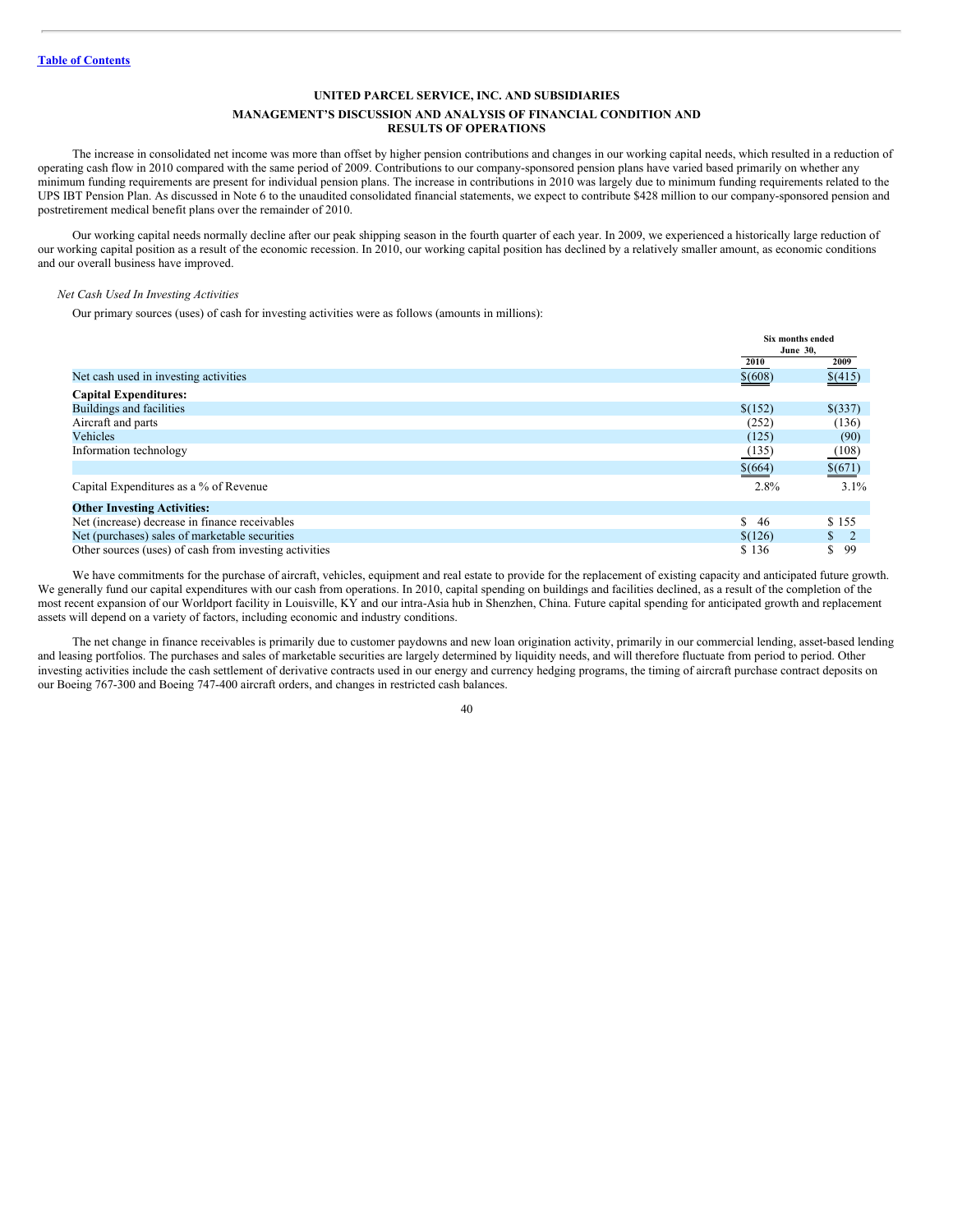#### <span id="page-42-0"></span>*Net Cash Used In Financing Activities*

Our primary uses of cash flows for financing activities are to repurchase shares, pay cash dividends, and repay debt principal, as follows (amounts in millions, except per share data):

|                                                        |           | Six months ended |           |  |
|--------------------------------------------------------|-----------|------------------|-----------|--|
|                                                        |           | <b>June 30,</b>  |           |  |
|                                                        | 2010      |                  | 2009      |  |
| Net cash provided by (used in) financing activities    | \$        | (646)<br>\$      | (435)     |  |
| <b>Share Repurchases:</b>                              |           |                  |           |  |
| Cash expended for shares repurchased                   | \$        | \$<br>(443)      | (247)     |  |
| Number of shares repurchased                           |           | (6.9)            | (5.1)     |  |
| Shares outstanding at period end                       |           | 991              | 995       |  |
| Percent reduction in shares outstanding                |           | $(0.3)\%$        | $(0.1)\%$ |  |
| <b>Dividends:</b>                                      |           |                  |           |  |
| Dividends declared per share                           | S<br>0.94 | S                | 0.90      |  |
| Cash expended for dividend payments                    | \$        | \$<br>(911)      | (876)     |  |
| <b>Borrowings:</b>                                     |           |                  |           |  |
| Net borrowings (repayments) of debt principal          | \$        | \$<br>661        | 903       |  |
| <b>Other Financing Activities:</b>                     |           |                  |           |  |
| Cash received for common stock issuances               | \$        | \$<br>106        | 68        |  |
| Other sources (uses) of cash from financing activities | \$        | \$<br>(59)       | (283)     |  |
| Capitalization (as of June 30 each year):              |           |                  |           |  |
| Total debt outstanding at period end                   | \$10,251  |                  | \$10,883  |  |
| Total shareowners' equity at period end                | 7,930     |                  | 6,793     |  |
| Total capitalization                                   | \$18,181  |                  | \$17,676  |  |
| Debt to Total Capitalization %                         |           | 56.4%            | 61.6%     |  |

As a result of the uncertain economic environment, we have slowed our share repurchase activity during the 2009 and 2010 periods. We currently intend to repurchase shares in 2010 at a rate that will at least offset the dilution from our stock compensation programs. As of June 30, 2010, we had \$5.576 billion of our existing share repurchase authorization remaining.

The declaration of dividends is subject to the discretion of the Board of Directors and will depend on various factors, including our net income, financial condition, cash requirements, future prospects, and other relevant factors. We maintained our quarterly cash dividend payment at \$0.47 per share in the second quarter of 2010, compared with the previous \$0.45 quarterly dividend rate in 2009. We expect to continue the practice of paying regular cash dividends.

Issuances of debt in 2010 consisted primarily of commercial paper, while in 2009 issuances consisted primarily of commercial paper and an offering of fixed rate senior notes (discussed further below). Repayments of debt consisted primarily of paydowns of commercial paper, scheduled principal payments on our capitalized lease obligations and early redemptions of our retail UPS Notes program. We consider the overall fixed and floating interest rate mix of our portfolio and the related overall cost of borrowing when planning for future issuances and non-scheduled repayments of debt.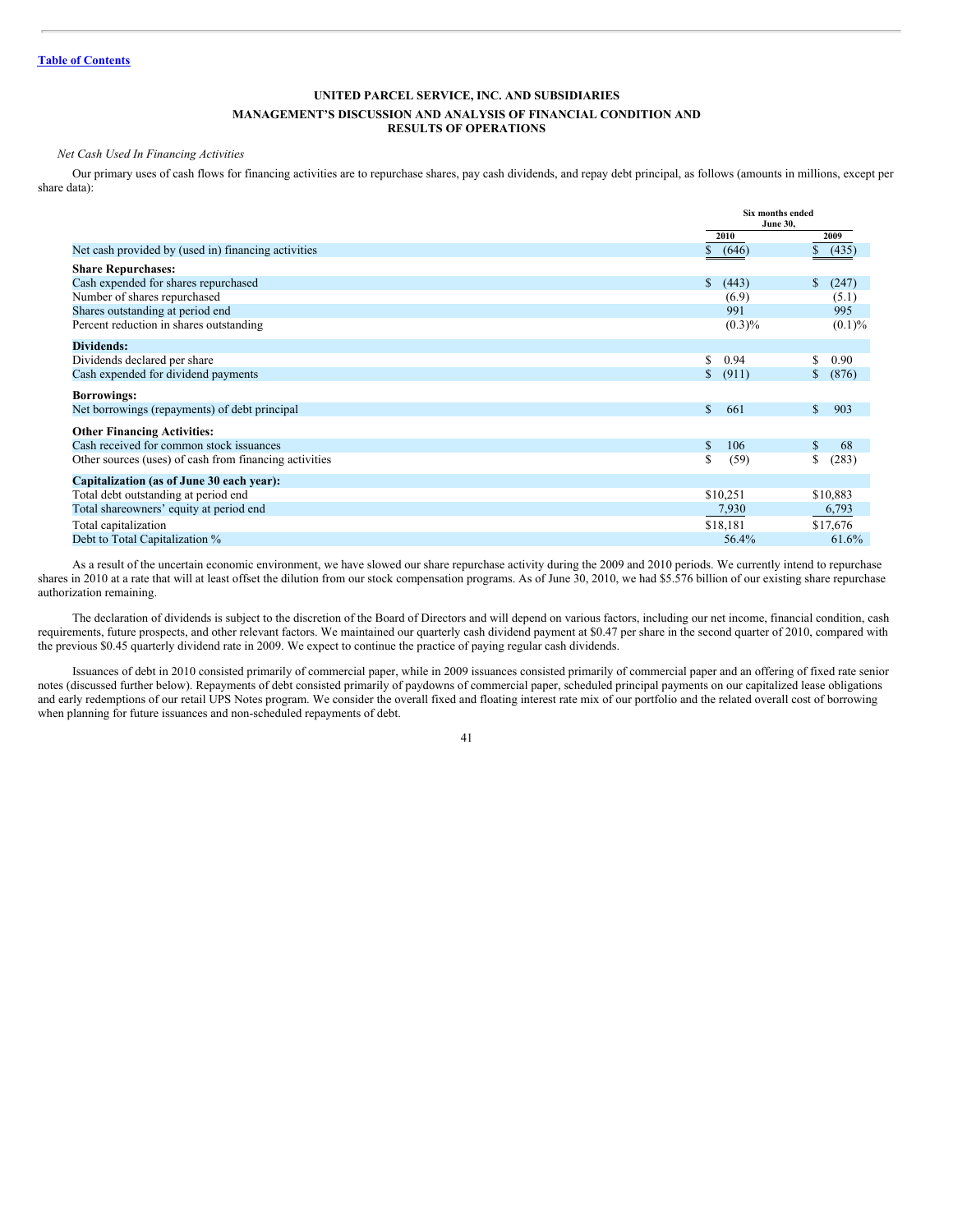### **MANAGEMENT'S DISCUSSION AND ANALYSIS OF FINANCIAL CONDITION AND RESULTS OF OPERATIONS**

In March 2009, we completed an offering of \$1.0 billion of 3.875% senior notes due April 2014, and \$1.0 billion of 5.125% senior notes due April 2019. These notes pay interest semiannually, and we may redeem the notes at any time by paying the greater of the principal amount or a "make-whole" amount, plus accrued interest. After pricing and underwriting discounts, we received a total of \$1.989 billion in cash proceeds from the offering. The proceeds from the offering were used for general corporate purposes, including the reduction of our outstanding commercial paper balance.

The cash outflows in other financing activities primarily relate to hedging activities. In conjunction with the senior fixed rate debt offering in the first quarter of 2009, we settled several interest rate derivatives that were designated as hedges of these debt offerings, which resulted in a cash outflow of \$243 million.

#### <span id="page-43-0"></span>*Sources of Credit*

We are authorized to borrow up to \$10.0 billion under our U.S. commercial paper program. We had \$1.528 billion outstanding under this program as of June 30, 2010, with an average interest rate of 0.14%. All of this commercial paper was classified as a current liability as of June 30, 2010. We also maintain a European commercial paper program under which we are authorized to borrow up to  $61.0$  billion in a variety of currencies, however no amounts were outstanding under this program as of June 30, 2010.

We maintain two credit agreements with a consortium of banks. One of these agreements provides revolving credit facilities of \$1.5 billion, and expires on April 14, 2011. Interest on any amounts we borrow under this facility would be charged at 90-day LIBOR plus a percentage determined by quotations from Markit Group Ltd. for our 1year credit default swap spread, subject to certain minimum rates and maximum rates based on our public debt ratings from Standard & Poor's and Moody's. If our public debt ratings are A / A2 or above, the minimum applicable margin is 0.50% and the maximum applicable margin is 1.50%; if our public debt ratings are lower than A / A2, the minimum applicable margin is 1.00% and the maximum applicable margin is 2.50%.

The second agreement provides revolving credit facilities of \$1.0 billion, and expires on April 19, 2012. Interest on any amounts we borrow under this facility would be charged at 90-day LIBOR plus 15 basis points. At June 30, 2010, there were no outstanding borrowings under either of these facilities.

In addition to these credit facilities, we have an automatically effective registration statement on Form S-3 filed with the SEC that is available for registered offerings of short or long-term debt securities.

Our Moody's and Standard & Poor's short-term credit ratings are P-1 and A-1+, respectively. Our Moody's and Standard & Poor's long-term credit ratings are Aa3 and AA-, respectively. We have a stable outlook from Moody's, and a negative outlook from Standard & Poor's.

Our existing debt instruments and credit facilities do not have cross-default or ratings triggers, however these debt instruments and credit facilities do subject us to certain financial covenants. As of June 30, 2010 and for all prior periods, we have satisfied these financial covenants. These covenants limit the amount of secured indebtedness that we may incur, and limit the amount of attributable debt in sale-leaseback transactions, to 10% of net tangible assets. As of June 30, 2010, 10% of net tangible assets is equivalent to \$2.290 billion, however we have no covered sale-leaseback transactions or secured indebtedness outstanding. Additionally, we are required to maintain a minimum net worth, as defined, of \$5.0 billion on a quarterly basis. As of June 30, 2010, our net worth, as defined, was equivalent to \$13.082 billion. We do not expect these covenants to have a material impact on our financial condition or liquidity.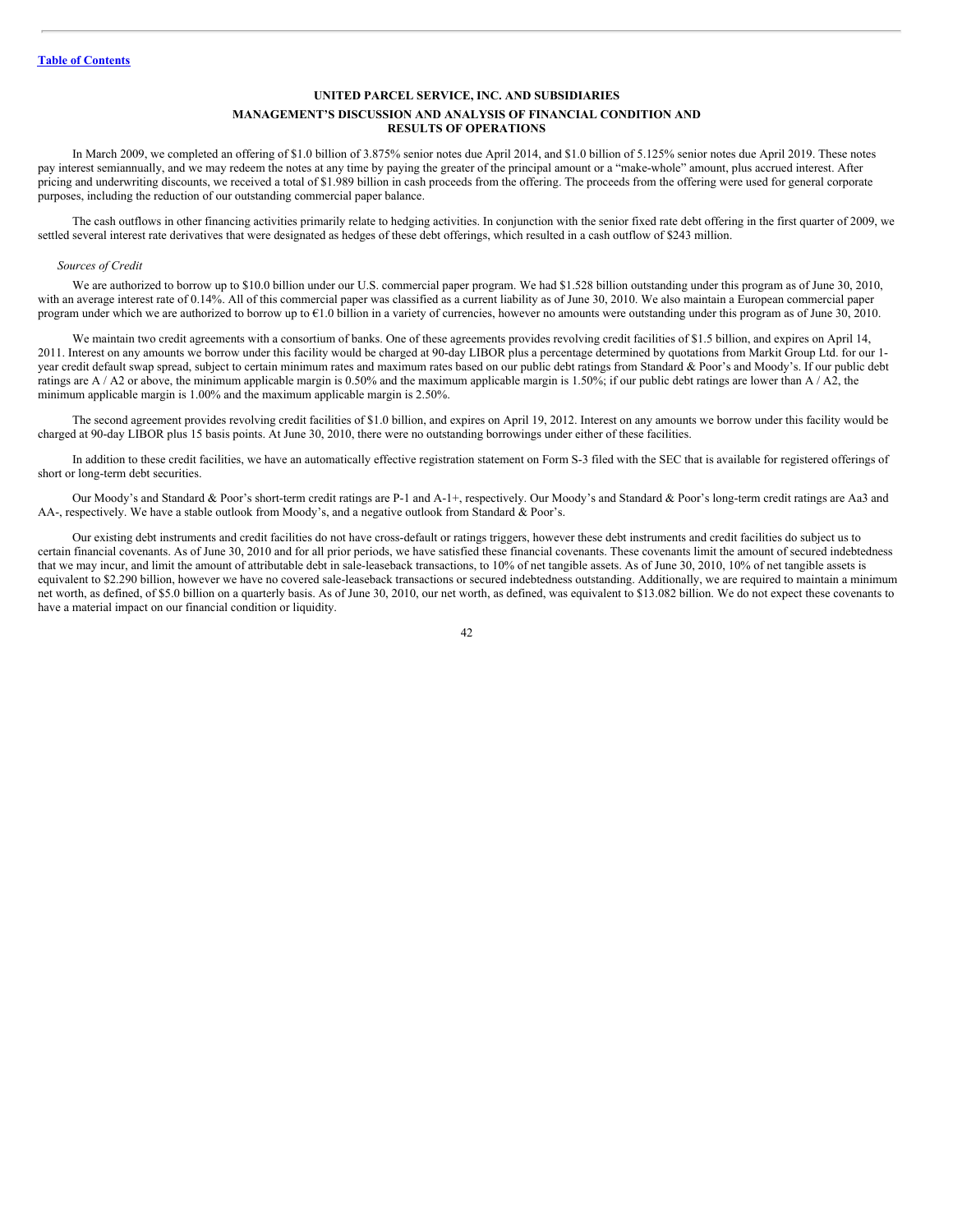### **MANAGEMENT'S DISCUSSION AND ANALYSIS OF FINANCIAL CONDITION AND RESULTS OF OPERATIONS**

Except as described in this quarterly report, the nature and amounts of our payment obligations under our debt, capital and operating lease agreements, purchase commitments, and other liabilities as of June 30, 2010 have not materially changed from those at December 31, 2009, as described in our Annual Report on Form 10-K for the year ended December 31, 2009.

We believe that funds from operations and borrowing programs will provide adequate sources of liquidity and capital resources to meet our expected long-term needs for the operation of our business, including anticipated capital expenditures, such as commitments for aircraft purchases, for the foreseeable future.

#### *Guarantees and Other Of -Balance Sheet Arrangements*

We do not have guarantees or other off-balance sheet financing arrangements, including variable interest entities, which we believe could have a material impact on our financial condition or liquidity.

#### <span id="page-44-0"></span>*Contingencies*

We are a defendant in a number of lawsuits filed in state and federal courts containing various class-action allegations under state wage-and-hour laws. In one of these cases, Marlo v. UPS, which was certified as a class action in a California federal court in September 2004, plaintiffs allege that they improperly were denied overtime, and seek penalties for missed meal and rest periods, and interest and attorneys' fees. Plaintiffs purport to represent a class of 1,300 full-time supervisors. In August 2005, the court granted summary judgment in favor of UPS on all claims, and plaintiffs appealed the ruling. In October 2007, the appeals court reversed the lower court's ruling. In April 2008, the Court decertified the class and vacated the trial scheduled for that month. After decertification, some plaintiffs filed individual lawsuits raising the same allegations as in the underlying class action. These individual lawsuits are in various stages. We have denied any liability with respect to these claims and intend to vigorously defend ourselves in these cases. At this time, we have not determined the amount of any liability that may result from these matters or whether such liability, if any, would have a material adverse effect on our financial condition, results of operations, or liquidity.

In another case, Hohider v. UPS, which in July 2007 was certified as a class action in a Pennsylvania federal court, plaintiffs have challenged certain aspects of the Company's interactive process for assessing requests for reasonable accommodation under the Americans with Disabilities Act. Plaintiffs purport to represent a class of over 35,000 current and former employees, and seek back-pay, and compensatory and punitive damages, as well as attorneys' fees. In August 2007, the Third Circuit Court of Appeals granted our petition to hear the appeal of the trial court's certification order. In July 2009, the Third Circuit issued its decision decertifying the class and remanding the case to the trial court for further proceedings. We have denied any liability with respect to these claims and intend to vigorously defend ourselves in this case. At this time, we have not determined the amount of any liability that may result from this matter or whether such liability, if any, would have a material adverse effect on our financial condition, results of operations, or liquidity.

UPS and our subsidiary Mail Boxes Etc., Inc. are defendants in various lawsuits brought by franchisees who operate Mail Boxes Etc. centers and The UPS Store locations. These lawsuits relate to the rebranding of Mail Boxes Etc. centers to The UPS Store, The UPS Store business model, the representations made in connection with the rebranding and the sale of The UPS Store franchises, and UPS's sale of services in the franchisees' territories. In one of the actions, which is pending in California state court, the court certified a class consisting of all Mail Boxes Etc. branded stores that rebranded to The UPS Store in March 2003. We have denied any liability with respect to these claims and intend to defend ourselves vigorously. At this time, we have not determined the amount of any liability that may result from these matters or whether such liability, if any, would have a material adverse effect on our financial condition, results of operations, or liquidity.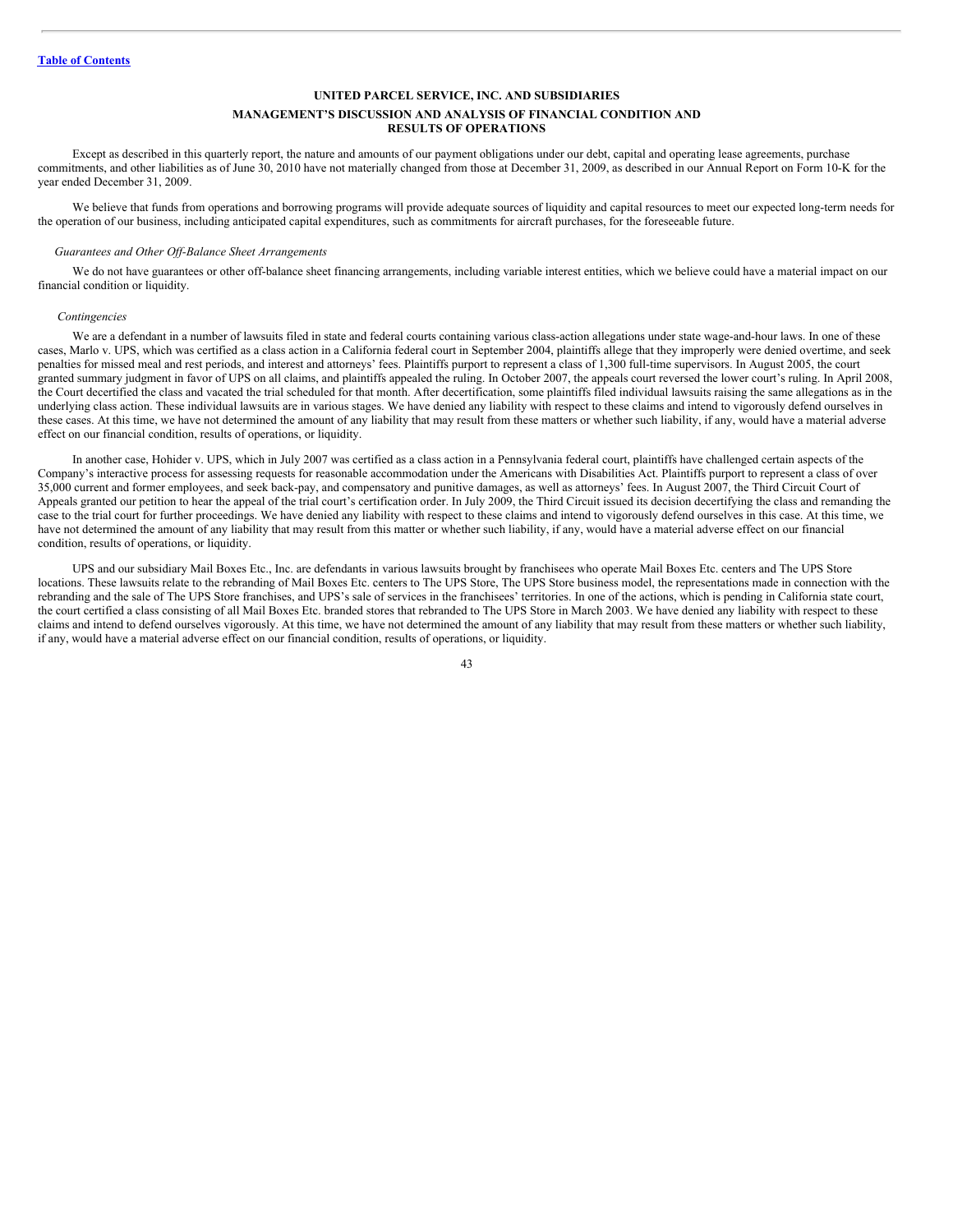### **MANAGEMENT'S DISCUSSION AND ANALYSIS OF FINANCIAL CONDITION AND RESULTS OF OPERATIONS**

In Barber Auto Sales v. UPS, which a federal court in Alabama certified as a class action in September 2009, the plaintiff asserts a breach of contract claim arising from UPS's assessment of shipping charge corrections when UPS determines that the "dimensional weight" of packages is greater than reported by the shipper. We have denied any liability with respect to these claims and intend to vigorously defend ourselves in this case. At this time, we have not determined the amount of any liability that may result from this matter or whether such liability, if any, would have a material adverse effect on our financial condition, results of operations, or liquidity.

We are a defendant in various other lawsuits that arose in the normal course of business. We believe that the eventual resolution of these cases will not have a material adverse effect on our financial condition, results of operations, or liquidity.

As of December 31, 2009, we had approximately 254,000 employees employed under a national master agreement and various supplemental agreements with local unions affiliated with the International Brotherhood of Teamsters ("Teamsters"). These agreements run through July 31, 2013. We have approximately 2,800 pilots who are employed under a collective bargaining agreement with the Independent Pilots Association ("IPA"), which becomes amendable at the end of 2011. In May 2010, we began the process of furloughing 170 of our airline pilots. Any additional furloughs will be phased in based on prevailing economic conditions. Our airline mechanics are covered by a collective bargaining agreement with Teamsters Local 2727, which became amendable in November 2006. We began formal negotiations with Teamsters Local 2727 in October 2006, and have been under the guidance of the National Mediation Board since January 2008. These talks are currently in recess. In addition, the majority (approximately 3,400) of our ground mechanics who are not employed under agreements with the Teamsters are employed under collective bargaining agreements with the International Association of Machinists and Aerospace Workers ("IAM"). Our agreement with the IAM runs through July 31, 2014.

We participate in a number of trustee-managed multi-employer pension and health and welfare plans for employees covered under collective bargaining agreements. Several factors could cause us to make significantly higher future contributions to these plans, including unfavorable investment performance, changes in demographics, and increased benefits to participants. At this time, we are unable to determine the amount of additional future contributions, if any, or whether any material adverse effect on our financial condition, results of operations, or liquidity would result from our participation in these plans.

In January 2008, a class action complaint was filed in the United States District Court for the Eastern District of New York alleging price-fixing activities relating to the provision of freight forwarding services. UPS was not named in this case. On July 21, 2009, the plaintiffs filed a first amended complaint naming numerous global freight forwarders as defendants. UPS and UPS Supply Chain Solutions are among the 60 defendants named in the amended complaint. We intend to vigorously defend ourselves in this case. At this time, we have not determined the amount of any liability that may result from these matters or whether such liability, if any, would have a material adverse effect on our financial condition, results of operations, or liquidity.

### *Other Matters*

We received grand jury subpoenas from the Antitrust Division of the U.S. Department of Justice ("DOJ") regarding the DOJ's investigations into certain pricing practices in the air cargo industry in July 2006, and into certain pricing practices in the freight forwarding industry in December 2007.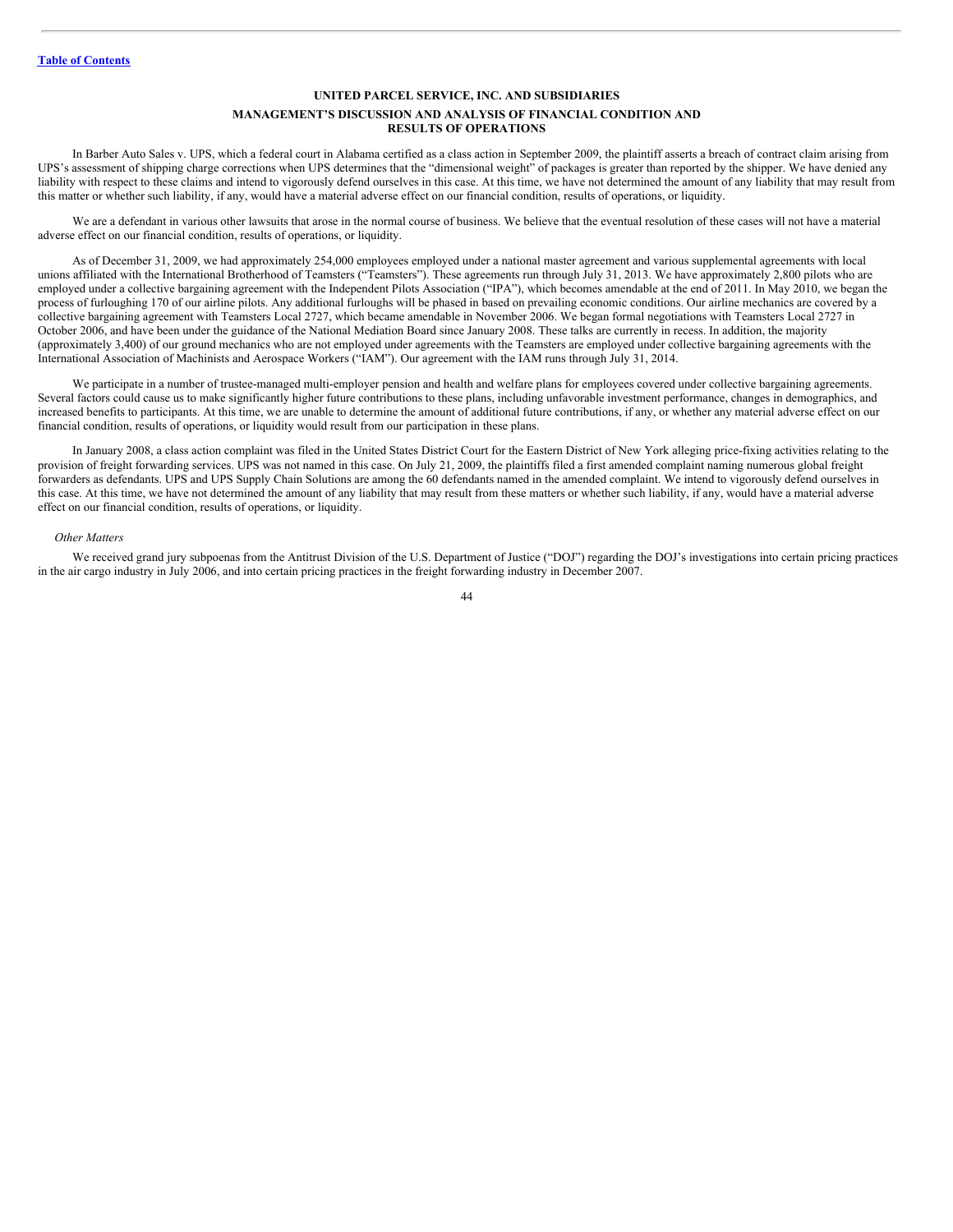### **MANAGEMENT'S DISCUSSION AND ANALYSIS OF FINANCIAL CONDITION AND RESULTS OF OPERATIONS**

In October 2007, June 2008, and February 2009, we received information requests from the European Commission ("Commission") relating to its investigation of certain pricing practices in the freight forwarding industry, and subsequently responded to each request. On February 9, 2010, UPS received a Statement of Objections by the Commission. This document contains the Commission's preliminary view with respect to alleged anticompetitive behavior in the freight forwarding industry by 18 freight forwarders, including UPS. Although it alleges anticompetitive behavior, it does not prejudge the Commission's final decision, as to facts or law (which is subject to appeal to the European courts). The options available to the Commission include taking no action or imposing a monetary fine; the range of any potential action by the Commission is not reasonably estimable. Any decision imposing a fine would be subject to appeal. UPS has responded to the Statement of Objections, including at a July 2010 Commission hearing, and we intend to continue to vigorously defend ourselves in this proceeding.

We also received and responded to related information requests from competition authorities in other jurisdictions.

We are cooperating with each of these inquiries. At this time, we are unable to determine the amount of any liability that may result from these matters or whether any such liability would have a material adverse effect on our financial condition, results of operations, or liquidity.

#### *Health Care Legislation*

The enactment of the "Patient Protection and Affordable Care Act" and "The Health Care and Education Reconciliation Act of 2010" in 2010 will bring significant changes to the U.S. health care system. The legislation eliminated the tax deductibility of Medicare Part D subsidies for retiree prescription drug coverage; however, this impact was not material to our financial results. We are evaluating the long-term impacts of this legislation to us. It is difficult to estimate the impact due to the nature of our workforce, the various years in which certain provisions become applicable, and the fact that additional regulatory and rule setting guidance will be occurring. Our initial estimate is that we will incur an additional \$50 to \$65 million of annual expense beginning in 2011, which is primarily due to the multiple coverage provisions of the legislation which require the expansion of dependent coverage to age 26, among other requirements.

#### <span id="page-46-0"></span>*Recent Accounting Pronouncements*

### *Adoption of New Accounting Standards*

There were no accounting standards adopted during the six months ended June 30, 2010 that had a material impact on our consolidated financial statements.

#### *Standards Issued But Not Yet Ef ective*

Other new pronouncements issued but not effective until after June 30, 2010 are not expected to have a significant effect on our consolidated financial position or results of operations.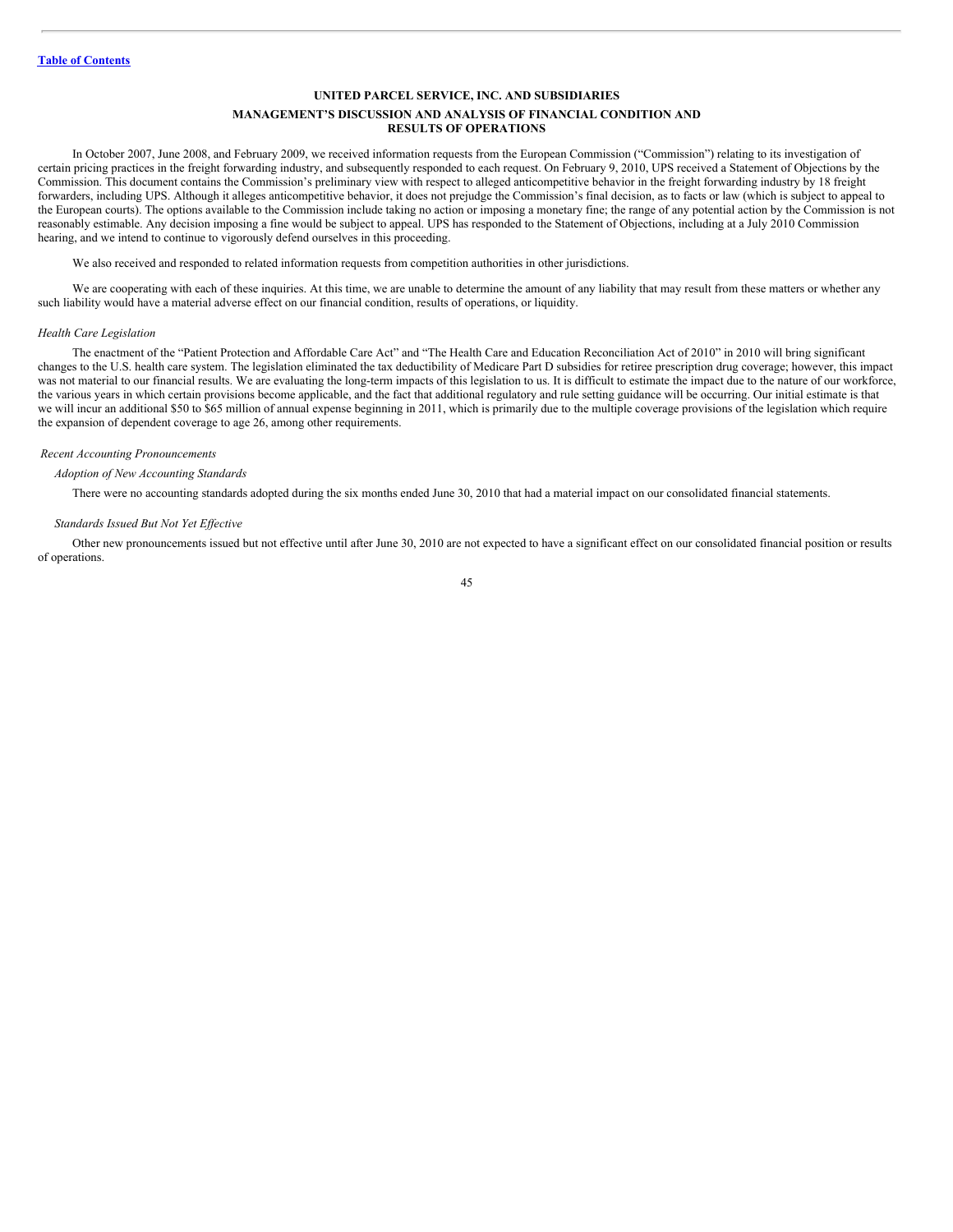### <span id="page-47-0"></span>**Item 3.** *Quantitative and Qualitative Disclosures About Market Risk*

We are exposed to market risk from changes in foreign currency exchange rates, interest rates, equity prices, and certain commodity prices. This market risk arises in the normal course of business, as we do not engage in speculative trading activities. In order to manage the risk arising from these exposures, we utilize a variety of foreign exchange, interest rate, equity and commodity forward contracts, options, and swaps.

The total fair value asset (liability) of our derivative financial instruments is summarized in the following table (in millions):

|                                  | June  |      |              |  |
|----------------------------------|-------|------|--------------|--|
|                                  | 30,   |      | December 31, |  |
|                                  | 2010  | 2009 |              |  |
| <b>Energy Derivatives</b>        | .ъ—   |      |              |  |
| <b>Currency Derivatives</b>      | (25   |      | $\sim$       |  |
| <b>Interest Rate Derivatives</b> | 201   |      | 59           |  |
|                                  | \$176 |      | 71           |  |

Our market risks, hedging strategies, and financial instrument positions at June 30, 2010 have not materially changed from those disclosed in our Annual Report on Form 10-K for the year ended December 31, 2009. The fair value changes between December 31, 2009 and June 30, 2010 in the table above are primarily due to interest rate and foreign currency exchange rate changes between those dates, as well as normal settlements of derivative positions.

The forward contracts, swaps, and options previously discussed contain an element of risk that the counterparties may be unable to meet the terms of the agreements. However, we minimize such risk exposures for these instruments by limiting the counterparties to banks and financial institutions that meet established credit guidelines. We do not expect to incur any losses as a result of counterparty default.

The information concerning market risk under the caption "Quantitative and Qualitative Disclosures about Market Risk" on pages 49-50 of our consolidated financial statements contained in our Annual Report on Form 10-K for the year ended December 31, 2009, is hereby incorporated by reference in this Quarterly Report on Form 10-Q.

#### <span id="page-47-1"></span>**Item 4.** *Controls and Procedures*

#### *Evaluation of Disclosure Controls and Procedures:*

As of the end of the period covered by this report, management, including our chief executive officer and chief financial officer, evaluated the effectiveness of the design and operation of our disclosure controls and procedures (as defined in Rules 13a-15(e) and 15d-15(e) of the Securities Exchange Act of 1934 ("Exchange Act")). Based upon that evaluation, our chief executive officer and chief financial officer concluded that the disclosure controls and procedures were effective to ensure that information required to be disclosed in reports we file or submit under the Exchange Act is (1) recorded, processed, summarized and reported within the time periods specified in Securities and Exchange Commission rules and forms, and (2) accumulated and communicated to our management to allow their timely decisions regarding required disclosure.

### *Changes in Internal Control over Financial Reporting:*

There were no changes in the Company's internal controls over financial reporting during the quarter ended June 30, 2010 that have materially affected, or are reasonably likely to materially affect, the Company's internal control over financial reporting.

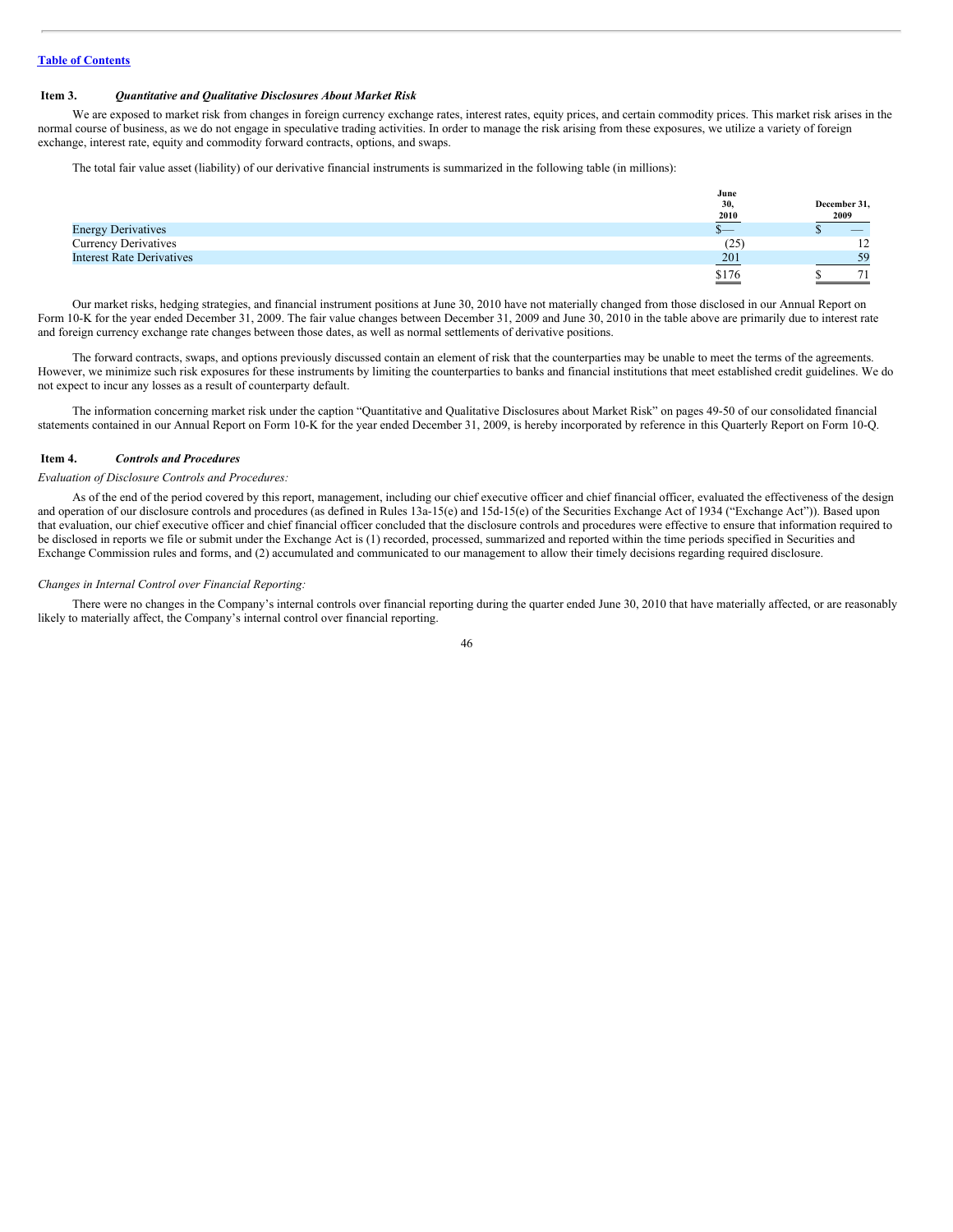# **PART II. OTHER INFORMATION**

### <span id="page-48-0"></span>**Item 1.** *Legal Proceedings*

For a discussion of legal proceedings affecting us and our subsidiaries, please see the information under the sub-caption "Contingencies" of the caption "Management's Discussion and Analysis of Financial Condition and Results of Operations" included in this report.

### <span id="page-48-1"></span>**Item 1A.** *Risk Factors*

There have been no material changes to the risk factors described in Part 1, Item 1A in our Annual Report on Form 10-K for the year ended December 31, 2009.

### <span id="page-48-2"></span>**Item 2.** *Unregistered Sales of Equity Securities and Use of Proceeds*

(c) A summary of our repurchases of our Class A and Class B common stock during the second quarter of 2010 is as follows (in millions, except per share amounts):

|                                 |                                 | Average   | <b>Total Number</b>      | <b>Approximate Dollar</b> |
|---------------------------------|---------------------------------|-----------|--------------------------|---------------------------|
|                                 | <b>Total Number</b><br>Price    |           | of Shares Purchased      | Value of Shares that      |
|                                 | of Shares                       | Paid      | as Part of Publicly      | May Yet be Purchased      |
|                                 | Purchased(1)                    | Per Share | <b>Announced Program</b> | <b>Under the Program</b>  |
| April 1 – April 30, 2010        | $\overline{1}$ . $\overline{2}$ | \$77.37   | 1.1                      | 5,663                     |
| May $1 -$ May 31, 2010          |                                 | 64.93     |                          | 5,591                     |
| June $1 -$ June 30, 2010        | 0.2                             | 62.28     | 0.2                      | 5,576                     |
| Total April $1 -$ June 30, 2010 | 2.8                             | \$70.04   | 2.4                      |                           |

(1) Includes shares repurchased through our publicly announced share repurchase program and shares tendered to pay the exercise price and tax withholding on employee stock options.

In January 2008, the Board of Directors authorized an increase in our share repurchase authorization to \$10.0 billion. Share repurchases may take the form of accelerated share repurchases, open market purchases, or other such methods as we deem appropriate. The timing of our share repurchases will depend upon market conditions. Unless terminated earlier by the resolution of our Board, the program will expire when we have purchased all shares authorized for repurchase under the program.

In February 2010, we entered into an accelerated share repurchase program with a large financial institution, which allowed us to repurchase \$186 million of shares (3.0 million shares). The program was completed in April 2010. The average price paid per share for the month of April in the table above was higher than the market price of UPS class B shares during that period, due to the net share settlement that occurred under the accelerated share repurchase program. Over the entire term of the accelerated share repurchase program, the average price paid per share repurchased was \$62.89, which was below the volume-weighted average price for our class B shares traded on the New York Stock Exchange during the period.

### <span id="page-48-3"></span>**Item 3.** *Defaults Upon Senior Securities*

None.

#### <span id="page-48-4"></span>**Item 5.** *Other Information*

None.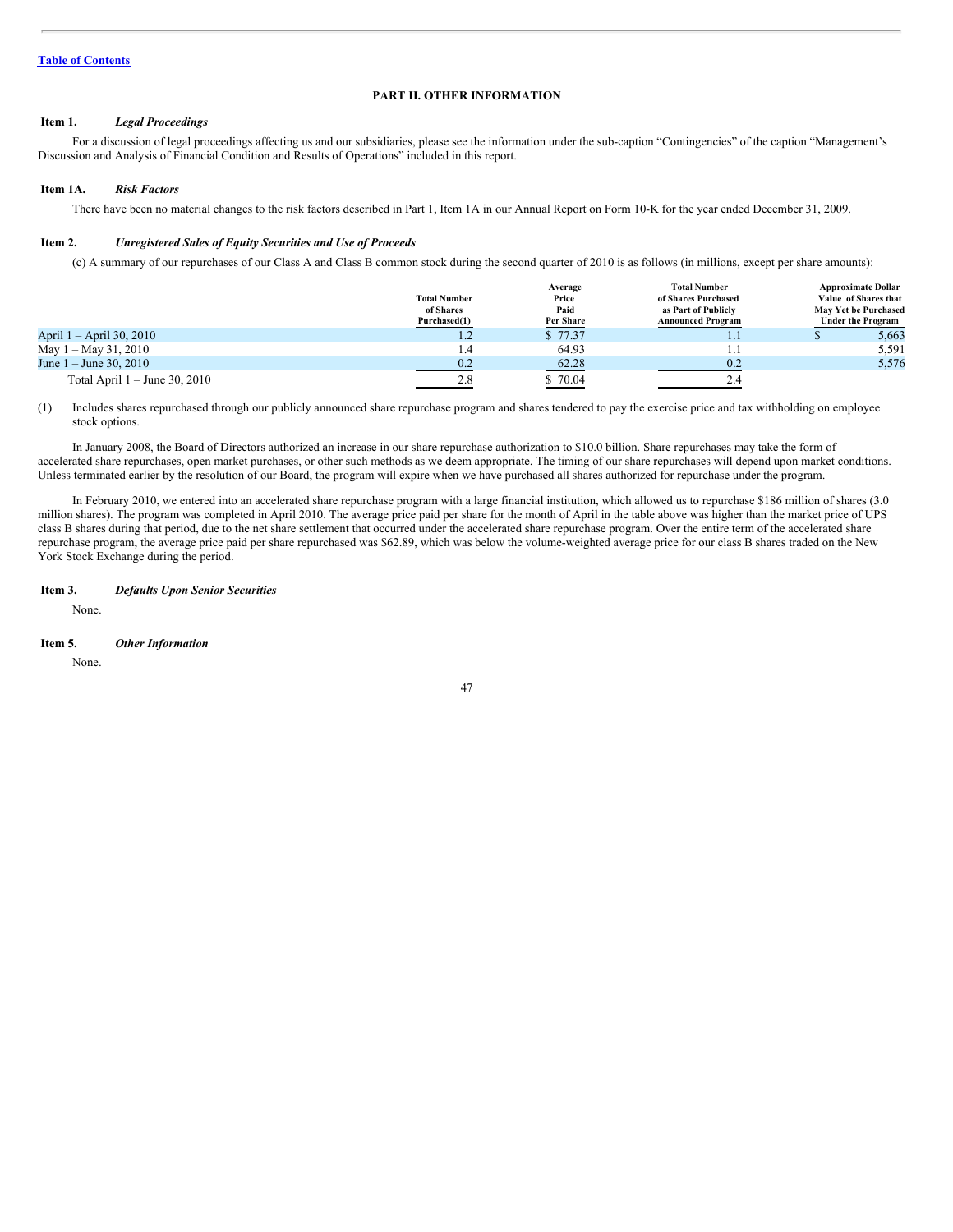#### <span id="page-49-0"></span>**Item 6.** *Exhibits*

These exhibits are either incorporated by reference into this report or filed with this report as indicated below.

Index to Exhibits:

- 3.1 Restated Certificate of Incorporation of United Parcel Service, Inc. dated May 6, 2010 (incorporated by reference to Exhibit 3.3 to Form 8-K, filed on May 12, 2010).
- 3.2 Amended and Restated Bylaws of United Parcel Service, Inc. dated May 6, 2010 (incorporated by reference to Exhibit 3.2 to Form 8-K, filed on May 12, 2010).
- 10.1 Credit Agreement (364-Day Facility) dated April 15, 2010 among United Parcel Service, Inc., the initial lenders named therein, Citigroup Global Markets Inc. and J.P. Morgan Securities Inc. as joint lead arrangers and joint bookrunners, Barclays Capital and BNP Paribas Securities Corp. as co-lead arrangers, J.P. Morgan Securities, Inc. as syndication agent, Barclays Capital and BNP Paribas as co-documentation agents, and Citibank, N.A. as administrative agent (incorporated by reference to Exhibit 10.1 on Form 10-Q for the quarter ended March 31, 2010).
- 10.2 Form of Non-Management Director Restricted Stock Award Agreement (incorporated by reference to Exhibit 10.2 on Form 10-Q for the quarter ended March 31, 2010).
- 10.3 Form of Restricted Stock Unit Award Agreement for the 2010 Long-Term Incentive Performance (LTIP) Awards (incorporated by reference to Exhibit 10.1 to Form 8-K, filed on March 3, 2010).
- 11 Statement regarding Computation of per Share Earnings (incorporated by reference to Note 12 to "Item 1. Financial Statements" of this quarterly report on Form 10-Q).
- †12 Computation of Ratio of Earnings to Fixed Charges.
- †31.1 Certification of the Chief Executive Officer Pursuant to Rule 13a-14(a), as adopted pursuant to Section 302 of the Sarbanes-Oxley Act of 2002.
- †31.2 Certification of the Chief Financial Officer Pursuant to Rule 13a-14(a), as adopted pursuant to Section 302 of the Sarbanes-Oxley Act of 2002.
- †32.1 Certification of the Chief Executive Officer Pursuant to 18 U.S.C. Section 1350, as Adopted Pursuant to Section 906 of the Sarbanes-Oxley Act of 2002.
- †32.2 Certification of the Chief Financial Officer Pursuant to 18 U.S.C. Section 1350, as Adopted Pursuant to Section 906 of the Sarbanes-Oxley Act of 2002.
- ††101 The following financial information from the Quarterly Report on Form 10-Q for the quarter ended June 30, 2010, formatted in XBRL (Extensible Business Reporting Language): (i) the Consolidated Balance Sheets, (ii) the Consolidated Statements of Income, (iii) the Consolidated Statements of Comprehensive Income, (iv) the Consolidated Statements of Cash Flows, and (v) the Notes to the Consolidated Financial Statements.

† Filed herewith.

†† Furnished electronically herewith

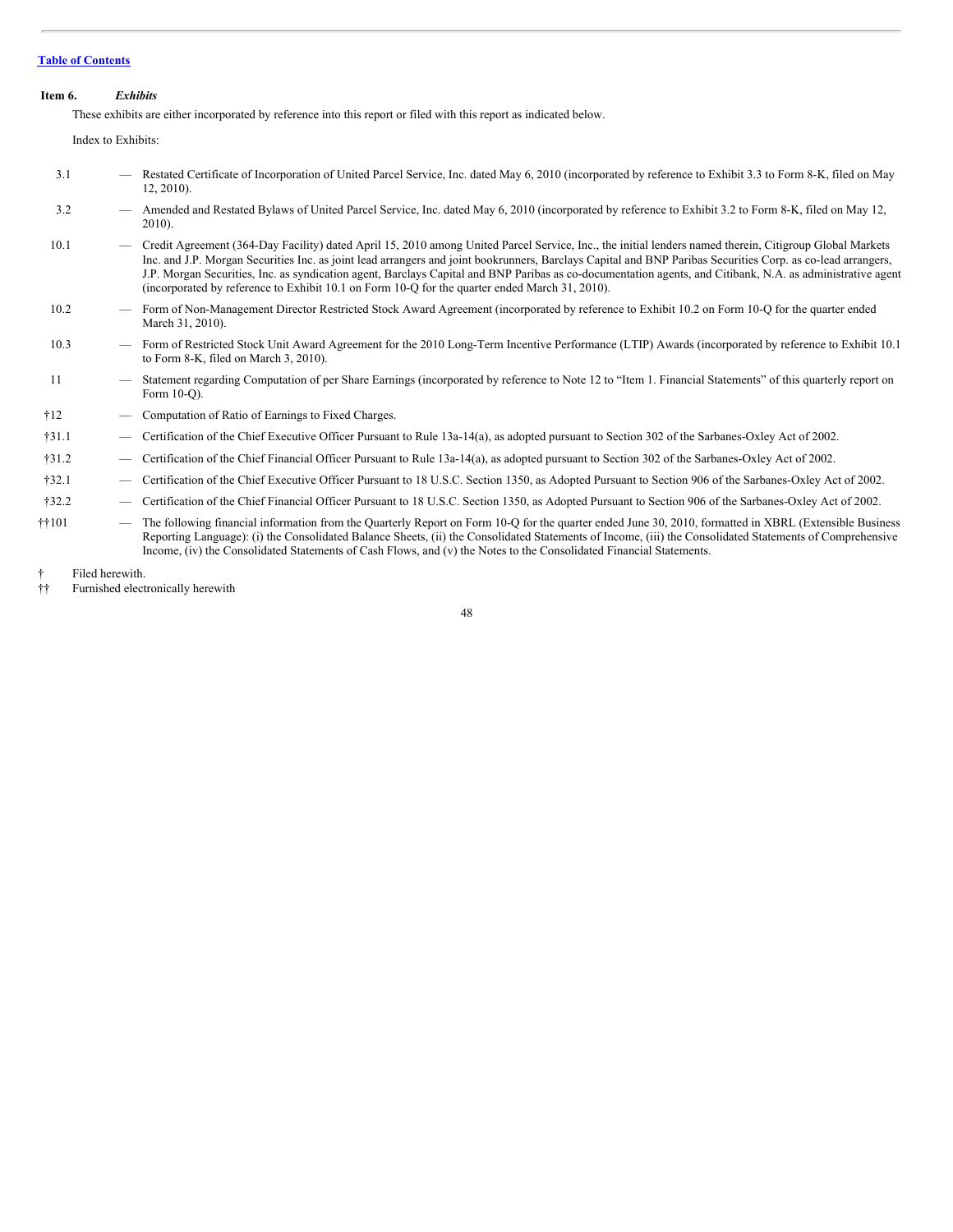## **SIGNATURES**

Pursuant to the requirements of the Securities Exchange Act of 1934, the registrant has duly caused this report to be signed on its behalf by the undersigned thereunto duly authorized.

> UNITED PARCEL SERVICE, INC. (Registrant)

Date: August 9, 2010 By:

/s/ KURT P. KUEHN

Kurt P. Kuehn<br>Senior Vice President and<br>Chief Financial Officer<br>(Duly Authorized Officer and<br>Principal Accounting Officer)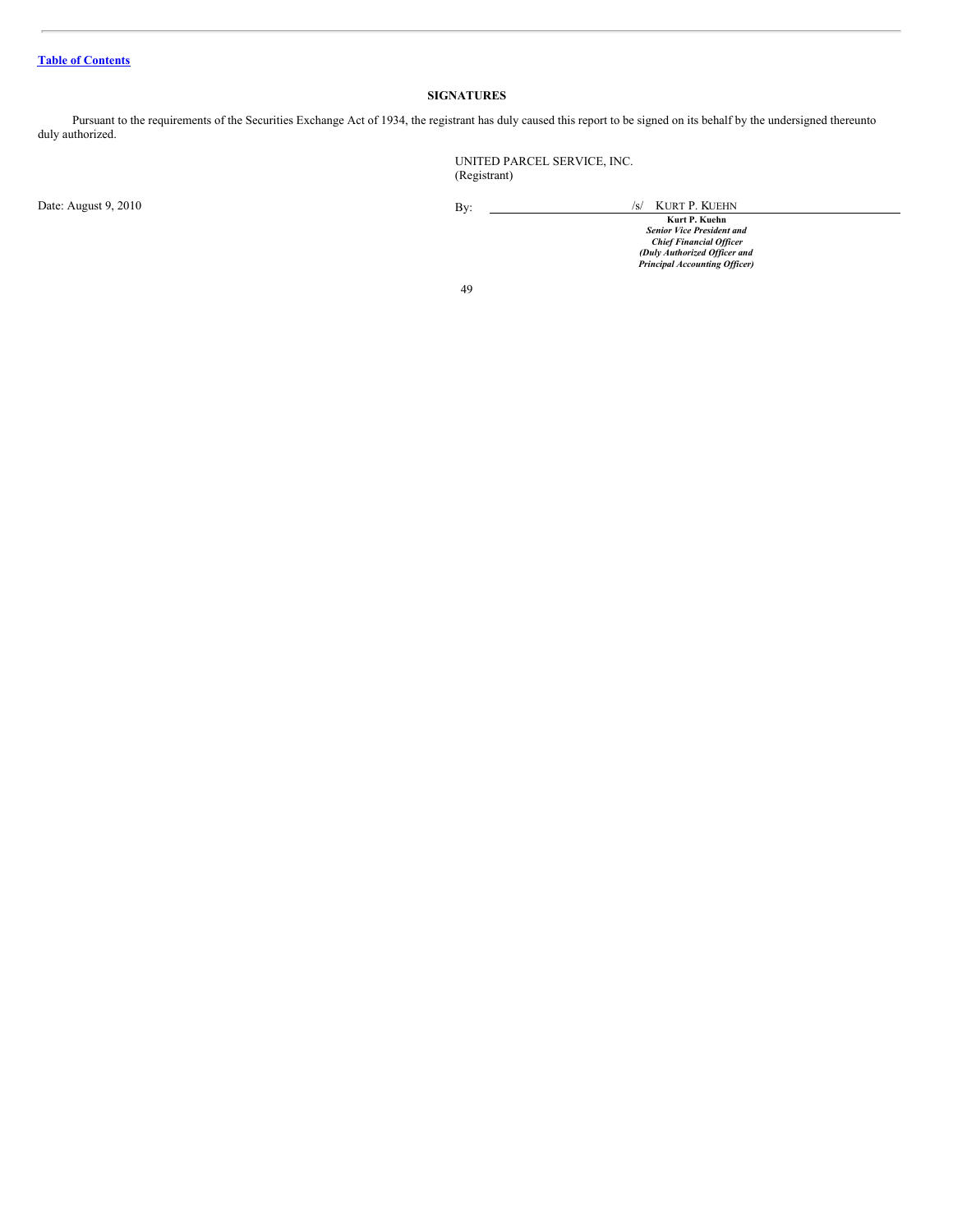#### **United Parcel Service, Inc. and Subsidiaries Ratio of Earnings to Fixed Charges**

|                                        |    | Six months<br>Ended |                         |         |     |            |         |     |       |  |
|----------------------------------------|----|---------------------|-------------------------|---------|-----|------------|---------|-----|-------|--|
|                                        |    | June 30,            | Year Ended December 31, |         |     |            |         |     |       |  |
|                                        |    | 2010                | 2009                    | 2008    |     | 2007       | 2006    |     | 2005  |  |
| Earnings:                              |    |                     |                         |         |     |            |         |     |       |  |
| Income before income taxes             | S  | 2,253               | \$3,366                 | \$5,015 |     | 431<br>S   | \$6,510 | \$. | 6,075 |  |
| Add: Interest expense                  |    | 169                 | 445                     |         | 442 | 246        | 211     |     | 172   |  |
| Add: Interest factor in rental expense |    | 98                  | 207                     |         | 278 | 296        | 304     |     | 281   |  |
| Total earnings                         |    | 2,520               | \$4,018                 | \$5,735 |     | \$973      | \$7,025 | S.  | 6,528 |  |
| Fixed charges:                         |    |                     |                         |         |     |            |         |     |       |  |
| Interest expense                       | \$ | 169                 | 445                     |         | 442 | 246<br>\$. | 211     |     | 172   |  |
| Interest capitalized                   |    | 11                  | 37                      |         | 48  | 67         | 48      |     | 32    |  |
| Interest factor in rental expense      |    | 98                  | 207                     |         | 278 | 296        | 304     |     | 281   |  |
| Total fixed charges                    |    | 278                 | 689                     | Ъ.      | 768 | \$609      | 563     |     | 485   |  |
| Ratio of earnings to fixed charges     |    | 9.1                 | 5.8                     |         | 7.5 | 1.6        | 12.5    |     | 13.5  |  |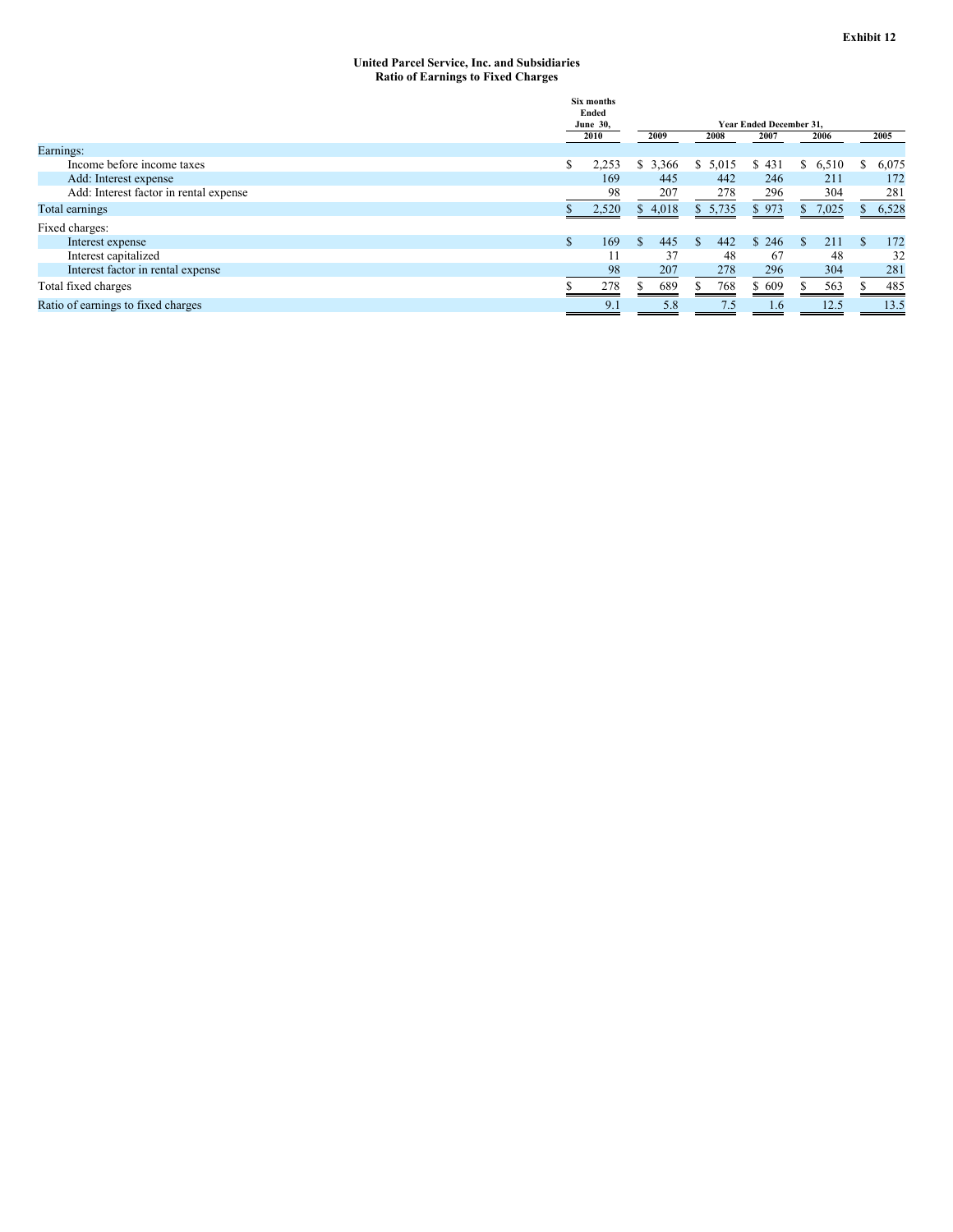# **CERTIFICATE OF CHIEF EXECUTIVE OFFICER**

I, D. Scott Davis, certify that:

- 1. I have reviewed this quarterly report on Form 10-Q of United Parcel Service, Inc.;
- 2. Based on my knowledge, this report does not contain any untrue statement of a material fact or omit to state a material fact necessary to make the statements made, in light of the circumstances under which such statements were made, not misleading with respect to the period covered by this report;
- 3. Based on my knowledge, the financial statements, and other financial information included in this report, fairly present in all material respects the financial condition, results of operations and cash flows of the registrant as of, and for, the periods presented in this report;
- 4. The registrant's other certifying officer and I are responsible for establishing and maintaining disclosure controls and procedures (as defined in Exchange Act Rules 13a-15(e) and 15d-15(e)) and internal control over financial reporting (as defined in Exchange Act Rules 13a-15(f) and 15d-15(f)) for the registrant and have:
	- a. designed such disclosure controls and procedures, or caused such disclosure controls and procedures to be designed under our supervision, to ensure that material information relating to the registrant, including its consolidated subsidiaries, is made known to us by others within those entities, particularly during the period in which this report is being prepared;
	- b. designed such internal control over financial reporting, or caused such internal control over financial reporting to be designed under our supervision, to provide reasonable assurance regarding the reliability of financial reporting and the preparation of financial statements for external purposes in accordance with generally accepted accounting principles;
	- c. evaluated the effectiveness of the registrant's disclosure controls and procedures and presented in this report our conclusions about the effectiveness of disclosure controls and procedures, as of the end of the period covered by this report based on such evaluation; and
	- d. disclosed in this report any change in the registrant's internal control over financial reporting that occurred during the registrant's most recent fiscal quarter that has materially affected, or is reasonably likely to materially affect, the registrant's internal control over financial reporting; and
- 5. The registrant's other certifying officer and I have disclosed, based on our most recent evaluation of internal control over financial reporting, to the registrant's auditors and the audit committee of the registrant's board of directors (or persons performing the equivalent functions):
	- a. all significant deficiencies and material weaknesses in the design or operation of internal control over financial reporting which are reasonably likely to adversely affect the registrant's ability to record, process, summarize and report financial information; and
	- b. any fraud, whether or not material, that involves management or other employees who have a significant role in the registrant's internal control over financial reporting.

/s/ D. SCOTT DAVIS **D. Scott Davis**

**Chairman and Chief Executive Officer**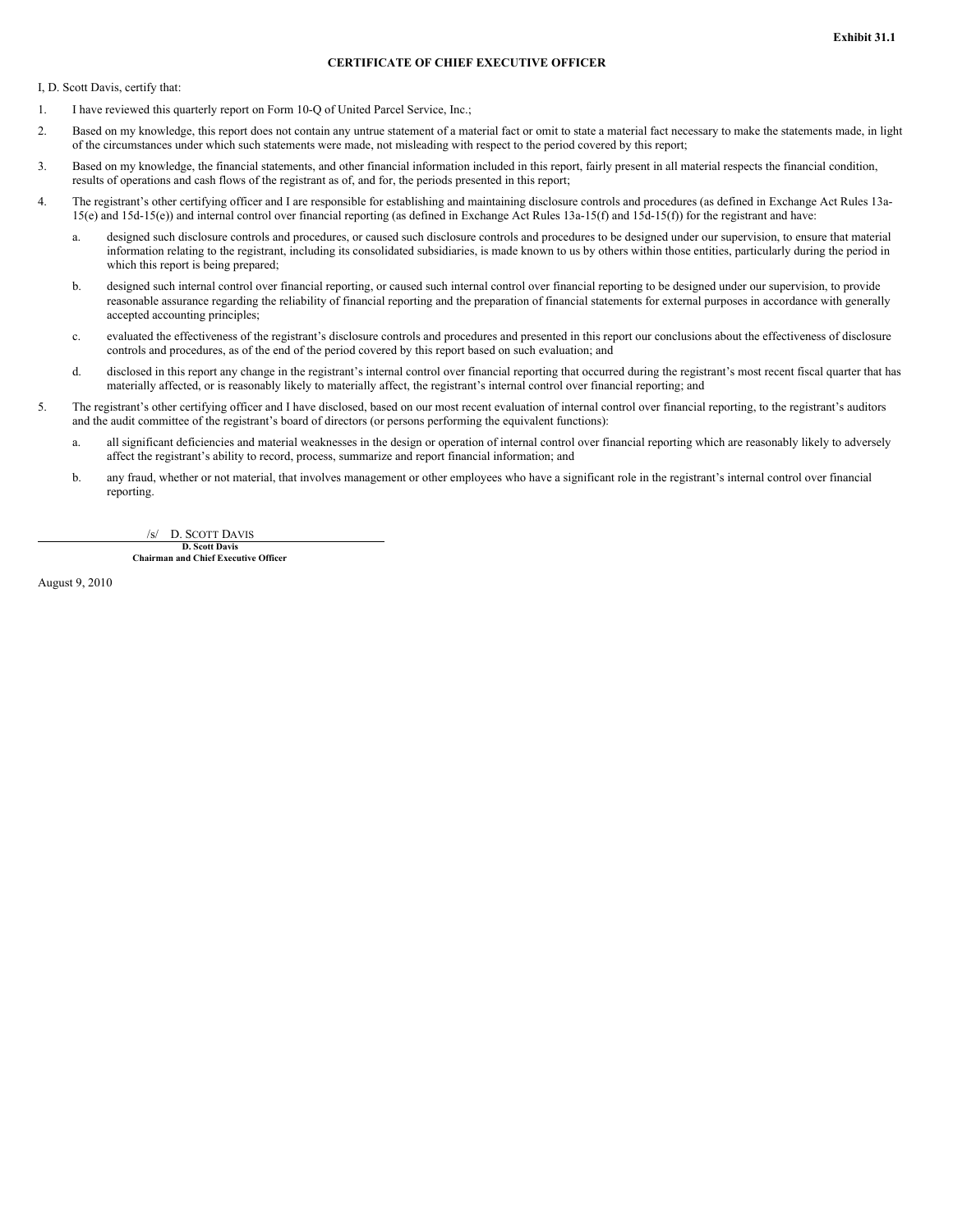### **CERTIFICATE OF CHIEF FINANCIAL OFFICER**

I, Kurt P. Kuehn, certify that:

- 1. I have reviewed this quarterly report on Form 10-Q of United Parcel Service, Inc.;
- 2. Based on my knowledge, this report does not contain any untrue statement of a material fact or omit to state a material fact necessary to make the statements made, in light of the circumstances under which such statements were made, not misleading with respect to the period covered by this report;
- 3. Based on my knowledge, the financial statements, and other financial information included in this report, fairly present in all material respects the financial condition, results of operations and cash flows of the registrant as of, and for, the periods presented in this report;
- 4. The registrant's other certifying officer and I are responsible for establishing and maintaining disclosure controls and procedures (as defined in Exchange Act Rules 13a-15(e) and 15d-15(e)) and internal control over financial reporting (as defined in Exchange Act Rules 13a-15(f) and 15d-15(f)) for the registrant and have:
	- a. designed such disclosure controls and procedures, or caused such disclosure controls and procedures to be designed under our supervision, to ensure that material information relating to the registrant, including its consolidated subsidiaries, is made known to us by others within those entities, particularly during the period in which this report is being prepared;
	- b. designed such internal control over financial reporting, or caused such internal control over financial reporting to be designed under our supervision, to provide reasonable assurance regarding the reliability of financial reporting and the preparation of financial statements for external purposes in accordance with generally accepted accounting principles;
	- c. evaluated the effectiveness of the registrant's disclosure controls and procedures and presented in this report our conclusions about the effectiveness of disclosure controls and procedures, as of the end of the period covered by this report based on such evaluation; and
	- d. disclosed in this report any change in the registrant's internal control over financial reporting that occurred during the registrant's most recent fiscal quarter that has materially affected, or is reasonably likely to materially affect, the registrant's internal control over financial reporting; and
- 5. The registrant's other certifying officer and I have disclosed, based on our most recent evaluation of internal control over financial reporting, to the registrant's auditors and the audit committee of the registrant's board of directors (or persons performing the equivalent functions):
	- a. all significant deficiencies and material weaknesses in the design or operation of internal control over financial reporting which are reasonably likely to adversely affect the registrant's ability to record, process, summarize and report financial information; and
	- b. any fraud, whether or not material, that involves management or other employees who have a significant role in the registrant's internal control over financial reporting.

/s/ KURT P. KUEHN

**Kurt P. Kuehn Senior Vice President and Chief Financial Officer**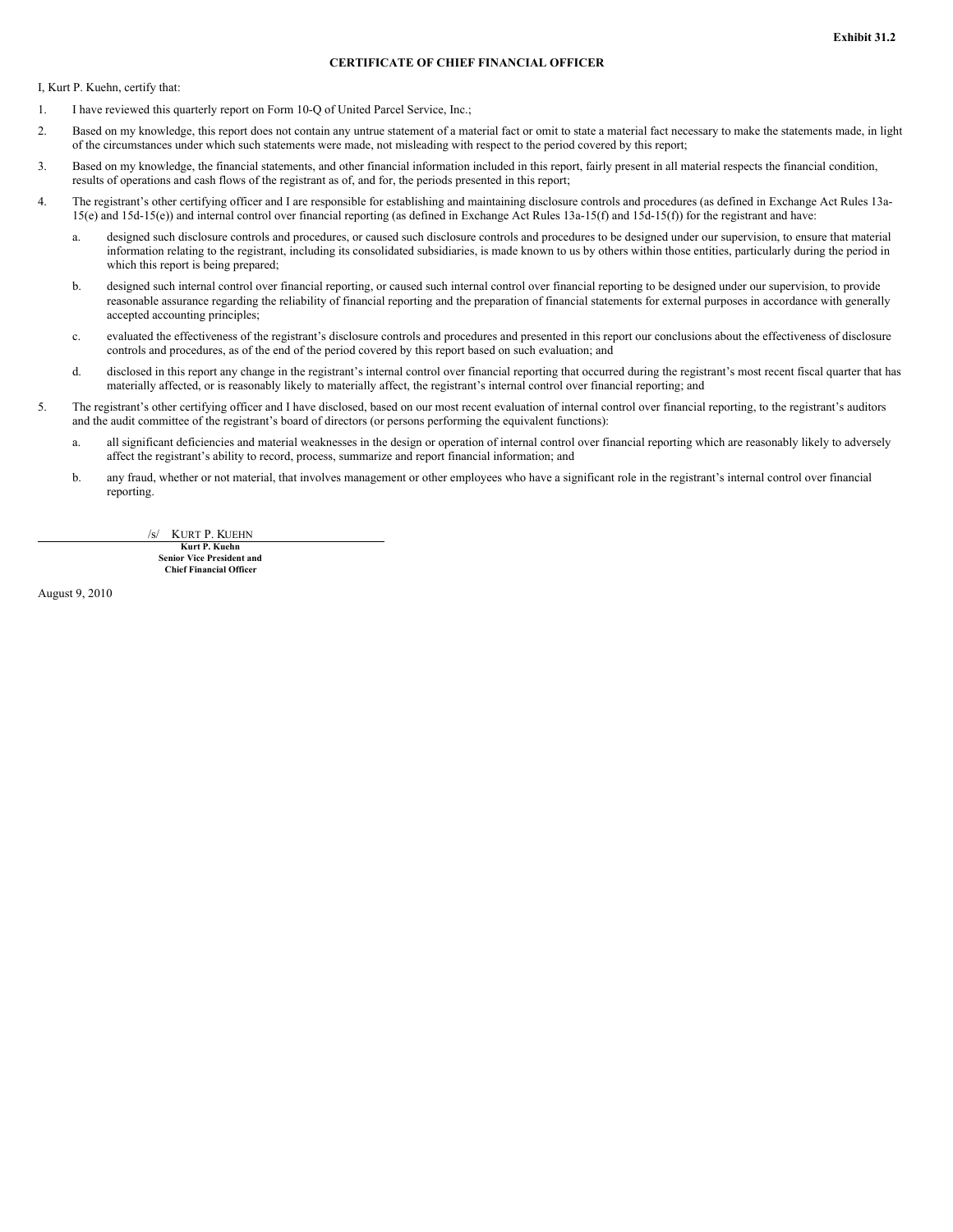### **CERTIFICATION PURSUANT TO 18 U.S.C. SECTION 1350, AS ADOPTED PURSUANT TO SECTION 906 OF THE SARBANES-OXLEY ACT OF 2002**

Pursuant to Section 906 of the Sarbanes-Oxley Act of 2002 and in connection with the Quarterly Report on Form 10-Q of United Parcel Service, Inc. (the "Corporation") for the period ended June 30, 2010, as filed with the Securities and Exchange Commission on the date hereof (the "Report"), the undersigned, the Chairman and Chief Executive Officer of the Corporation, certifies that:

- (1) The Report fully complies with the requirements of Section 13(a) or 15(d) of the Securities Exchange Act of 1934; and
- (2) The information contained in the Report fairly presents, in all material respects, the financial condition and results of operations of the Corporation.

/s/ D. SCOTT DAVIS **D. Scott Davis**

**Chairman and Chief Executive Officer**